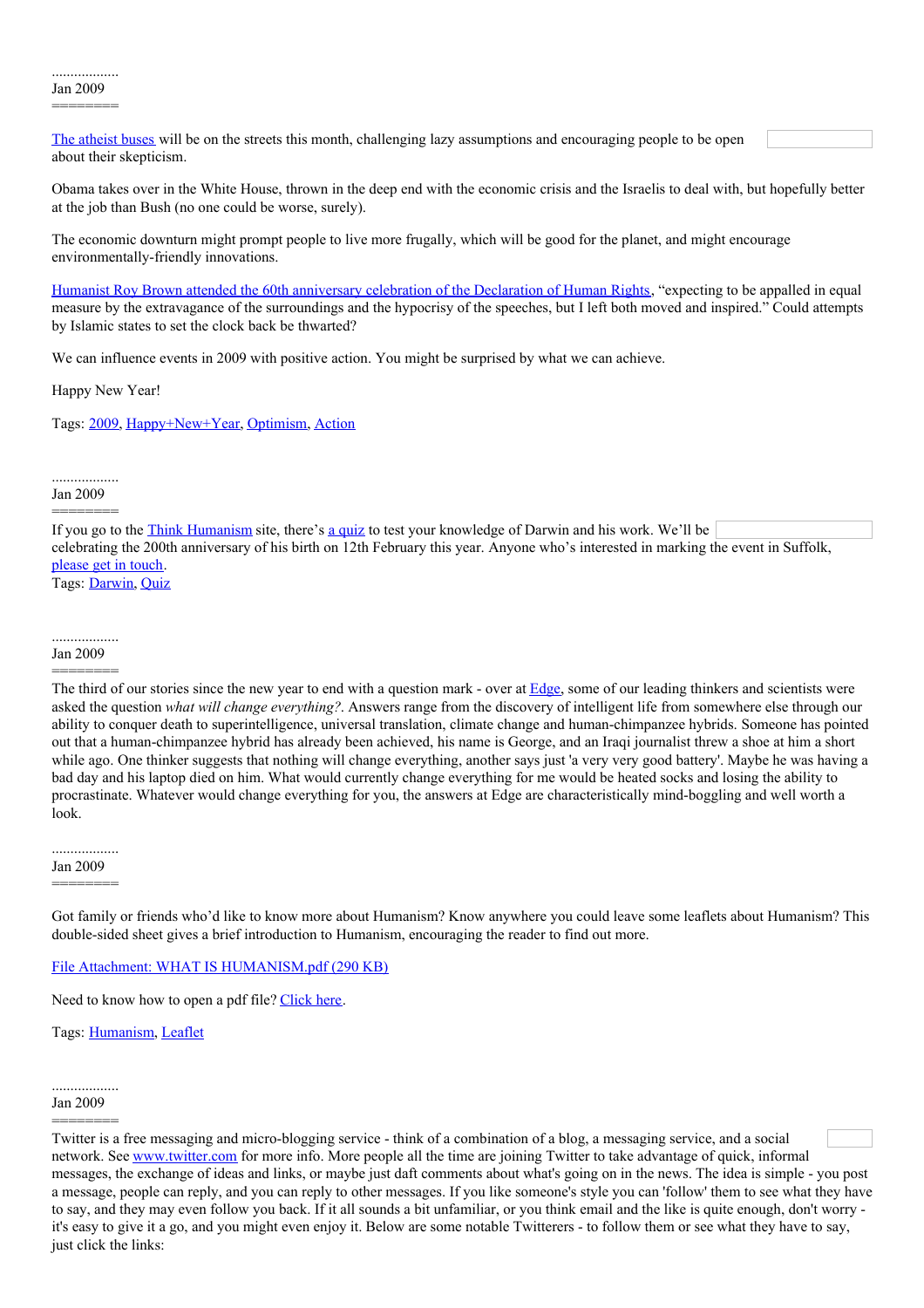- [Stephen](http://twitter.com/stephenfry) Fry (British National Treasure)
- John [Cleese](http://twitter.com/JohnCleese) (Python and mustard fan)
- Al [Gore](http://twitter.com/algore) (erstwhile President of the USA and environmental campaigner)
- PZ [Meyers](http://twitter.com/pzmyers) (author of the Pharyngula blog)
- Penn [Jillette](http://twitter.com/pennjillette) (presenter of the 'Bullshit' TV series and half of Penn and Teller)
- Robert [Llewellyn](http://twitter.com/bobbyllew) ('Kryten' in Red Dwarf and presenter of Scrapheap Challenge)
- Phil [Plait](http://twitter.com/BadAstronomer) (astronomer and skeptic)  $\bullet$
- Mars [Phoenix](http://twitter.com/MarsPhoenix) (the Mars Phoenix Rover)
- Darth [Vader](http://twitter.com/darthvader) (Sith Lord)
- $\bullet$ The Atheist Bus [Campaign](http://twitter.com/AtheistBus/)
- The Flying [Spaghetti](http://twitter.com/fsm/) Monster

And feel free to [follow](http://twitter.com/natmandu) me!

.................. Jan 2009

========

The [BHA](http://www.humanism.org.uk/) launched its new website yesterday (6 January). We're assured they haven't copied our colour scheme – we were just ahead of the trend.

.................. Jan 2009

========

[Atheist](http://www.atheistbus.org.uk/) ads can now be seen on buses in London and across the UK, thanks to the hugely successful campaign launched by the [Guardian's](http://www.guardian.co.uk/commentisfree/2009/jan/06/religion-atheism) Comment is Free writer, Ariane Sherine</u>. They read, "There's probably no God. Now stop worrying and enjoy your life". Originally, Ariane appealed for £5,500 to place ads on London buses to counter nasty Christian messages, Prof Richard [Dawkins](http://richarddawkins.net/) pledged his support, the [BHA](http://www.humanism.org.uk/) took on the organisation through the Just [Giving](http://www.justgiving.com/atheistbus) website, and the whole thing took off. Donations streamed in from across the UK and abroad, eventually totalling over £135,000 (and rising).

Yesterday, the first buses were waved off by Ariane with BHA President Polly Toynbee, Vice-President Prof Richard Dawkins, philosopher Prof A C Grayling, and 'Father Ted' TV writer Graham Linehan.

Why "probably"? Richard Dawkins says he'd have preferred "almost certainly". The BHA [Explains](http://www.humanism.org.uk/bus-campaign).

Photo of Ariane Sherine & Richard Dawkins © Jon Worth / British Humanist Association.

Tags: [Buses](http://technorati.com/tag/Buses), [Atheism](http://technorati.com/tag/Atheism), [Ads](http://technorati.com/tag/Ads), [Advertisements](http://technorati.com/tag/Advertisements)

.................. Jan 2009 ========

Send your family and friends (especially the scientifically confused ones) this Darwin Day greetings card for the 12th February. Spread the word about how wonderful evolution is. It's designed to be printed on A4 and folded in four, as a notelet. It's free!

File [Attachment:](http://www.suffolkhands.org.uk/files/1/Darwin_20Day_20card.pdf) Darwin Day card.pdf (226 KB)

How do you open pdf [files?](http://www.suffolkhands.org.uk/node/40)

Tags: [Free+stuff](http://technorati.com/tag/Free+stuff), [Darwin](http://technorati.com/tag/Darwin), [Darwin+Day](http://technorati.com/tag/Darwin+Day)

.................. Jan 2009 ========

You can read **[Darwin's](http://www.literature.org/authors/darwin-charles/the-origin-of-species/) 'Origin of Species' online**, if you can't be bothered to buy it. Tags: [Darwin](http://technorati.com/tag/Darwin), [Charles+Darwin](http://technorati.com/tag/Charles+Darwin), [Origin+of+Species](http://technorati.com/tag/Origin+of+Species)

Jan 2009 ========

There are some [atheist](http://www.humanism.org.uk/bus-campaign) ads on buses from the Eastern Counties garage in Norwich that cross the border into Suffolk. Haven't yet worked out where all these places are (apart from Bungay) but you might see one if you live near ... Arminghall, Attlebridge, Bawdeswell, Bintree, Bowthorpe, Bungay, Caistor St Edmund, Catfield, Costessey, Cringleford, Ditchingham, Drayton, Fakenham, Foulsham, Guist, Heartsease, Hedenham, Hellesdon, Hethersett, Horning, Horsford, Lakenham, Long Stratton, Ludham, Lyng, New Rackheath, Norwich,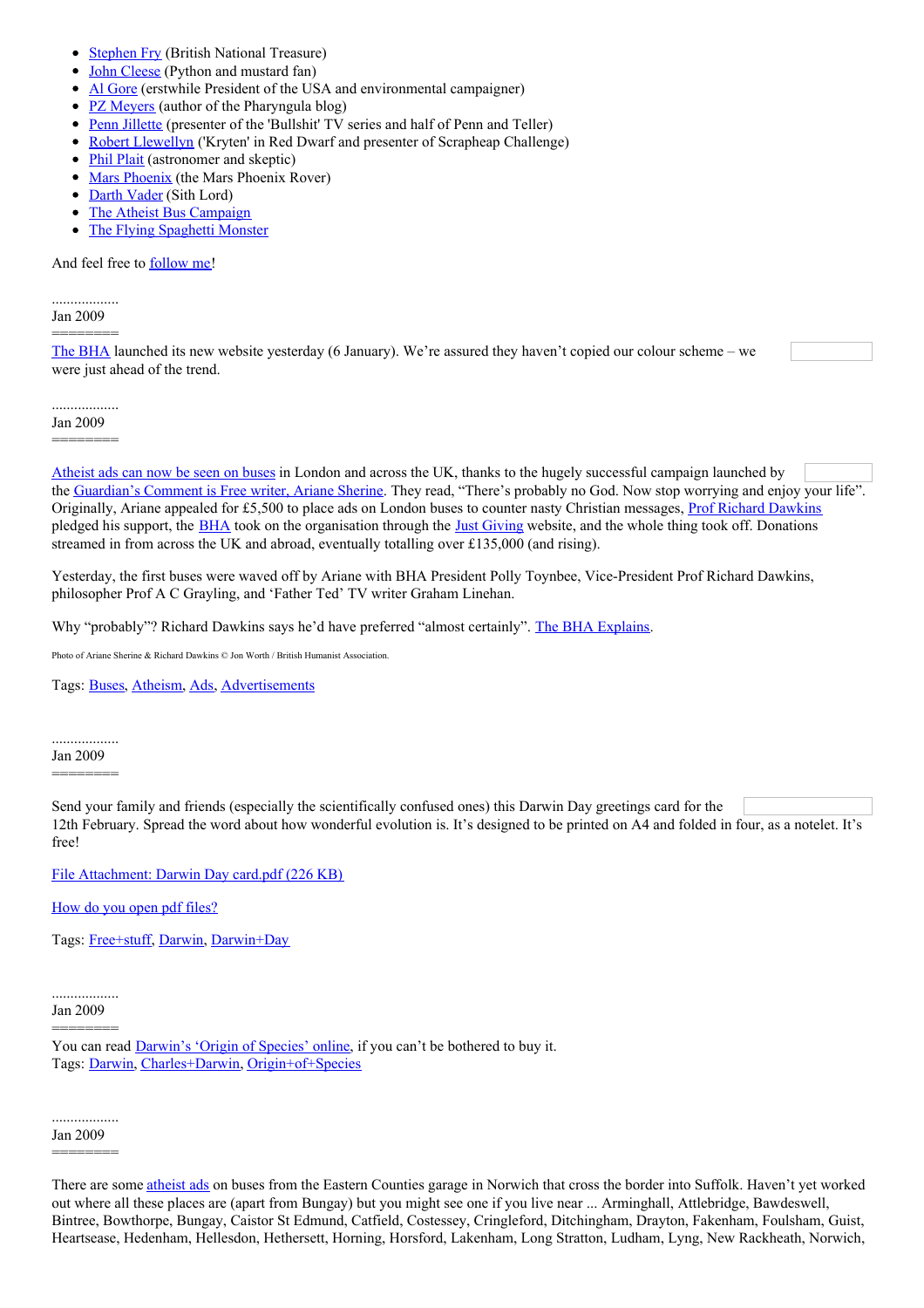Old Catton, Poringland, Salhouse, Silfield, Spixworth, Sprowston, Stalham, Sutton, Swainsthorpe, Tasburgh, Taverham, Thorpe Marriott, Trowse, University of East Anglia, Woodton, Wroxham, or Wymondham.

If you see one, take a pic and let us and the Atheist Bus [Campaign](http://www.atheistbus.org.uk/) have a copy.

Tags: [Buses](http://technorati.com/tag/Buses), [Atheist+bus+campaign](http://technorati.com/tag/Atheist+bus+campaign), [Ads](http://technorati.com/tag/Ads), [Norwich](http://technorati.com/tag/Norwich), [Suffolk](http://technorati.com/tag/Suffolk)

.................. Jan 2009

========

On Saturday I conducted a Humanist wedding and a naming at a local [Unitarian](http://www.bbc.co.uk/religion/religions/unitarianism/) Meeting House, a wonderful venue at which we are always made most welcome. After the ceremony some people came up to me and said they'd enjoyed the whole thing so much they were going to start coming every Sunday!

.................. Jan 2009

========

[Graham](http://creativeyear.wordpress.com/) Nunn's video of the bus launch on 6<sup>th</sup> January, with Ariane Sherine, Hanne Stinson, A C Grayling, Richard Dawkins and Graham Lineham. Graham Nunn wrote, "The footage is a bit shaky at times, for which I apologise, but it was very cold and I couldn't stop shivering." How did Ariane manage to speak without her teeth chattering, in a skimpy T-shirt?

Considering how atheists have been maligned by religious critics, who use words like "aggressive" and "militant" to describe the people behind the Atheist Bus [Campaign,](http://www.atheistbus.org.uk/) you can see that the bus launch was a good-humoured affair.

One critic, who describes himself as an atheist, is Stephen Marche in the [Canadian](http://theanswers42.blogspot.com/2009/01/ignorant-atheist.html) Weekend Post. Bah!

Tags: [Atheist+bus](http://technorati.com/tag/Atheist+bus), [Atheism](http://technorati.com/tag/Atheism), [Buses](http://technorati.com/tag/Buses)

.................. Jan 2009

========

Encouragingly, US President Barrack Obama's inaugural speech included the words, "We are a nation of Christians and Muslims, Jews and Hindus – and non-believers." The [IHEU](http://www.iheu.org/president-obamas-inaugural-address-an-inclusive-presidency) reports, "This is believed to be a first for a United States President."

The American Humanist [Association](http://www.americanhumanist.org/press/ObamaAd.php) is placing an ad in The Washington Post with the heading, "President Obama: Living Proof that Family Values Without Religion Build Character." In his book, "The Audacity of Hope", Obama wrote that his mother was a "witness for secular humanism."

After the bigotry of the Bush years, Obama's attitude is a refreshing change. However, there have been criticisms of the religious tone of the inauguration and the choice of the Rev. Rick Warren to give the [invocation](http://www.latimes.com/news/politics/la-na-inaug-warren21-2009jan21,0,6331849.story). One of my US contacts blogged, "I am still pissed off that Obama allowed that anti-gay bastard Rick [Warren](http://www.rickwarren.com/) to pray/perform at the inauguration, and that the inauguration was laden with religion."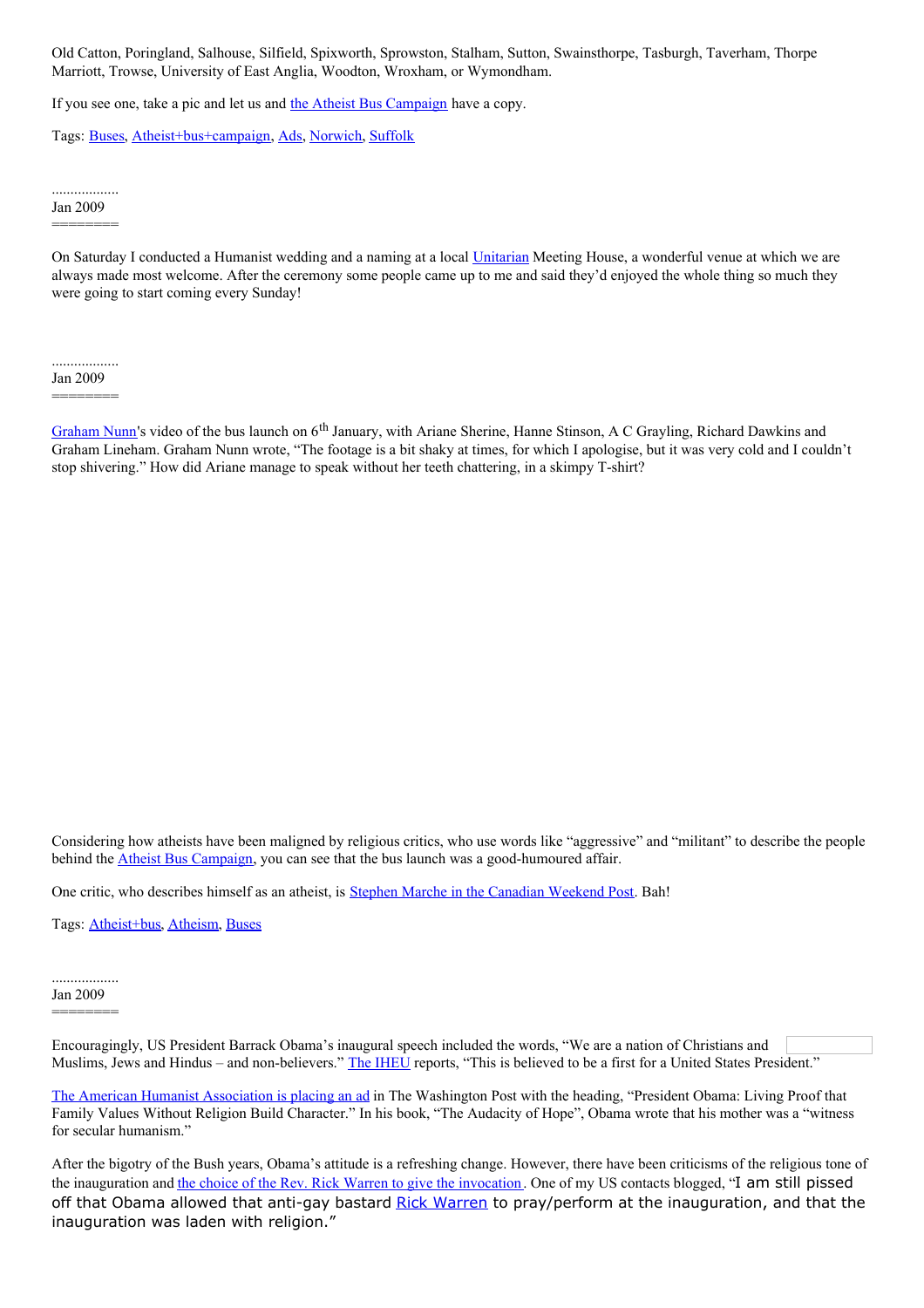The [Advertising](http://www.guardian.co.uk/media/2009/jan/21/asa-clears-atheist-bus-ad-campaign) Standards Authority decided today that the atheist bus ads didn't break its code. [Stephen](http://www.mediawatchwatch.org.uk/2005/06/15/interview-with-stephen-green/) Green of Christian Voice must be seething, tee hee! All aboard please, ding ding!

..................

## Jan 2009 ========

Ms Palin is the winner of the 2008 Bad Faith [Award](http://newhumanist.org.uk/1958), nominated for "Being an election and a heart attack away from controlling the world's largest thermonuclear arsenal while simultaneously believing that the End Times may arrive during her lifetime."

.................. Jan 2009 ========

A statue of Charles Darwin as a young man will be unveiled at Christ's College, [Cambridge,](http://news.bbc.co.uk/1/hi/england/cambridgeshire/7850669.stm) on 12th February, the bicentenary of his birth. Sculptor Anthony Smith says he wants to change Darwin's image from that of a "wizened Victorian gentleman".

### .................. Jan 2009

======== [Stonewall](http://www.stonewall.org.uk/), the [campaigning](http://www.eadt.co.uk/content/eadt/politics/story.aspx?brand=EADOnline&category=Politics&tBrand=EADOnline&tCategory=zpolitics&itemid=IPED23%20Jan%202009%2009%253A27%253A57%253A923) organisation for lesbians, gay men and bisexuals, has named Suffolk County Council as being among the top one hundred employers for these groups for the second year running. SCC has "diversity champions" at all levels in its organisation.

.................. Jan 2009 ========

If you **[Twitter](http://twitter.com/about#about)**, you might add **New [Humanist](http://twitter.com/NewHumanist)** to your list.

.................. Jan 2009

========

The more publicity that's given to the Darwin bi-centenary, the nastier some creationists become. The Atheist Bus [Campaign](http://www.atheistbus.org.uk/) began in reaction to some messages about non-believers burning in a lake of hellfire for eternity, and now that nice David [Attenborough](http://www.theherald.co.uk/news/news/display.var.2484685.0.Creationists_tell_Sir_David_Attenborough_to_burn_in_hell.php) is being told he'll burn in hell, for not giving God credit for his "creation".

A couple of creationists from Clacton wrote a letter to the East Anglian Daily Times about the bus campaign and Darwin, published on 14 January. They wrote that the BBC would "very probably be showing a bias in favour of evolution … in their contributions to the anniversary celebrations."

File [Attachment:](http://www.suffolkhands.org.uk/files/1/Letter_2C_20Wakeling_2C_20EADT.jpg) Letter, Wakeling, EADT.jpg (194 KB)

Graham Nunn, who designed the Atheist Bus ads, wrote an excellent letter, published on 21 January, explaining the campaign.

File [Attachment:](http://www.suffolkhands.org.uk/files/1/Graham_20Nunn_27s_20letter.jpg) Graham Nunn's letter.jpg (163 KB)

The EADT also published a letter from me on 23 January. I'll probably get more hate mail.

File [Attachment:](http://www.suffolkhands.org.uk/files/1/Letter_20to_20EADT_2C_20MN.jpg) Letter to EADT.jpg (68 KB)

**Update, 27 January** – in today's paper, another stubborn creationist refuses to consider Darwinism. Bet that if he watched BBC4 last night (What [Darwin](http://www.bbc.co.uk/darwin/) didn't know), he didn't understand it.

File [Attachment:](http://www.suffolkhands.org.uk/files/1/Missing_20links_2C_20EADT_2C_2027_20Jan_2009.jpg) Missing links, EADT, 27 Jan 09.jpg (66 KB)

.................. Jan 2009

========

Harold Blackham, 'architect of the British and international humanist movements' and 'founder of the British Humanist Association', died at the age of 105 on 23 January.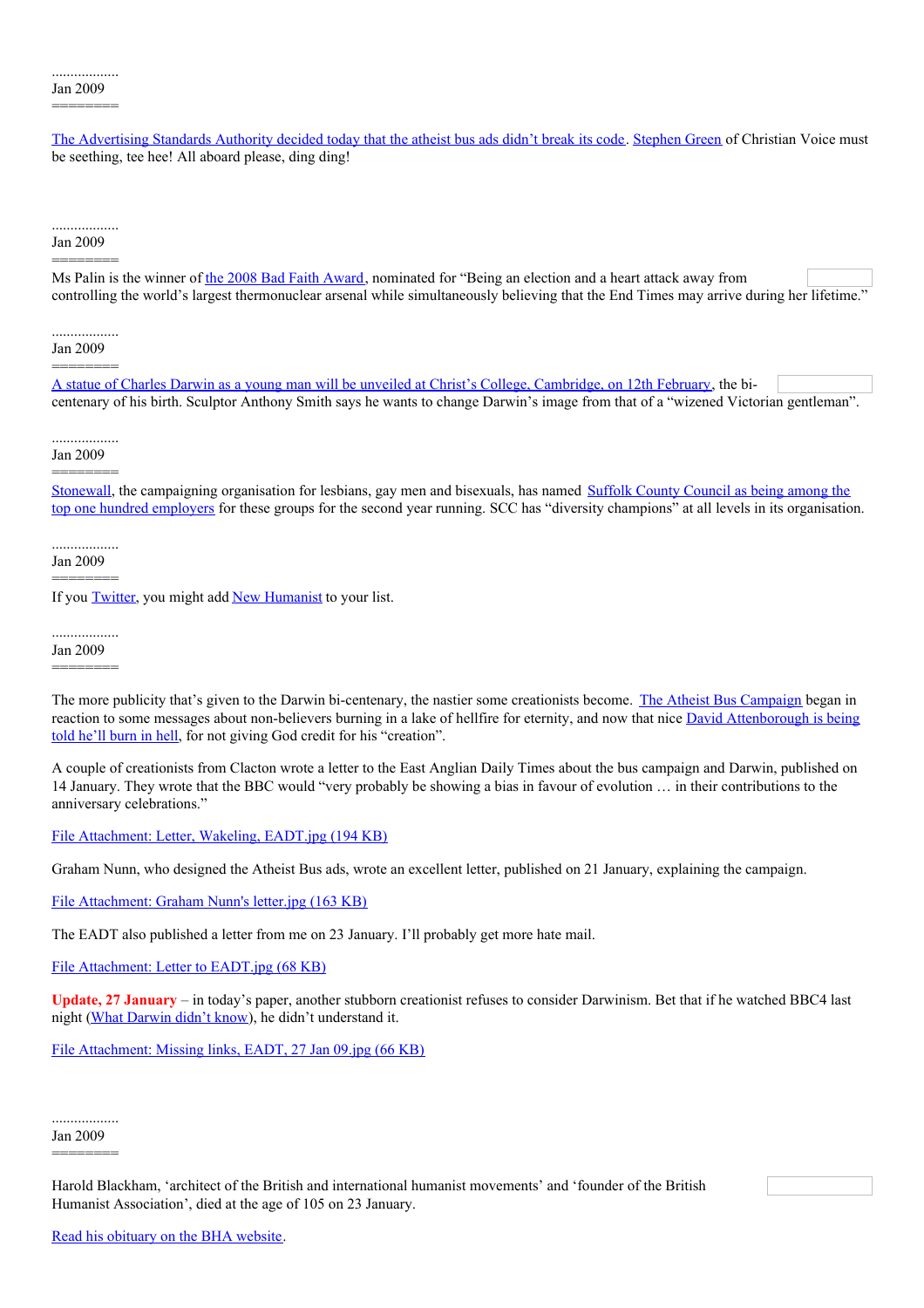### .................. Jan 2009

========

An article by Kate Whiting in the East Anglian Daily Times yesterday refers to the resignation of Prof. Michael Reiss from the Royal Society last year, after he said that [Creationism](http://www.timesonline.co.uk/tol/news/uk/science/article4768820.ece) should be discussed in science lessons if students wanted to.

File [Attachment:](http://www.suffolkhands.org.uk/files/1/EADT_20creationist_20story_2C_2028_20Jan_2009.jpg) EADT creationist story, 28 Jan 09.jpg (527 KB)

The article mentions that Reiss was in the working party that drew up the **[DCSF](http://www.dcsf.gov.uk/index.htm)** advice to schools about creationism in 2007, including the need to "respect" religious students' views.

Would a teacher of mathematics be expected to "respect" a child's views if his or her religious family had taught him or her that  $4+4=7$ ? Or would a Geography teacher be expected to "respect" the opinion of a child from a family of flat-earthists? So why should one respect the views of a creationist?

# Read why the [Creationists](http://www.suffolkhands.org.uk/monkeys) are wrong.

Article by Jerry Coyne on "The [never-ending](about:The%20never-ending%20attempt%20to%20reconcile%20science%20and%20religion,%20and%20why%20it%20is%20doomed%20to%20fail.) attempt to reconcile science and religion, and why it is doomed to fail."

.................. Jan 2009 ========

There's a new [Humanists](http://humanists4science.blogspot.com/) for Science group on Blogger, affiliated to the [BHA.](http://www.humanism.org.uk/) Latest posts ponder whether we're losing opportunities for science and wonder, and whether atheism fosters immorality? We know the answer to the latter, surely.

..................

## Jan 2009 ========

The James [Hemming](http://www.hemmingprize.org.uk/) essay prize will be awarded in July 2009. The competition is open to any student at a UK school or college studying for AS or A2 levels who will not have passed his or her 19th birthday by 31st March 2009. The subject is "In life, the meaning comes in living". First prize £1000. Do you know someone who might enter?

.................. Jan 2009

======== Derby City [Hospital](http://www.guardian.co.uk/society/2009/jan/30/hospital-ghost-derby) is haunted, apparently. Maybe it's looking for its appendix?

.................. Feb 2009

========

The results of the Rescuing Darwin survey, published to coincide with the 200th anniversary of Darwin's birth by the [Theos](http://www.theosthinktank.co.uk/search-results/search-articles.aspx?ArticleID=2170) think tank, make depressing reading. A staggering proportion of the UK population are woefully ignorant about evolution. I'd like to say it surprised me, but it didn't. The story's on the [Guardian](http://www.guardian.co.uk/science/2009/feb/01/evolution-darwin-survey-creationism) website , beginning as follows:

Half of British adults do not believe in evolution, with at least 22% preferring the theories of creationism or intelligent design to explain how the world came about, according to a survey.

The poll found that 25% of Britons believe Charles Darwin's theory of evolution is "definitely true", with another quarter saying it is "probably true". Half of the 2,060 people questioned were either strongly opposed to the theory or confused about it.

I wrote a couple of comments. The first one was,

This is horribly depressing, but not very surprising. I visit schools as an atheist/humanist to talk to kids as part of their RE courses. When I've asked Year 10 or 11 kids how much they know about evolution, the answer's usually been very little, or nothing at all. Their science lessons cover bits of the story, like human or plant biology, but don't seem to put things in context, so they don't get the bigger picture. They have no idea how old the Earth is, or what evolution means. Seems to me they're leaving school completely ignorant of some of the most exciting things they could be learning about in science lessons.

A scientifically trained friend who's involved with education read <u>my [previous](http://www.suffolkhands.org.uk/node/965) post about an article in the East Anglian Daily Times</u>, and emailed,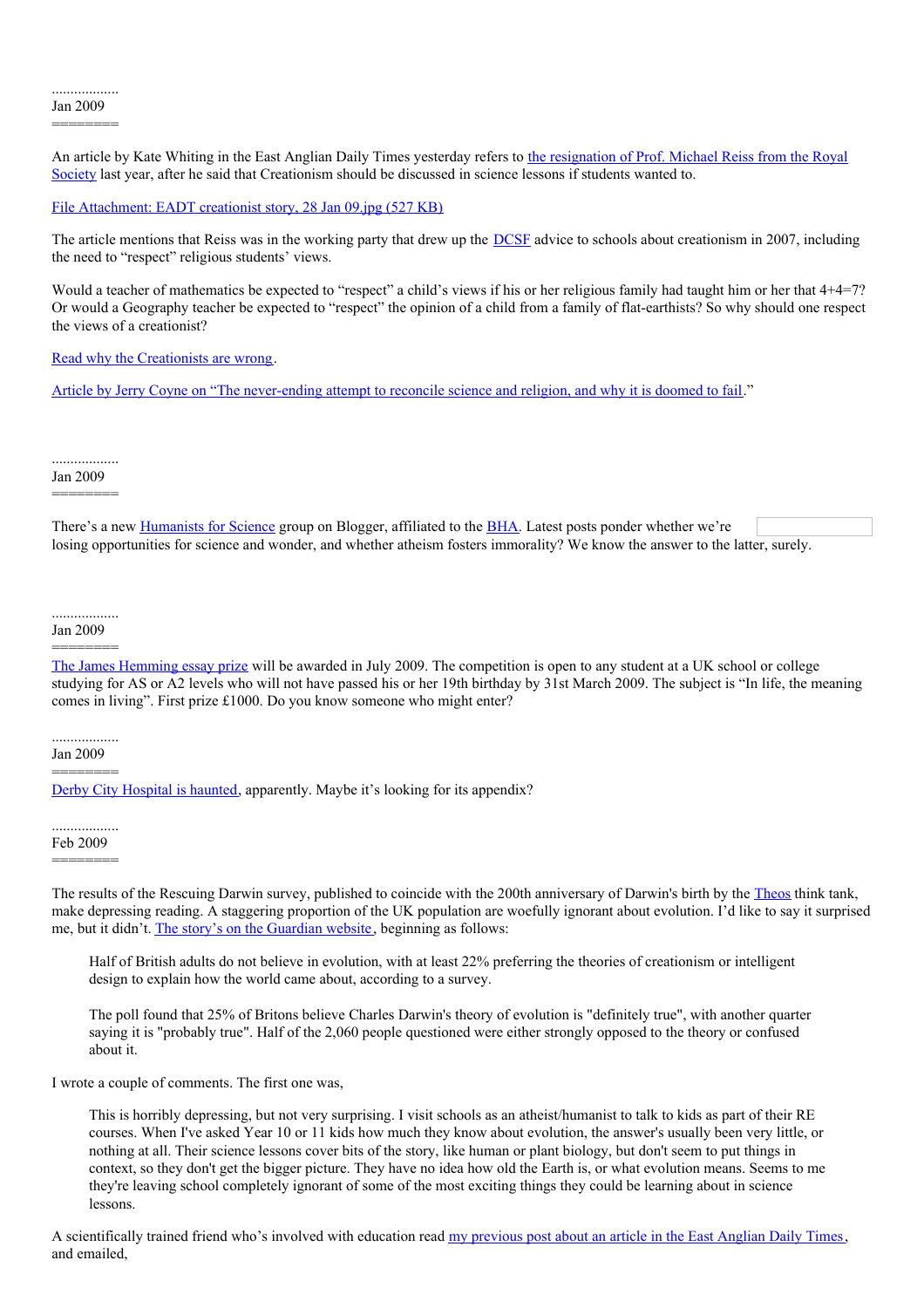It is all extremely depressing … In my optimistic youth I was convinced that superstitious nonsense would disappear under the influence of education and the obvious superiority of scientific methodology and logic. I thought that humankind was heading for the stars both literally and metaphorically. I was wrong. They are descending back into ignorance. Mit der Dummheit k $\tilde{A}^{\text{c}}$ mpfen die G $\tilde{A}^{\text{c}}$ tter selbst vergebens\*.

\*"Against Stupidity, the Gods Themselves Contend in Vain" - a quote from Friedrich Schiller's play Jungfrau von Orlean, which Isaac Asimov used for the title for his book "The Gods Themselves". Asimov said, "Creationists make it sound as though a 'theory' is something you dreamt up after being drunk all night."

.................. Feb 2009

========

We've been invited to an event in Ipswich this weekend. Various local groups with an interest in the environment, including Suffolk Wildlife Trust and the Ipswich Society, will be there. No idea why religious faith matters even if you're an atheist. If you want to find out, let us know how it goes.

We are having an Energy Day this coming Saturday at St Margaret's Church Hall in Bolton Lane Ipswich and I have attached a poster about the event. Please will you display it in some appropriate place.

# File [Attachment:](http://www.suffolkhands.org.uk/files/1/Energy_20Day_20poster.pdf) Energy Day poster.pdf (673 KB)

Mark Dowd of [Operation](http://www.operationnoah.org/) Noah will give his talk 'Climate Change....why religious faith matters even if you're an atheist!' in the upstairs Meeting Room in the St Margaret's Church Centre at 11 am. Mark is an excellent speaker and if you have not heard him I suggest you look at the film 'God is [Green'](http://www.operationnoah.org/highlighted/newwebsite/god-green-channel-4-documentary-presented-mark-dowd).

Regards, Charles Croydon

Click here to find out [about](http://www.suffolkhands.org.uk/node/40) pdf files

.................. Feb 2009

# ========

We've hired a display case at the entrance to Ipswich Central Library for the week including Darwin Day (12th February), the bicentenary of the birth of Charles Darwin. Offers of help to set it up welcome.

.................. Feb 2009

========

The atheist bus ads [campaign](http://www.atheistbus.org.uk/) has led to all sorts of reactions, from the thousands of atheists (and a few Christians) who contributed to the fund that paid for them (far in excess of expectations) to the [ultra-sensitive](http://news.bbc.co.uk/1/hi/england/hampshire/7832647.stm) driver who wouldn't drive, and the sneers of those who accused us of agnosticism with that ["probably](http://www.humanism.org.uk/bus-campaign)".

Now there are new ads from the Christian Party, the [Trinitarian](http://www.guardian.co.uk/world/2009/feb/05/atheist-bus-christian-response) Bible Society and the Russian Orthodox Church, asserting that "There definitely is a God", though they offer no proof, as usual.

The BHA's Hanne Stinson has made a statement in response to requests for [comments](http://www.humanism.org.uk/news/view/212) about the new ads, that includes,

Our ads were funded entirely by thousands of individual donors who gave small amounts in an outpouring of popular support for the positive message. The ads now launched in response to our response are funded by organisations or wealthy individuals.

Our ads were positive and peaceful. They didn't say, for example, that religious people were 'fools', unlike one of the response ads being run, which says that "The fool hath said in his heart, there is no God."

.................. Feb 2009 ========

In response to letters in today's East Anglian Daily Times (File [Attachment:](http://www.suffolkhands.org.uk/files/1/EADT_20prayer_20letters.jpg) EADT prayer letters.jpg (185 KB) about the nurse facing [disciplinary](http://www.telegraph.co.uk/health/healthnews/4427912/Prayer-nurse-should-keep-job-says-patient.html) action for praying for a patient, I've sent the following reply:

As an old age pensioner I've been around far too long to believe you can change the minds of the god deluded. The sheer implausibility of the supernatural can only be accepted by working it out for yourself, as recalled by the young David Attenborough, now in his eighties, who recently said, "I remember looking at my headmaster delivering a sermon, a classicist, extremely clever … and thinking, he can't really believe all that, can he? How incredible."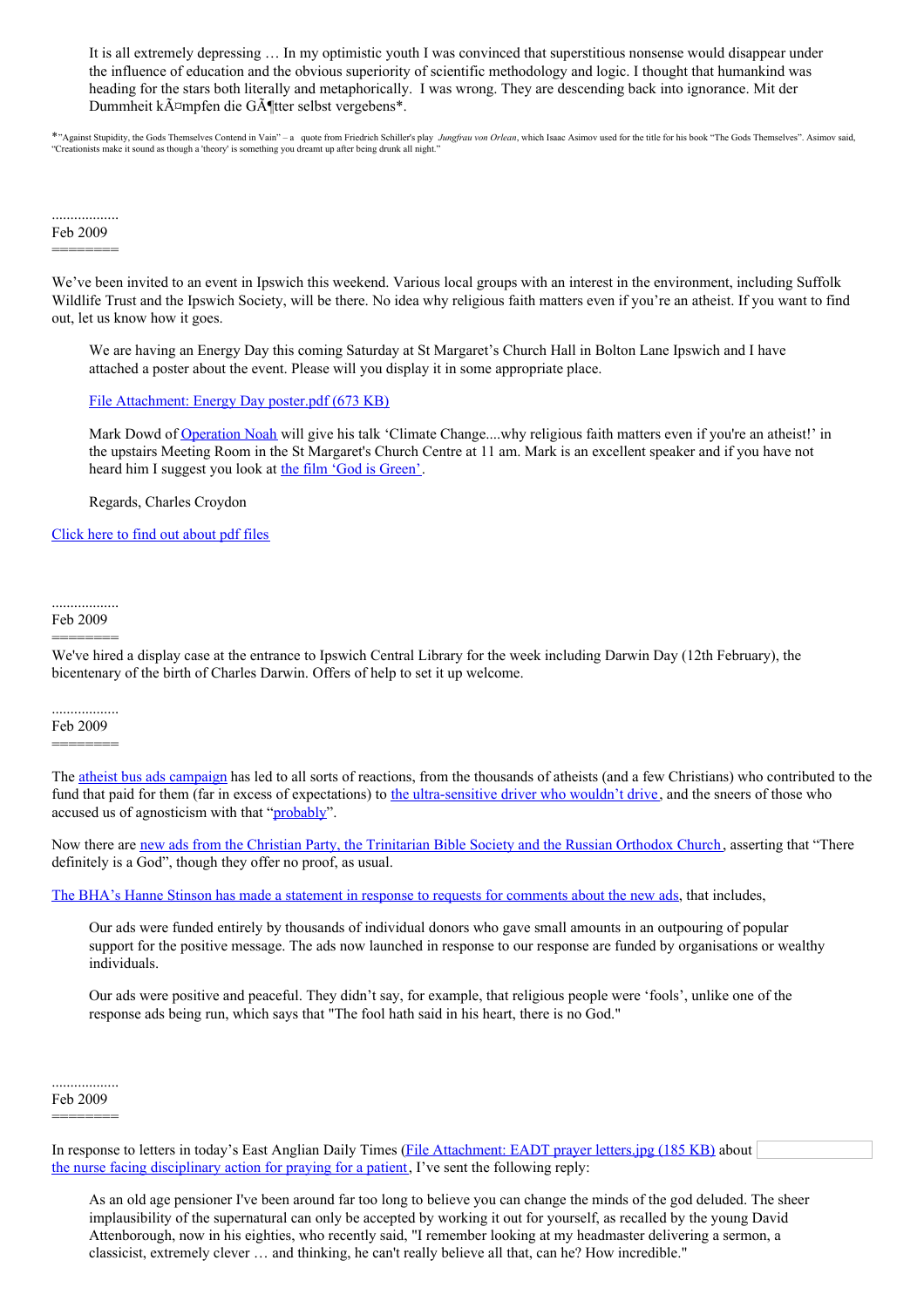Christine Hart (EADT Letters 6th February) is free to believe whatever she likes about anything, including the power of prayer, comfortable in the knowledge that she is never likely to be called upon to provide a scrap of real evidence to support her assertions.

However neither she nor Caroline Petrie, the nurse who was suspended for offering to pray for a hospital patient, have any right to assume that their genuflections are welcomed by everyone into whose lives they seek to poke their noses.

The fact remains that the only properly conducted study into the efficacy of prayer for the sick, reported in the American Heart Journal of April 2006, showed [conclusively](http://www.ncbi.nlm.nih.gov/pubmed/16569567) that, overall, medical outcome was no different for those who were prayed for and those who weren't. Some patients, from a very large sample studied, were actually told they were being prayed for but sadly for the god botherers those people ended up suffering disproportionately more complications than those who had no idea they were supposed to be getting help from 'up there somewhere'.

Yours faithfully, David Mitchell

#### .................. Feb 2009 ========

Jerry A. Coyne, Ph.D, is a Professor in the Department of Ecology and Evolution at the University of Chicago and a member of both the Committee on Genetics and the Committee on [Evolutionary](http://www.suffolkhands.org.uk/node/970) Biology. He wrote "Why Evolution is True", a book that many ignorant Britons ought to read. Now [Jerry](http://whyevolutionistrue.wordpress.com/) has a [blog](http://scienceblogs.com/pharyngula/). Thanks to P Z Myers for flagging this up on his blog.

#### .................. Feb 2009

========

To celebrate Darwin's birth, Ipswich [Museum](http://www.ipswich.gov.uk/Services/Museums+and+Mansion/Ipswich+Museum/Ipswich+Museum+Displays.htm) is offering "funny, exciting and thoughtful tales inspired by animals and Darwin's discoveries" for children over half term – Tuesday  $17<sup>th</sup>$  to Friday  $20<sup>th</sup>$  February.

.................. Feb 2009 ========

Dr Tim Jones has blogged about the annual [Secularist](http://communicatescience.com/zoonomian/2009/02/08/secularist-of-the-year/) of the Year Award , which has been jointly awarded to Dr Evan Harris MP and Lord Avebury for their success in getting the blasphemy laws abolished. The fact that Tim's used my [Darwin](http://flickr.com/photos/flashmaggie/sets/72157612489407485/) images for his site banner is rather pleasing.

SH&S webmaster [Nathan](http://www.suffolkhands.org.uk/user/1) Nelson has begun a new blog, designed to be run in conjunction with his Open University course. It's called Big Wide [World](http://www.bigwideworld.org/), and is "trying to make sense of big words like sustainability, technology, environment and development."

Do you blog or twitter? Let us know.

#### .................. Feb 2009

======== The Open [University](http://www.open.ac.uk/darwin/devolve-me.php) has a neat toy on its Darwin bi-centennial site. If you upload a photo of yourself, you can morph into someone who lived 37 million years ago. This is me. It's not flattering, but a 37 million-year-old man might think I'm gorgeous.

.................. Feb 2009

========

If there are no atheist buses in your neighbourhood, [display](http://www.blueapplemusic.co.uk/busdetails/busREF04.html) an ad in your car instead. All profits to the campaign.

.................. Feb 2009

# ========

The 12th February 2009 was the 200th anniversary of the birth of Charles Darwin. Our member Dan Clery has written his story:

—————-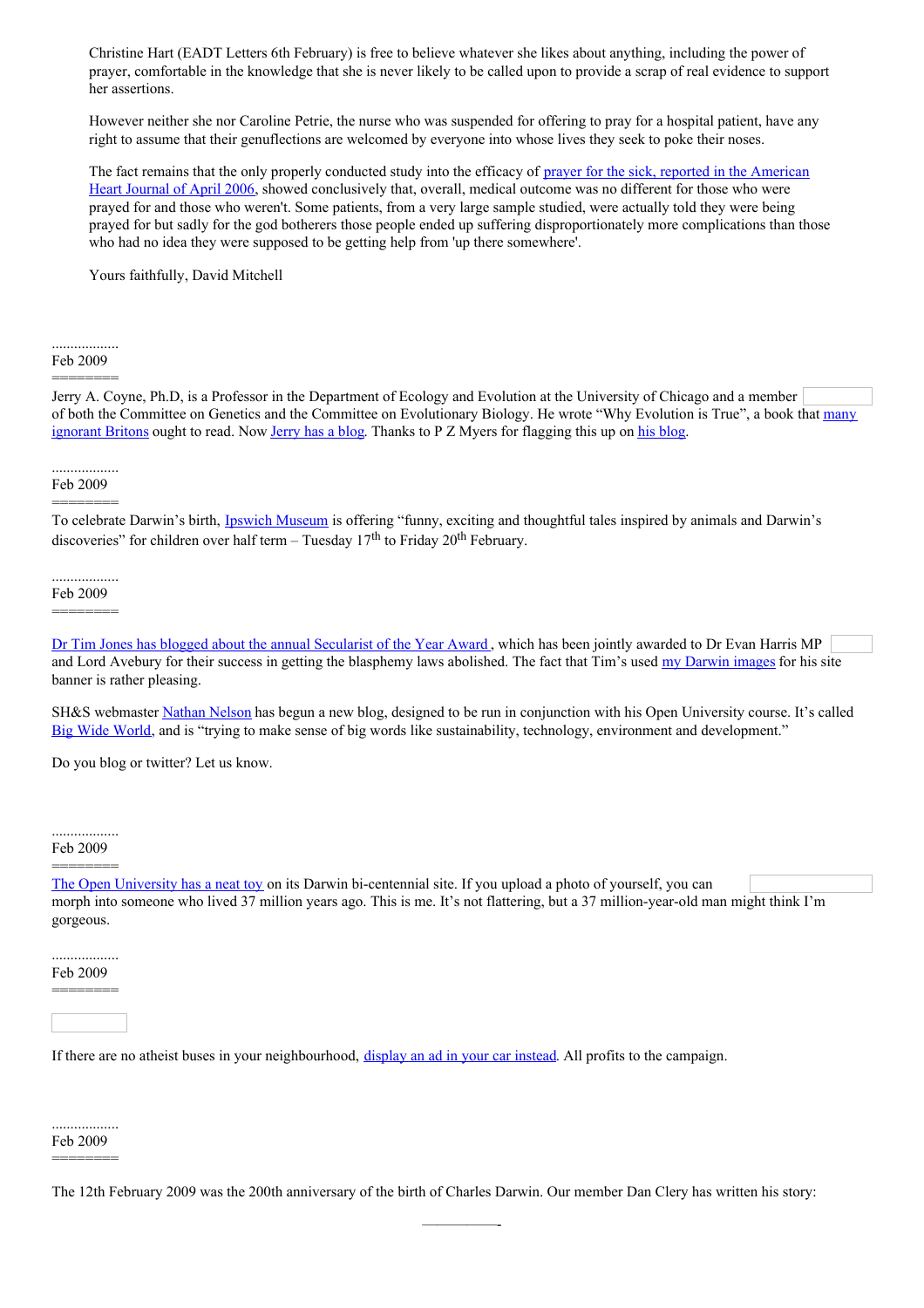Charles Darwin, born on the 12th February 200 years ago, came up with what is probably the most important idea in the history of science. He reasoned that plants, animals and all living things are not static and unchanging, remaining as they were made by a divine creator; instead they change subtly from one generation to the next and those that are better suited to whatever environment they find themselves in prosper and reproduce more, while those that are less well suited don't. In this way, plants and animals gradually change, eventually developing into new species and producing the huge variety of nature that we see today. Darwin's theory, evolution by natural selection, is at the root of our understanding about life on Earth: it explains why there is such diversity in nature, why we are here, and why we are as we are.

When Darwin graduated from Cambridge University in 1831, there was little sign of the revolutionary that he would eventually become. He was an enthusiastic and good natured young man from a well-to-do family, destined to become a country clergyman. He had, however, developed a passion for natural history, both as a boy and in his student years when he would scour the countryside around Cambridge looking for beetles.

Out of the blue, soon after graduation, one of his professors recommended him for the position of unpaid naturalist on a Royal Navy survey ship. He travelled to London and met Robert Fitzroy, captain of HMS Beagle, who was preparing to survey the coast of South America. Fitzroy was a deeply religious man who hoped that any scientific discoveries made on the expedition would provide evidence for the literal truth of the bible. Darwin was soon signed up and on 27th December 1831 the Beagle set sail from Plymouth.

Darwin suffered terribly from seasickness but when they arrived in Brazil he was overwhelmed by the richness and diversity of life in the rainforest. He spent much time ashore, based in Montevideo and Buenos Aires, while the Beagle mapped the coast of Argentina. He travelled deep into the rainforest collecting specimens and crossed the Argentinean pampas with the local gauchos. He carefully preserved and packed up hundreds of specimens of plants and animals and shipped them back to England for later study. His discoveries set him thinking about the nature of species and whether they were really unchangeable and had all originated from one divine act of creation.

With Darwin back on board the Beagle, they passed through the Straits of Magellan into the Pacific. While Fitzroy surveyed the cost of Chile, Darwin journeyed high into the Andes by mule and made the startling discovery of layers of fossilised seashells. Geology too was thought to be unchanged since God created it, but Darwin surmised that the Andes must have been slowly pushed up over the aeons of geological time by enormous underground movements. While in Chile, the crew of the Beagle experienced an earthquake that killed nearly a hundred local people. When the shocks had subsided, Darwin noticed that coastal land had risen up by a few feet. If that was possible, numerous quakes over millennia could lift seashells up into the mountains.

The Beagle's next port of call was the Galapagos Islands, 500 miles off the coast of Ecuador. The crew found the Galapagos to be an inhospitable place, made of black volcanic rock, but Darwin was intrigued by the wildlife there. Each animal was a member of a unique species not seen anywhere else in the world, but all had some striking similarities to specimens he had recently encountered in South America. There were also marked differences between the same type of animal found on different islands of the Galapagos: finches on one island had thick beaks suited to cracking the nuts that grew there, while on another island the finches had long thin beaks suitable for winnowing out insects. Similarly, the giant tortoises that roamed the islands had a different shaped shell if their island had abundant ground vegetation compared to ones on islands dominated by trees.

This got Darwin thinking. What if the Galapagos had been created relatively recently – geologically speaking – by a volcanic eruption and a few plants and animals had managed to fly, swim or drift there from South America. Those unsuited to the conditions on the barren new islands would perish, but if they survived and had offspring they, simply through natural variation, might be better or worse suited to the islands and so have differing chances of survival. In this way, natural variations and the simple process of survival of the fittest gradually created the new species uniquely suited to life on each of the Galapagos Islands.

It was nearly a year later, in October 1836, that the Beagle arrived back in England and so Darwin had had plenty of time to ponder his discoveries and extend his idea. He concluded that all of nature's diversity, including human beings, must have branched out from a small number of primitive forms in the very distant past. That idea was so radical and contrary to the teachings of the church that Darwin was reluctant to reveal it to the world. He spent 10 years cataloguing his specimens from the voyage of the Beagle and writing a detailed account which was then published. He continued to investigate how species changed by studying the breeding of pigeons and plants that he grew in his garden. He wrote a summary of his theory of evolution and hid it away with instructions to his wife to publish it if he should suddenly die.

Then in 1858, 22 years after the Beagle's return, his hand was forced when another naturalist, Alfred Russell Wallace, sent him an essay he had written describing the very same ideas. Darwin arranged for both Wallace's essay and a summary of his own theory to be read out to a meeting of the Linnean Society in London the following month. The event didn't cause much of a stir at the time, but a year later, 150 years ago, Darwin published *On the Origin of Species by Means of Natural Selection*. All 1250 copies of the first edition were sold out on the day of publication.

Darwin's theory split the scientific world and popular opinion. It caused a schism between science and the church. Gradually, over the past century and a half, evolution has come to be accepted by virtually all scientists and it has transformed biology from a science that simply classified and catalogued species to one that understands and can study how species change and adapt to their surroundings. From that has come the science of genetics and modern medicine. It has also influenced geology, archaeology and palaeontology. There are still many people who believe that God created the natural world as it is today, but the amount of scientific evidence now amassed in favour of evolution is hard to dispute.

—————-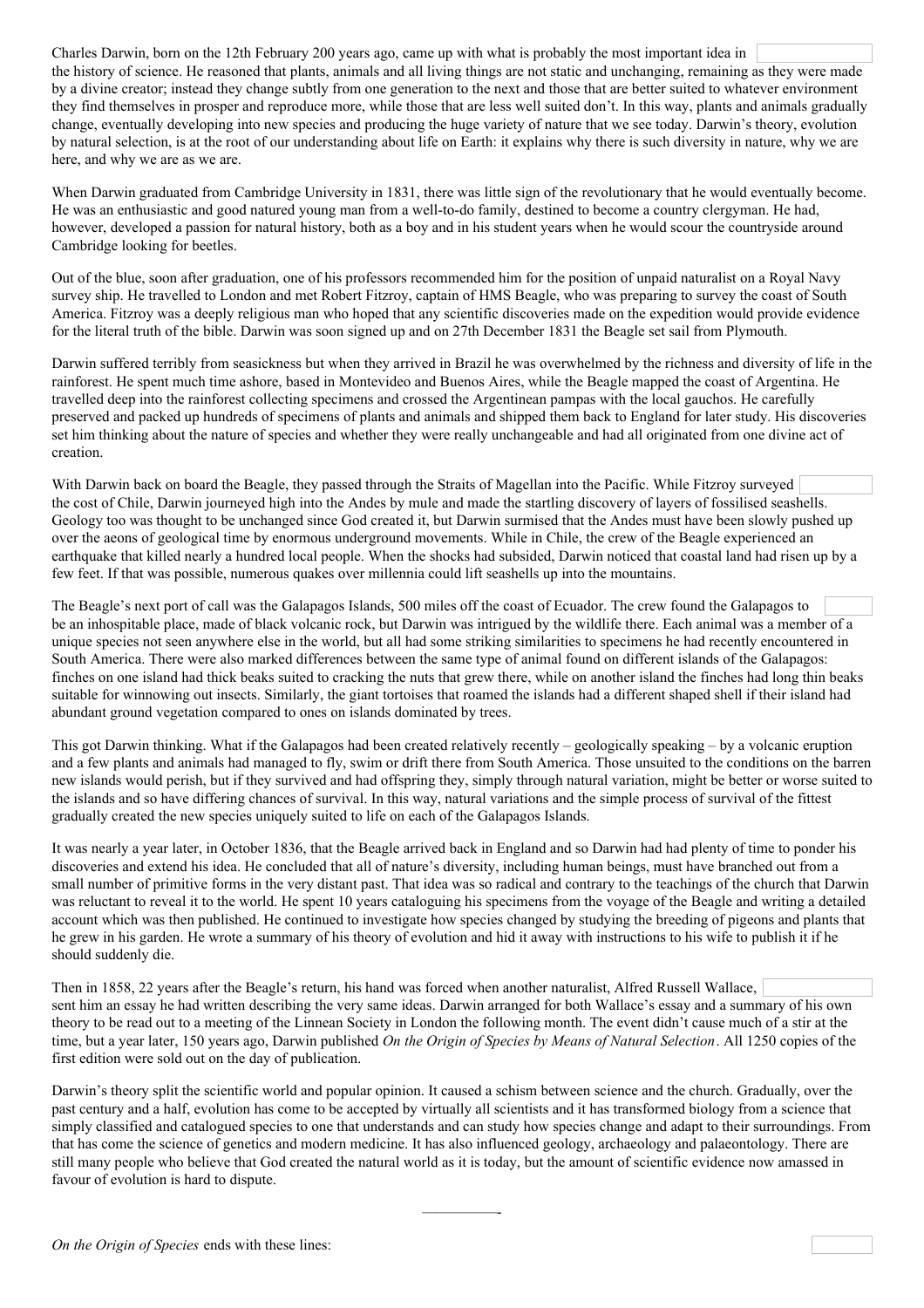Thus, from the war of nature, from famine and death, the most exalted object which we are capable of conceiving, namely, the production of the higher animals, directly follows. There is grandeur in this view of life, with its several powers, having been breathed into a few forms or into one; and that, whilst this planet has gone cycling on according to the fixed law of gravity, from so simple a beginning endless forms most beautiful and most wonderful have been, and are being, evolved.

—————-

To mark Darwin Day, we've filled a display case in the Northgate Street entrance to Ipswich County Library with information about Charles Darwin, including the above, and left some leaflets with an evolution reading list. File [Attachment:](http://www.suffolkhands.org.uk/files/1/Darwin_20leaflets.pdf) Darwin leaflets.pdf (706  $(KB)$  The exhibit will be there until first thing on Monday morning (16<sup>th</sup> February).

My thanks to Dan Clery for the introduction to Darwin, to Sharon at Sharward Services for all the last minute printing, and to David Mitchell, Andrew Morrison and Jenness Proctor for helping me to set everything up.

The above poster was made using two copyright-free 19<sup>th</sup> century prints. For a full size version to download, [click](http://www.flickr.com/photos/flashmaggie/3255645967/) here.

"Man is descended from a hairy, tailed quadruped, probably arboreal in its habits" – Charles Darwin

.................. Feb 2009 ========

There's a quiz to test your [knowledge](http://www.thinkhumanism.com/index.php?option=com_ariquiz&task=quiz&quizId=2&Itemid=76) of Charles Darwin on the Think Humanism site.

.................. Feb 2009

========

After our dismal failure to excite any of the students at University Campus Suffolk about a secular students' society (we haven't given up though), and the reports of science students who won't accept evolution, it's heartening to hear that there's still some freethinking on British campuses. Hurrah for the [AHS](http://www.ahsstudents.org.uk/)! Read about it in The [Independent](http://www.independent.co.uk/news/uk/this-britain/the-march-of-the-atheist-movement-1627061.html).

.................. Feb 2009 ========

From today's **[NSS](http://www.secularism.org.uk/)** Newsline:

**Murphy O'Connor must not be given a peerage**

The Times [reports](http://www.timesonline.co.uk/tol/comment/faith/article5811976.ece?Submitted=true) today that the Government is considering offering a peerage to Cardinal Cormac Murphy O'Connor, who is soon to retire as leader of the Catholic Church in England and Wales. This will be the first time a Catholic cleric has sat in Parliament since the reformation.

The Times says that "The prospect of offering Cardinal Murphy-O'Connor a life peerage is understood to have been discussed during Gordon Brown's meeting with the Pope at the Holy See last week."

Murphy O'Connor will bring the Vatican's reactionary, homophobic, misogynistic and manipulative agenda right into the heart of our parliament.

But worse than that, Murphy O'Connor appears to be being rewarded when he should be on the grill being asked to explain his activities in relation to the foul child abusing priest 'Father' Michael Hill.

In the 1980s Murphy O'Connor was the bishop of Arundel and Brighton. Although he was aware that one of his priests — Michael Hill — was a dangerous paedophile he did nothing to prevent his access to children. When the abuse came to light, Murphy O'Connor helped Hill to move from one parish to another, where his activities continued. Murphy O'Connor ignored three warnings that Hill was likely to offend. Finally, Hill was moved to a place where he could do most harm, with the least chance of discovery – as a chaplain at Gatwick airport. It was there that he abused even more defenceless children. The police eventually brought his reign of terror to an end, but not before this monster had ruined the lives of countless children and young people, some of them suffering from disabilities.

Not only was there abuse on a massive scale, of which the Cardinal was aware, money was paid by the Roman Catholic Church to victims in his diocese to hush the matter up. I am not aware of any apology or explanation for this by the Cardinal.

All this could have been prevented if the Cardinal had not tried to sweep it under the carpet.

There were strong suspicions that other priests in the Arundel and Brighton area had also been involved in child abuse while under the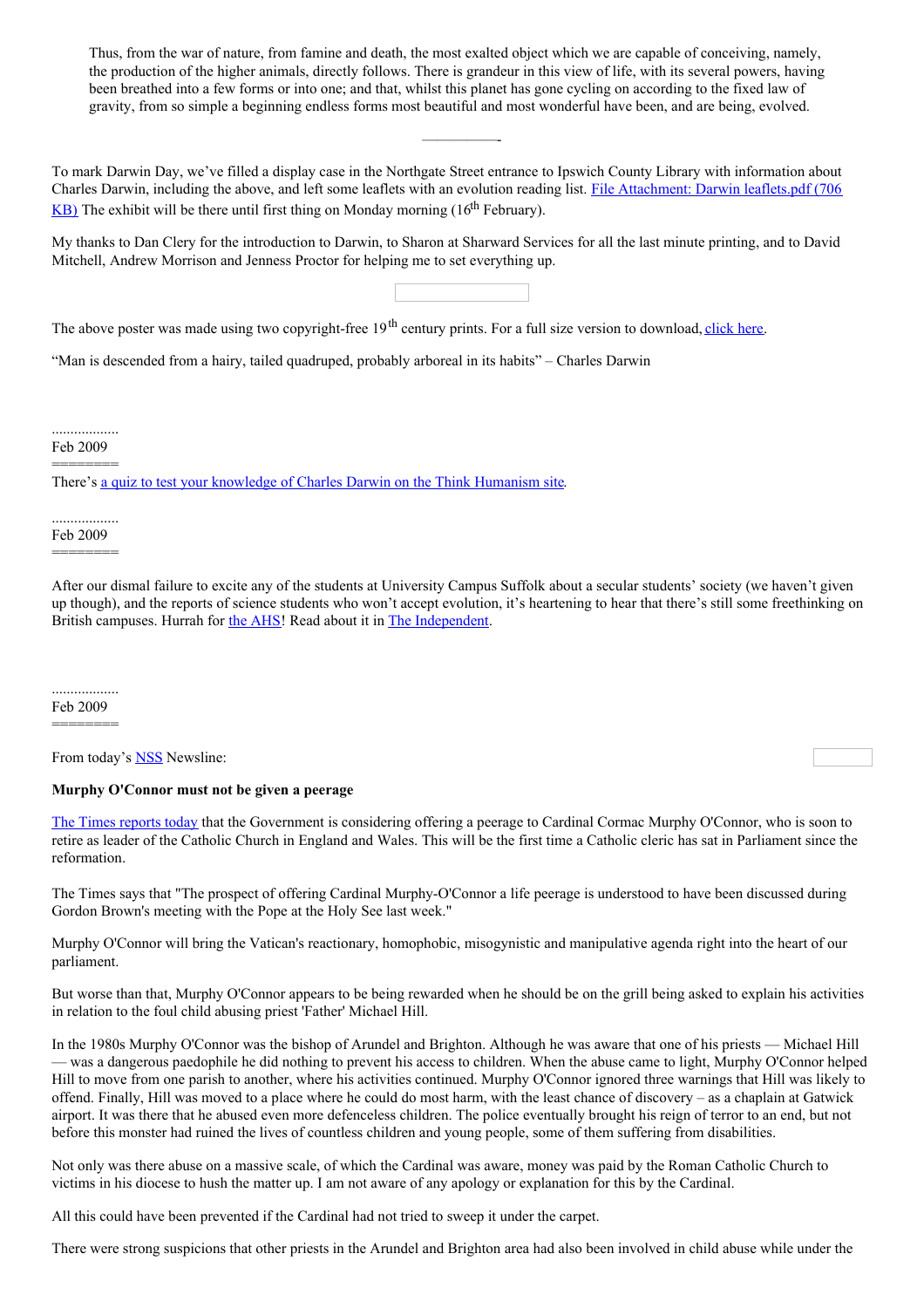wing of Murphy O'Connor, but for some reason the investigation into the Cardinal's culpability came to an abrupt halt. The Times reports are very disturbing.

The BBC, which was [investigating](http://www.bbc.co.uk/radio4/today/reports/archive/features/paedophile_priests.shtml) the matter, inexplicably dropped the story and the police enquiry fizzled out when the Catholic Church accused the media of "persecuting" Murphy O'Connor.

The victims of the crimes committed under the leadership of this man, who is now about to be given privileged access to our lawmaking body, certainly don't think he was persecuted. They think that the real crime is that he got off scot-free.

Murphy O'Connor's defence is that "the decisions he made at that time were not irresponsible and that there was a genuine ignorance among bishops, priests, and society at large about the compulsive nature of child abuse". For a bishop of an organisation purporting to be a moral authority to claim to be ignorant of something everyone else knew can only be stupidity and / or dishonesty of a stunning degree. Neither commend him for a seat in the Lords.

The President [of the NSS] has written to the Prime Minister in terms similar to the above. Please write to your MP and complain about this proposal and suggest they ask a Parliamentary Question. Murphy O'Connor must not be rewarded for these unpardonable actions with a seat in the House of Lords.

# **[Write](http://www.writetothem.com/) to your MP now**.

#### .................. Mar 2009

========

This is a monthly update of news from **International Humanist and Ethical Union** (IHEU). You can find the full versions of these news stories on [their](http://www.iheu.org/) web site. Visit [www.iheu.org/newsletter](http://www.iheu.org/newsletter) to subscribe.

# **One Law for All - anti-racist rally - London, 7 March 2009**

The One Law for All Campaign against Sharia Law in Britain will hold an anti-racist rally in London on 7 March 2009. The rally, opposing Sharia and religious-based tribunals and laws in Britain and elsewhere and defending citizenship and universal rights, will be held in Trafalgar Square from 3.30 pm to 4.30 pm. Read [more](http://www.iheu.org/node/3532)

# **Happy Birthday to the Vatican!**

IHEU member organization the French Libre Pens©e has sent Pope Benedict XVI ironic congratulations on the 80th anniversary of the foundation of the Vatican State by the fascist dictator Benito Mussolini and Pope Pius XI. [Read](http://www.iheu.org/node/3530) more

# **February 2009 IHN published**

The February 2009 issue of International Humanist News has been published. This edition includes features on*Celebrating Darwin;* and *Humanism Down Under.* [Read](http://www.iheu.org/node/3528) more

# **Judge Tosti cleared!**

In a ruling dated February 17, 2009, the Court of Cassation (Supreme Court) in Rome has acquitted Judge Tosti of all charges. Judge Tosti had been sentenced to seven months in prison for refusing to hold court under a crucifix. This ruling is a great victory for all secularists, in particular the Giordano Free Thought Federation. Read [more](http://www.iheu.org/node/3526)

# **IHEU commemorates murder of Giordano Bruno**

The President of IHEU, Sonja Eggerickx, has sent greetings to the Libero Pensiero "Giordano Bruno" on the occasion of their annual commemortaion in the Campo de' Fiori, Rome on the occasion of the 409th anniversary of the murder of Giordano Bruno by the Catholic Church. The ceremony was attended this year by Hugo Estrella representing IHEU. Read [more](http://www.iheu.org/node/3525)

# **Why is Secularism essential? Sweden, 8 March 2009**

The Organisation for Women's Liberation is holding an international conference in Sweden on thr occasion of International Women's Day, 8 March 2009, called: Why is Secularism essential? The conference will focus on the detrimental effect of religion on women's lives. Read [more](http://www.iheu.org/node/3524)

# **Humanists take lead in Darwin Day celebration**

In honor of the 200th anniversary of Charles Darwin's birthday, the American Humanist Association held a luncheon at the National Press Club in Washington, D.C., featuring a range of engaging speakers who discussed Darwin's role in shaping religion and science. Meanwhile, elsewhere in the country and around the world, Darwin Day was being widely celebrated by humanist and scientific groups. [Read](http://www.iheu.org/node/3523) more

# **The West standing firm on Freedom of Expression**

In the run-up to the UN conference on Racism (The Durban Review Conference) to be held in Geneva in April, IHEU representatives have been attending the informal preparatory meetings charged with agreeing the outcome document to be presented to the conference. [Read](http://www.iheu.org/node/3522) more

# **IHEU replies to Benin on Slavery**

IHEU has responded to the attack on IHEU by the Benin Mission to the UN in Geneva. The response is in the form of a letter to the Mission and a paper made available at the informal meeting to discuss the upcoming conference on Racism in Geneva. [Read](http://www.iheu.org/node/3521) more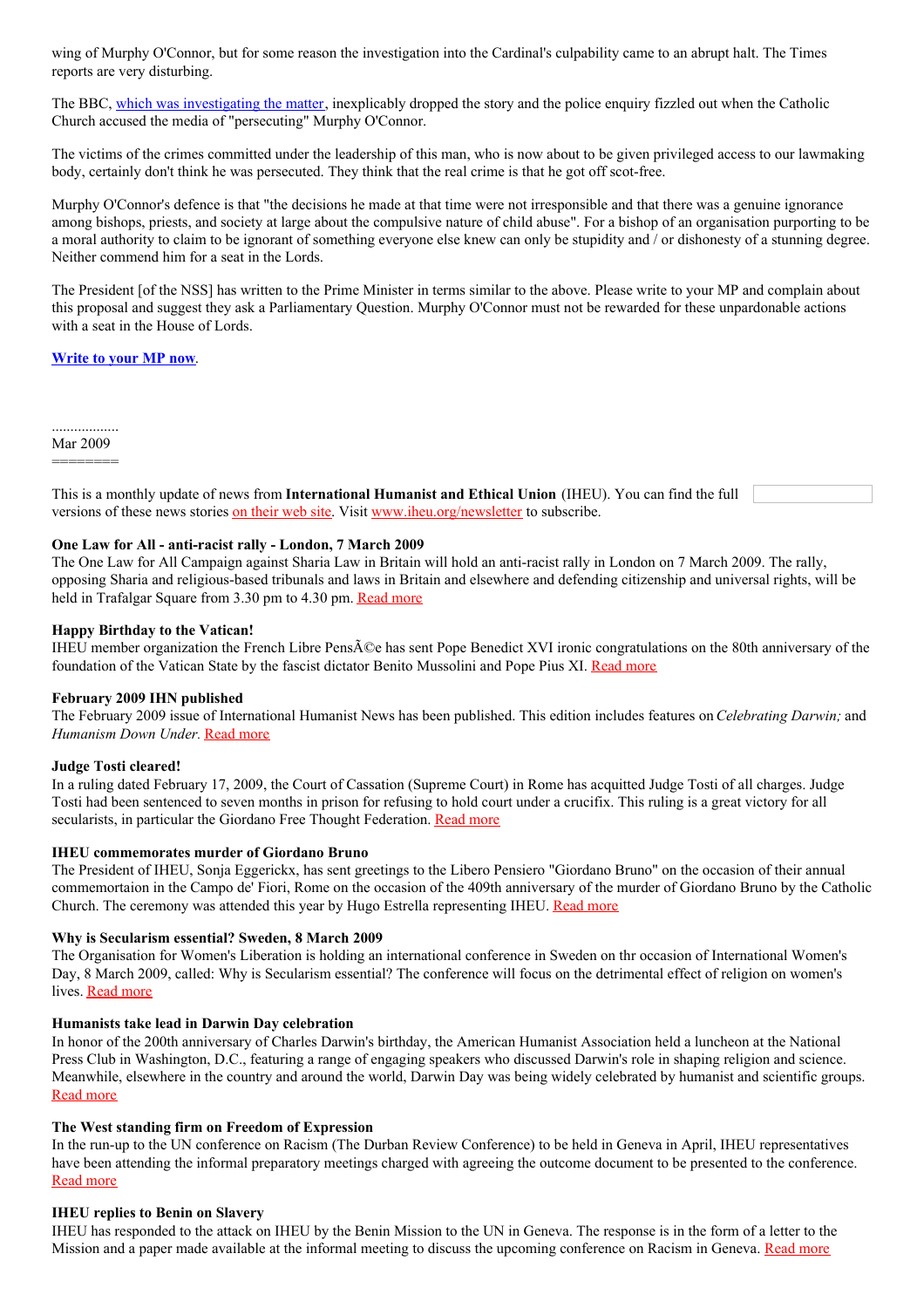# **International Religious Freedom Caucus**

The Jubilee Campaign in collaboration with other religious freedom advocacy organizations will be hosting the new International Religious Freedom Caucus for a reception on March 19th from 6-8pm. Read [more](http://www.iheu.org/node/3531)

# **It is time our leaders learned that Islam is just another religion**

It was a bad week for freedom. On Monday and Tuesday 9/10 February, an Islamic mob in Kolkata (Calcutta) called for the arrest of Ravindra Kumar and Anand Sinha, the editor and publisher of the Statesman, one of the oldest and most respected English-language newspapers in India. On cue, the Indian authorities arrested both men on Wednesday. Read [more](http://www.iheu.org/node/3520)

# **Celebrating Darwin and Galileo - a conference in Hyderabad, India - 14-15 February 2009**

The conference is arranged under the aegis of IHEU and co-organised by Manava Vikasa Vedika and Jana Vignana Vedika. Venue: Auditorium of the Indian Institute for Chemical Technology, Uppal Road, Tarnaka, Hyderabad, India. Read [more](http://www.iheu.org/node/3518)

.................. Mar 2009 ========

This Saturday, the day before [International](http://www.internationalwomensday.com/default.asp) Women's Day, the One Law for All [Campaign](http://www.onelawforall.org.uk/) against Sharia Law is organising a demonstration and public meeting in Central London. Maryam Namazie emailed:

We are looking forward to seeing many of you at the anti-racist London rally against Sharia and religious-based laws in Britain and elsewhere and in defence of citizenship and universal rights in Trafalgar Square from 3:30-4:30pm. You can find posters that have been prepared for the rally by Dan Simon and Reza Moradi on our [website](http://www.onelawforall.org.uk/). Please feel free to download them and bring them along to the rally to ensure that there are enough placards for everyone. At 4:30pm we will begin our march to Red Lion Square and then join a public meeting at Conway Hall from 6:00-8:00pm. We will be registering people for the public meeting at Conway Hall, 25 Red Lion Square WC1R 4RL from 5:00pm. From 5:30pm onwards, there will be live music by *Raised Voices*, pastries and refreshments. The entry fee to the public meeting is £5, including refreshments, but we won't turn anyone away. If you plan on coming, try and send in your booking form before the event (by March 6) so that we can reserve a place for you.

We now have over 9,700 signatories to our petition. Please sign up to it if you haven't already and tell others about it too. For more background on One Law for All, the nature of Sharia councils and tribunals and on whether it is Islamophobic to oppose Sharia law, see the latest interview with Maryam Namazie and Bahram Soroush on Fariborz Pooya's Secular TV: <http://www.onelawforall.org.uk/mediaPages/SecularTV.html>. You can also see what a Sharia judge really means for people and women in particular by watching a recent BBC TV Big Questions programme in which I participated: [http://www.youtube.com/watch?](http://www.youtube.com/watch?v=bAKRvBe_-EA) v=bAKRvBe\_-EA.

If you haven't seen it, the opinions expressed by a fundamentalist Muslim on the Big Ouestions programme are truly horrifying. He *speaks about killing people in the name of his religion, and his arrogance is breathtaking.*

.................. Mar 2009

========

Cath Elliott has written a piece for the [Guardian's](http://www.guardian.co.uk/commentisfree/belief/2009/mar/03/religion-atheism-norfolk) Comment is Free website about a Theos [survey](http://www.theosthinktank.co.uk/Faith_and_Darwin.aspx?ArticleID=2911&PageID=6&RefPageID=5) on faith and Darwin, which indicates that East Anglia is "full of atheists".

So far from being the Sodom and Gomorrah that religious folk would no doubt have the godless east pegged as, according to the latest British Crime Survey (pdf), "The East of England region had the lowest rates of overall recorded crime and violence against the person and amongst the lowest rates of burglary and offences against vehicles. This region also had significantly lower rates of BCS burglary, vehicle-related theft and violent crime, and risk of household crime than England and Wales overall." London on the other hand, which has one of the highest percentages of religious believers, also has the highest crime rates in the country.

So, if you're one those god-free East Anglians, how about joining us? Help us to raise the profile of Humanism and secularism, and help us ensure that there are no more faith schools in our region, and that a small minority of religious people don't gain any more special privileges at public expense. Not only that, but you'll find that we're a lively, friendly bunch of law-abiding atheists. There's no collective noun for us yet; maybe you can think of one? (Without being rude).

.................. Mar 2009

======== Please note that we're moving from Castle Hill Community Centre to Pinewood Community Hall, on the other side of Ipswich, and from the second Wednesday of the month to the second Tuesday. The usual stuff - reports about our finances, etc., and the election of officers and committee members, then a discussion about our plans for the coming year - we'd love your ideas and suggestions, so please come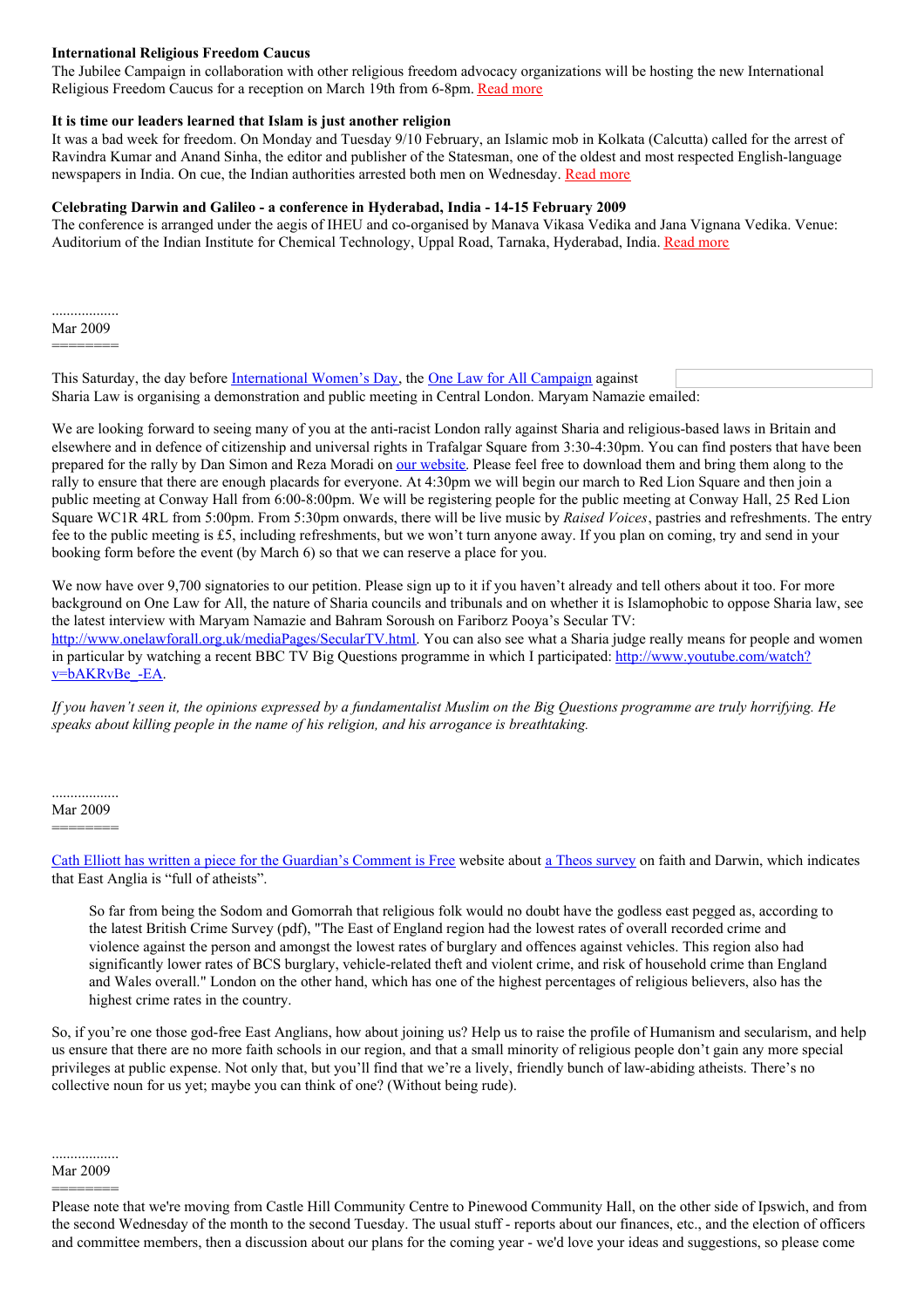and share them. We'll be in the lounge, next to the front door. Get in [touch](http://www.suffolkhands.org.uk/contact) to request of offer a lift. The hall is in Laburnum Close, Ipswich, IP8 3SL, near the A12/A14 Copdock interchange and Copdock Tesco. From the interchange, on the A1214 London Road towards the town centre, turn right opposite Tesco into Scrivener Drive. At the 4th right-hand junction, a roundabout, turn right into Shepherd Drive. From Ipswich town centre, follow the A1214 almost to the end and turn left at the traffic lights (opposite the A1071 road to Hadleigh) into Sprites Lane, which leads into Scrivener Drive, then left at the roundabout into Shepherd Drive. In Shepherd Drive, it's first left into Laburnum Close (signed to Pinewood Surgery). The car park is at the end of the close on the right, after the surgery. Guests and raffle prizes always welcome. If the door at Pinewood Hall is locked, press the buzzer to be let in.

.................. Mar 2009

========

Our March newsletter is online now for you to download. Feel free to give copies to all your family and friends, especially all the "godless" people we hear are in East Anglia.

File [Attachment:](http://www.suffolkhands.org.uk/files/1/SH_26S_20News_20March_202009_20A4.pdf) SH&S News March 2009 A4.pdf (634 KB)

Not sure about pdf files? No [problem](http://www.suffolkhands.org.uk/node/40)!

.................. Mar 2009

========

In response to the article in the latest Newsletter, 'Replicating the social functions of religious organisations'. Firstly, a quick nod to Margaret. Margaret, I see you often end forum posts and have signed-off the most recent Newsletter with an appeal for more activity. I haven't (as yet) attended any of the Suffolk Humanist meetings and (until now) haven't really posted on the forums with any conviction. This doesn't mean I'm shy or less than a committed Humanist. I (I'm sure like many others) occasionally browse the website and read the Newsletter with enthusiasm. Topic: Is a Humanist Movement a bad idea? Humanism is a rallying point for those with a substantial doubt about metaphysical matters; for those who can clearly see that a Society mixed with Religion can only result in social divisions and eventually conflict. Maybe Darwin wasn't right, and maybe Dawkins isn't right; but they've made or are making a way of thinking about the world and our collective existence that dares to challenge religiosity and absolute truths. These people and their contempories have helped to publicise or helped to advance human thinking. However, it is important to not deify Humanism or it's most public figures lest we fall into the trap of immutable truths. Humanism it seems to me, is as unique to each of us as individuals. And it evolves. For me, Humanism is about demonstrating clear, flexible and objective thinking rather than subscribing to any doctrine; this is what makes Humanism unique. Surely a Humanist movement would become a rallying point for those whose appeal of the apparent rebelliousness nihilism of Humanism deem as the 'new thing'. It would become a hook for those for whom religion is 'so yesterday'. Humanism, doesn't need logo's, badges, flags, colours, evangelists or champions. It is a quiet revolution in thinking, objectivity, freedom and compassion. Therefore, the notion that Humanism can represent itself via a Humanist Movement that sets itself against others seems entirely wrong. MA.

#### .................. Mar 2009

========

Seed magazine's website has a video of 4.6 billion years of the earth's [history](http://www.seedmagazine.com/news/2009/02/the_evolution_of_life_in_60_se.php) condensed into a minute. The evolution of humankind is a barely discernible blip.

#### .................. Mar 2009

========

Yesterday, our Celebrant David Mitchell conducted a [Humanist](http://www.eveningstar.co.uk/content/eveningstar/news/story.aspx?brand=ESTOnline&category=News&tBrand=ESTOnline&tCategory=xDefault&itemid=IPED11%20Mar%202009%2022%253A54%253A31%253A270) funeral for Kate Wasyluk, one of the victims of Scott Nicholls, whose car struck Kate and her friends Emma (who was also killed) and Rebecca Harold, who were walking home from an evening out on 21 February. Nicholls has been charged with [dangerous](http://news.bbc.co.uk/1/hi/england/suffolk/7910299.stm) driving, driving while disqualified, and driving without a licence.

Nearly 300 mourners attended the funeral at Ipswich Crematorium, where David described the incident as "utterly pointless, utterly random, utterly wasteful".

.................. Mar 2009

========

Good news! Thanks to the efforts of committee member John Palmer, who scouted the area, we've found a new venue for our meetings. From next month (our AGM) we'll be at the Pinewood Community Hall (owned by the parish council) on Hawthorn Drive, Ipswich, not far from the A12/14 Copdock interchange and Tesco. The car park is in Laburnum Close at the rear, next to Pinewood Surgery. See the events calendar for a map.

We'll be in the lounge from 7.30–10pm on the second Tuesday of every month from Tuesday 14 April, not Wednesday 8 April as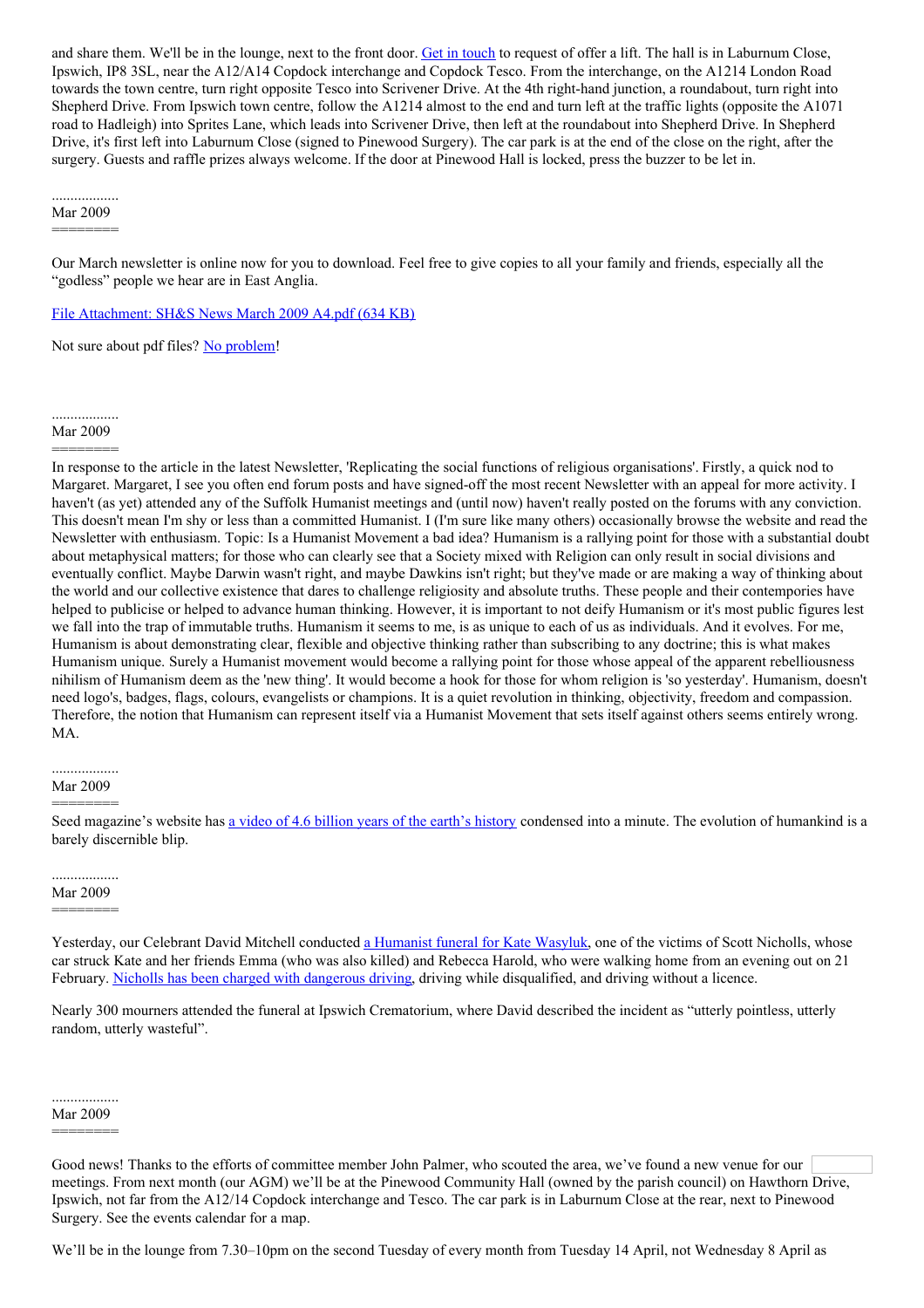previously stated. More details to follow.

Thank you to everyone who made helpful suggestions.

.................. Mar 2009 ========

Any of our members and supporters who read the Daily Mail may have been alarmed by the article they published on Friday 20 March headed "How cash meant for promoting faith is going to an [organisation](http://www.dailymail.co.uk/news/article-1163616/How-cash-meant-promoting-faith-going-organisation-campaigns-AGAINST-Christianity.html) that campaigns AGAINST Christianity". It referred to a grant given to the BHA by The Equality and Human Rights Commission. James Chapman, the Daily Mail journalist, could not have got his facts more wrong. The BHA is seeking a correction from the Mail, and has published its own [corrections](http://www.humanism.org.uk/news/view/250) on its website.

If you are a Daily Mail reader and a Humanist (the Mail possibly thinks the two are incompatible, but we know otherwise), perhaps you'll write to the editor or comment on their website?

.................. Mar 2009 ========

Group member and British Humanist Association trustee Michael Imison will offer his ideas about the BHA's role in society, followed by another point of view from Margaret Nelson, then there'll be a discussion. What do you think about the suggestion that there should be a "Humanist Movement"? Should Humanists and Secularists try to replicate religious services? Should you be able to have legallyrecognised Humanist weddings in England and Wales? What might we do to increase our membership? These are just some of the questions we might try to answer. We're in the lounge (next to the front door) at Pinewood Community Hall, Laburnum Close, Ipswich, IP8 3SL. The hall is near the A12/A14 Copdock interchange and Copdock Tesco. From the interchange, on the A1214 London Road towards the town centre, turn right opposite Tesco into Scrivener Drive. At the 4th right-hand junction, a roundabout, turn right into Shepherd Drive. From Ipswich town centre, follow the A1214 almost to the end and turn left at the traffic lights (opposite the A1071 Hadleigh road) into Sprites Lane, which leads into Scrivener Drive, then left at the roundabout into Shepherd Drive. In Shepherd Drive, it's first left into Laburnum Close (signed to Pinewood Surgery). The car park is at the end of the close on the right, after the surgery. If the door is locked, press the buzzer for entry. If you need or can offer a lift, please get in touch. Guests and raffle prizes always welcome.

# .................. Mar 2009 ========

The new RE syllabus for Suffolk schools was introduced in September 2007. It includes Humanism and secular world views. The idea is that children should learn about religion and its alternatives, not to be religious, though the many church schools in the county do things differently. We'll be visited by a teacher from a local county primary school, who'll tell us about her approach. I visited this school a couple of years ago to do an assembly and talk to the older children afterwards. They were very lively and open-minded. We'll be in the lounge at Pinewood Community Hall, Ipswich. For directions, see the map, and the notice of the May meeting in the calendar.

### .................. Mar 2009 ========

Our member Tom Boles will boggle our minds with a talk about astronomy, referring to photographs from the Hubble Space Telescope. Come prepared to be awed. We'll be in the lounge at the Pinewood Community Hall - see map. You'll find directions with the notice of the May meeting in the calendar.

.................. Mar 2009

========

A popular format that allows you to spend ten minutes talking about something that interests, annoys, or pleases you. It might be something you're read about in a newspaper, or an injustice you care about  $\hat{a} \in C^{\infty}$  it  $\hat{a} \in C^{\infty}$  is up to you. We'll be in the lounge at Pinewood Community Hall, Ipswich.

# ..................

Mar 2009 ========

Lloyd Stewart is a long serving Detective Constable with Suffolk Constabulary and is the Chairman of the Suffolk BPA (Black Police Association). Lloyd knows about the issues that face our community and our police in terms of race and diversity issues. He hopes to talk to the group about his experiences and about the challenges that face Suffolk Constabulary in dealing with an increasingly diverse community and the pressure of meeting government targets.

We'll be in our usual venue - the lounge at Pinewood Community Hall, Ipswich.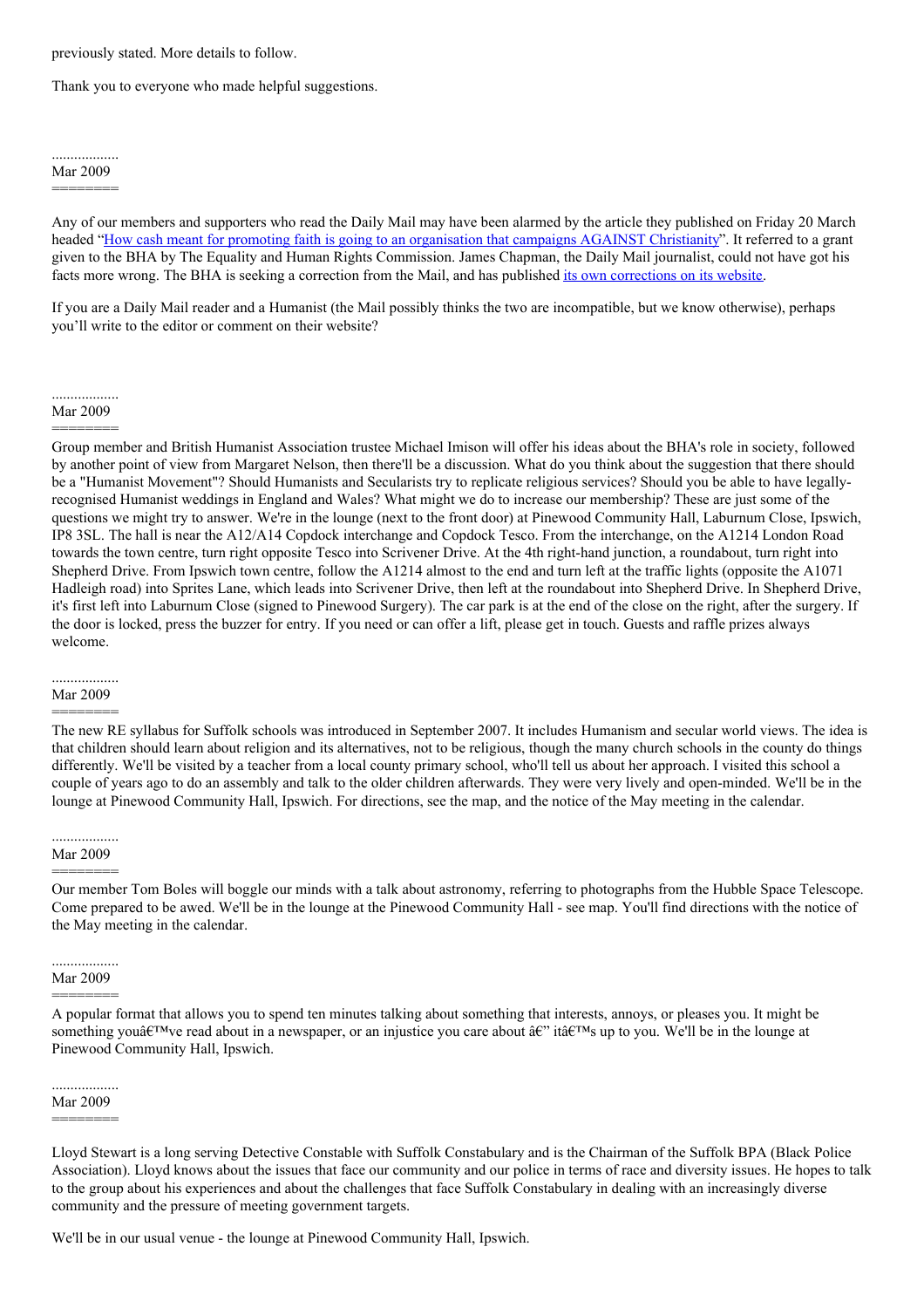#### .................. Mar 2009

========

If you've heard a lot about Humanist ceremonies and would like to know more, come and hear about our religion-free baby-namings, weddings (for heterosexual and homosexual couples), and funerals. Plenty of time for questions.

.................. Mar 2009

========

Our committee "meets" over the phone. The group is widely scattered over a rural area, so having committee meetings face to face, when committee members are all busy people with family commitments, is often inconvenient. The prospect of having to drive long distances, especially in the winter, can put prospective committee members off volunteering. It's not very environmentally-friendly to drive when you don't have to, and petrol isn't cheap.

For the past few years we've held most committee meetings by telephone conference call, arranged through Community Network, a charity based in London that provides tele-conferences for charities, voluntary organisations and social enterprises. Attempts to arrange video conferences have failed because we're not all fluent in Internet-speak. A significant proportion of the group aren't on the Internet anyway. Tele-conferences are easy for even the most technophobic; all you have to do is pick up the phone at a pre-arranged time, and it's not expensive. As far as we know, we're the only local Humanist & Secularist group to use this facility. We wonder why.

Calls can cost from as little as £8.80. Contact [Community](http://www.community-network.org/) Network via their website, or phone 020 7923 5250.

.................. Mar 2009

========

The BBC's online magazine asks "What do you get if you divide science by God?", which is possibly one of the daftest questions imaginable. In an article about "the meaning of physics", Mark Vernon reports:

The Templeton Prize, awarded for contributions to "affirming life's spiritual dimension", has been won by French physicist Bernard d'Espagnat, who has worked on quantum physics with some of the most famous names in modern science.

What the heck is a "spiritual dimension"? What does "spiritual" mean? Blowed if I know. Why not add a [comment](http://news.bbc.co.uk/1/hi/magazine/7955846.stm) on the BBC website?

Yes, I know. I'm just a grumpy old sceptic.

.................. Mar 2009

========

A group of Saudi clerics want their [government](http://www.msnbc.msn.com/id/29826511/) to ban women on TV, writing,

We have noticed how well-rooted perversity is in the Ministry of Information and Culture, in television, radio, press, culture clubs and the book fair.

Perversity?

.................. Mar 2009

========

The [BHA](http://www.humanism.org.uk/) received grant funding from the Equality and Human Rights [Commission](http://www.equalityhumanrights.com/en/Pages/default.aspx) for a project which aims to increase understanding of the 'religion or belief' equality 'strand'. As part of this, the third in a series of conferences was held in Birmingham on 22nd January this year. We've previously posted a [report](http://www.suffolkhands.org.uk/node/1005) from the Daily Mail, which [misrepresented](http://www.humanism.org.uk/news/view/207) the purpose of this work.

With her permission, here is a report on the conference from Alison Rawlinson from Coventry & [Warwickshire](http://www.humanism.org.uk/meet-up/groups/midlands/coventry) Humanists, which was published in their newsletter. Alison attended the conference with her husband Mark.

On 22nd January, Mark and I attended the BHA's conference on 'Religion or Belief and Equality in Human Rights' in Birmingham.

The first section of the event took the form of a discussion on the matter of 'Religion or Belief in Education' between [Andrew](http://www.humanism.org.uk/about/people/staff) Copson, the BHA's Director of Education and Public Affairs, and Tony Pearce, Regional Officer of the [NUT](http://www.teachers.org.uk/).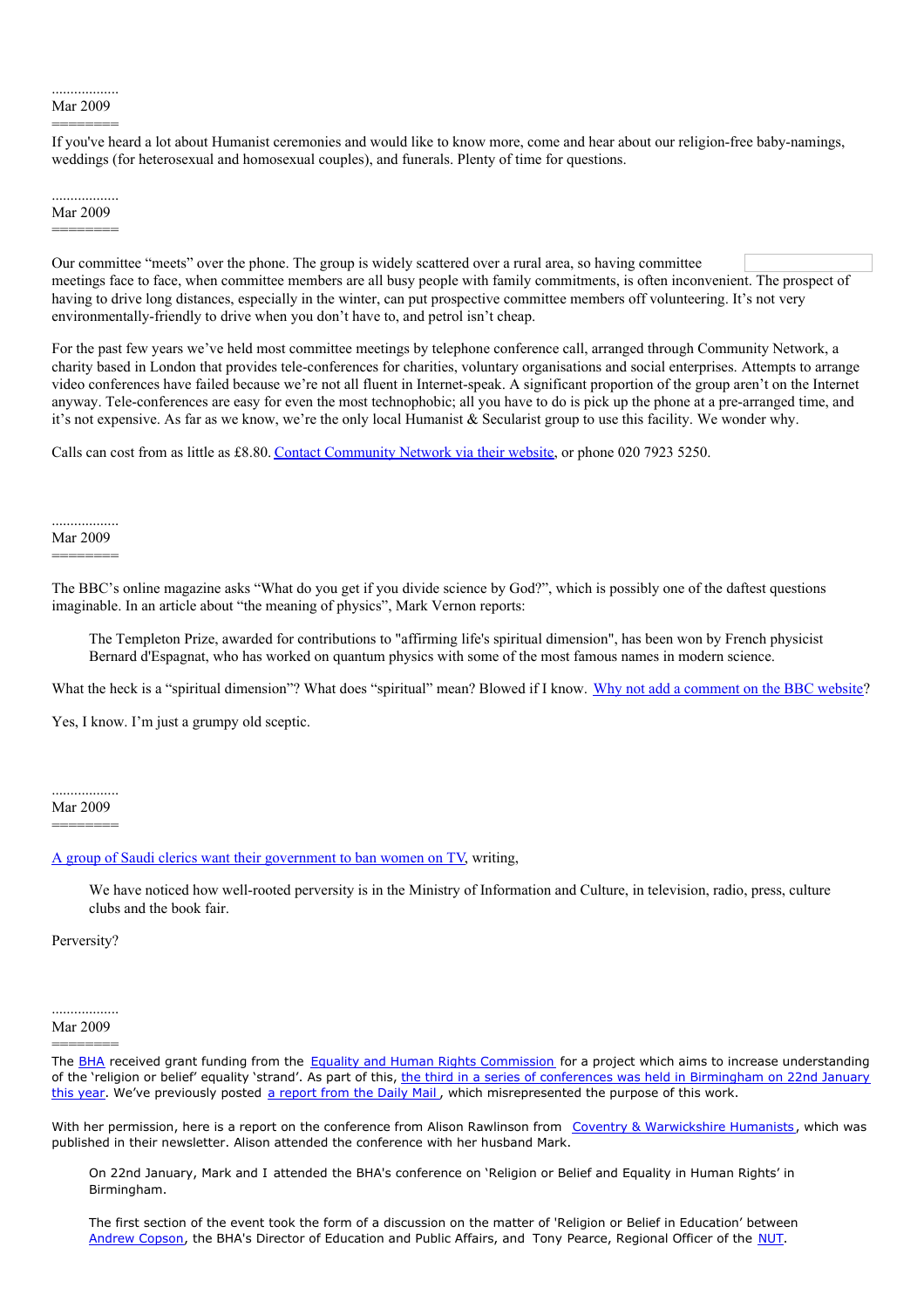Andrew Copson opened by pointing out that schools are perceived as being at the forefront of teaching about toleration and equality, even though in reality schools probably carry out more institutionalised discrimination than any other public organisation. Aside from the obvious bugbear of daily compulsory religious worship, he cited examples of children being told that they will "believe when they get older", and one case where the teacher of a child whose parents were of the Baha'i faith flatly refused to believe that the child wasn't making it up. He pointed out that the acceptance of faith schools and daily acts of worship cause religion to become normalised in society. He made a very interesting point that schools can apply to their local authority for 'determination' which allows them to opt out of daily worship, and that some councils actively encourage this.

Tony Pearce expressed the NUT and NASUWT's concern about state funded faith schools, particularly through the academies programme, as most academies are in some sense religious. He also pointed out that there is a continuous erosion of staff employment rights due to exemptions on religious grounds. He then went on to demonstrate how faith schools' selective nature can lead to socio-economic discrimination. For example, C of E primary schools have only half the number of pupils eligible for free school meals compared to non-religious schools, and the number of children with special educational needs is also lower. In fact, church and foundation schools are 25 times more likely to select children in order to boost their league tables. He also expressed concern that most faith schools are quite unaccountable for the state funding they receive, as they are not obliged to have governors appointed by the local authority and therefore are de facto self-governing.

A third speaker in favour of faith schools was due to attend but had to cancel, so the chairman gave a brief synopsis of his points, i.e. that faith schools provide parental choice, that they give children a familiar environment (in terms of dress, food etc.), that they perform better in exams and that they involve themselves in wider society, including teaching about other faiths.

A fascinating lecture was then given by [Professor](http://www.acgrayling.com/) A C Grayling on the nature of religious talibanisation. He began by talking about the persecution of early Christians in the Roman Empire and their refusal to publicly observe Roman deities. He then moved on to illustrate how quickly the roles became reversed once Constantine elevated Christianity to its position as official religion of Rome, the persecuted becoming the persecutors within a very short time. Christian coercion continued and escalated, reaching its height by the late mediaeval period with the Inquisition. He recounted the story of Michael Servetus, who was persecuted - and eventually executed for heresy - by Calvin (himself in exile from Catholic persecution) and defended by Sebastian Castellio who publicly denounced Calvin for his hypocrisy towards Servetus. Prof Grayling gave other examples of how the Christian church has talibanised (demanded observance), and commented on the fact that our human right to freedom of religion is not necessarily the same as having freedom from religion.

He then moved on to speak about the amplification of religion. As someone who is regularly invited to speak in debates about religious issues, he pointed out that although he may be one of a panel of five, the remaining four (comprising perhaps a Jew, a Christian, a Muslim and a Sikh) represent only around 8% of the population between them; the only reason so many voices are needed is that they can't agree between themselves! He argued that not every debate is representative of society's distribution of viewpoints, and yet the BBC's policy of giving equal airtime to minority views gives the illusion that each possesses equal weight and public support. Amplification occurs when one religion begins making proportionately more noise than the rest about a particular issue, then the others feel they must be heard too. The Professor pointed out that an increase in volume does not necessarily equate to an increase in number. He concluded by saying that people who have no religious persuasion should be protected from those who do.

In the afternoon, various discussion groups took place. Mark and I attended one run by Anna Fairclough, a lawyer for [Liberty](http://www.liberty-human-rights.org.uk/index.shtml), on the subject of freedom of expression. She outlined some recent case law on the topic, then we discussed what limits should be placed on religious belief itself, what limits (if any) should be placed on criticism of religion and whether we should have the right not to be offended. We discussed the notion of blasphemy, and noted that there is little point in having laws that guarantee freedom of expression if they apply only to ideas which are likely to be favourably received.

Being a BHA event, the pervading intention of the day seemed to us to be to remind those attending, some of whom were not Humanists, that when it comes to matters of belief, in the context of people's human rights, the non-belief perspective also has to be addressed.

*Alison Rawlinson*

.................. Mar 2009

========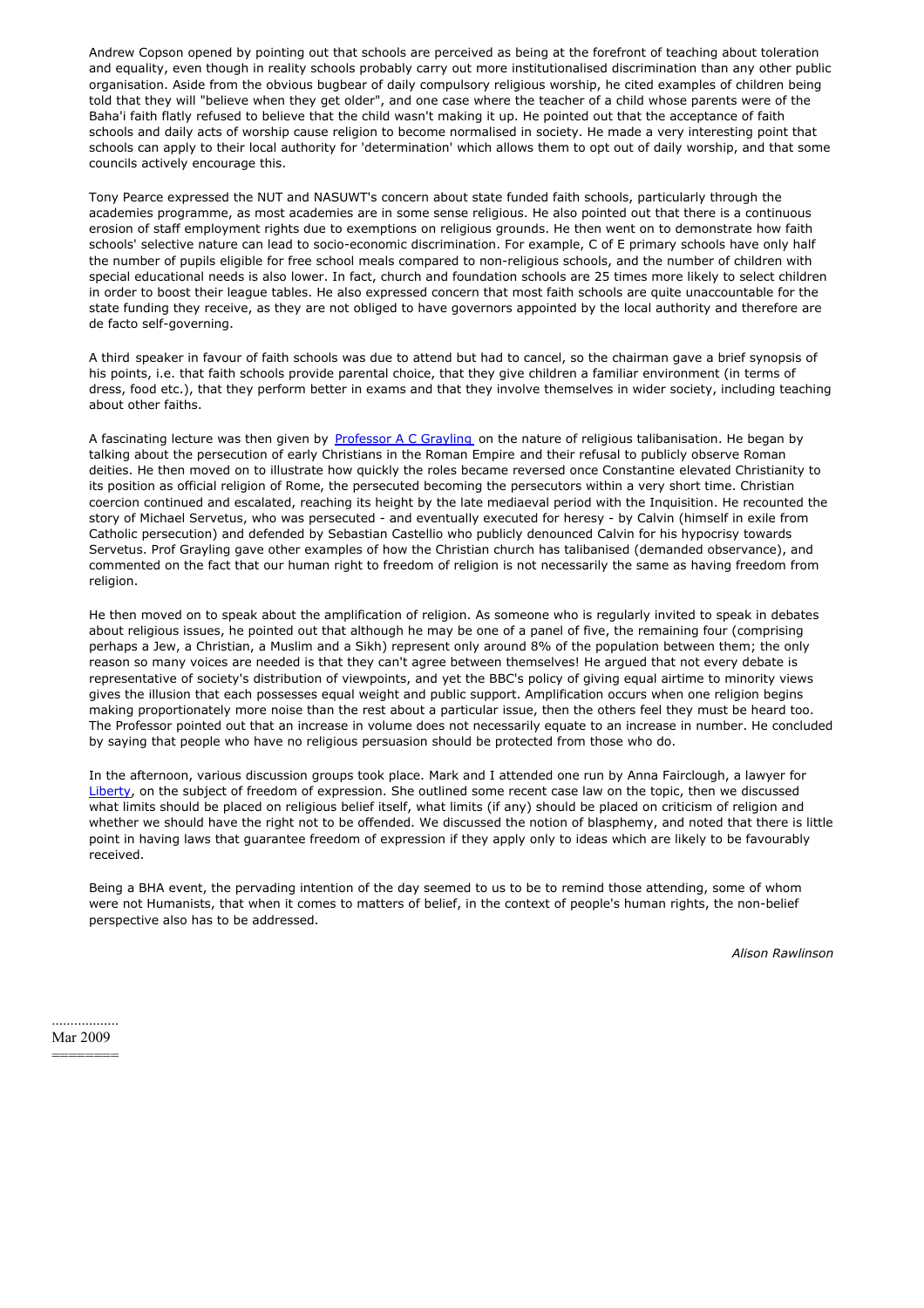Thanks to Ariane Sherine, for posting the URL on [Twitter](http://twitter.com/). If you're on Twitter, let us know – we might follow you.

Mar 2009

========

If you're one of those people who likes to save up stuff for the weekend, like washing the car, deafening the neighbourhood with a cacophony of power tool noises (note to my neighbours: SHUSH!), or tackling that annoying stain on your carpet, here's an excuse to procrastinate; some weblinks to amuse, annoy or inform you.

Ariane [Sherine](http://www.guardian.co.uk/profile/arianesherine) of [Atheist](http://www.atheistbus.org.uk/) Bus and [Comment](http://www.guardian.co.uk/profile/arianesherine) is Free fame has appealed for subjects to write about. Don't suggest writing about biscuits or insults, as she's already done them.

The Islamic states are destroying the Universal Declaration of Human Rights, as applied to freedom of expression. Yesterday the United Nations Human Rights Council passed a resolution aimed at restricting criticism of religion, or 'religious [defamation'.](http://www.indexoncensorship.org/2009/03/26/the-slow-death-of-freedom-of-expression/) They're aiming to silence any criticism of Islam, anywhere.

You may have read about [Google](http://maps.google.co.uk/help/maps/streetview/index.html#utm_campaign=en&utm_source=en-ha-na-us-google-svn&utm_medium=ha&utm_term=street%20view) Street View, which allows you to take a virtual tour of British cities, and the fuss a few people have made about being caught on camera. spEak You're [bRanes](http://ifyoulikeitsomuchwhydontyougolivethere.com/), "a collection of ignorance, narcissism, stupidity, hypocrisy and bad grammar" found on the **[BBC's](http://news.bbc.co.uk/1/hi/talking_point/default.stm) Have Your Say** website, has found some [examples](http://ifyoulikeitsomuchwhydontyougolivethere.com/2009/03/24/paranoia/) of street view paranoia, such as; "one my my colleagues is clearly visible on Street View, his face is blurred but it's obvious who he is." Who'd have the time to go looking for colleagues with blurry faces? If you're offended by bad language, skip this one.

The No.10 petitions website finally agreed to allow a petition against Cardinal Murphy [O'Connor](http://petitions.number10.gov.uk/nocormacpeerage/) getting a peerage, so why not sign it? Here's why you [should](http://www.secularism.org.uk/murphy-oconnor-must-not-be-given.html), in case you've forgotten.

Once upon a time, wealthy people used to pay clerics to say prayers for their recently deceased relatives, to save them the bother. The idea was to speed the dead through purgatory and on to heaven ASAP. Now you can pay \$4.95 a month to have virtual prayers said by computer; a snip for busy devout people. New Humanist, not to be outdone, is offering a new Too Busy to [Blaspheme](http://www.foxnews.com/story/0,2933,510788,00.html) service, or "computer-aided cursing."

We haven't any thoughts for the day on BBC Radio Suffolk for a while, since they were cut to weekends only, but you can listen to some [Thought](http://www.thoughtfortheworld.org/) for the World podcasts, courtesy of the Humanist Society of Scotland. The thinkers include BHA President Polly Toynbee, philosopher Nigel Warburton, Ariane Sherine, and comedian Stewart Lee.

[Stewart](http://www.stewartlee.co.uk/) Lee's Comedy Vehicle on BBC2 (Mondays, 10pm) has been worth watching. He'll be ranting about religion in the next couple of weeks. If you're not familiar with Lee, he was [responsible](http://www.christianvoice.org.uk/) for Jerry [Springer:](http://en.wikipedia.org/wiki/Jerry_Springer_-_The_Opera) the Opera, which upset Stephen Green of Christian Voice, amongst others.

Tomorrow, Saturday 28<sup>th</sup> March, you might want to switch off your lights for an hour at 8.30pm as a vote for the [Earth](http://www.earthhour.org/home/), against the effect of human activity on the planet.

During his first visit to Africa recently, Pope Benedict outraged many with his [pronouncement](http://news.bbc.co.uk/1/hi/world/africa/7947460.stm) that HIV/Aids was "a tragedy that cannot be overcome by money alone, that cannot be overcome through the distribution of condoms, which can even increase the problem". Now the medical profession has firmly contradicted the pope. The Lancet, the prestigious medical journal, says that the Pope's recent comments that condoms exacerbated the problem of HIV/Aids were wildly inaccurate and could have devastating [consequences](http://news.bbc.co.uk/1/hi/world/europe/7967173.stm). I'm inclined to wish that the pope's father had worn a condom.

Those atheist buses are still causing [controversy](http://www.komonews.com/news/local/41618287.html) and stimulating the little grey cells around the world, including Seattle, where an atheist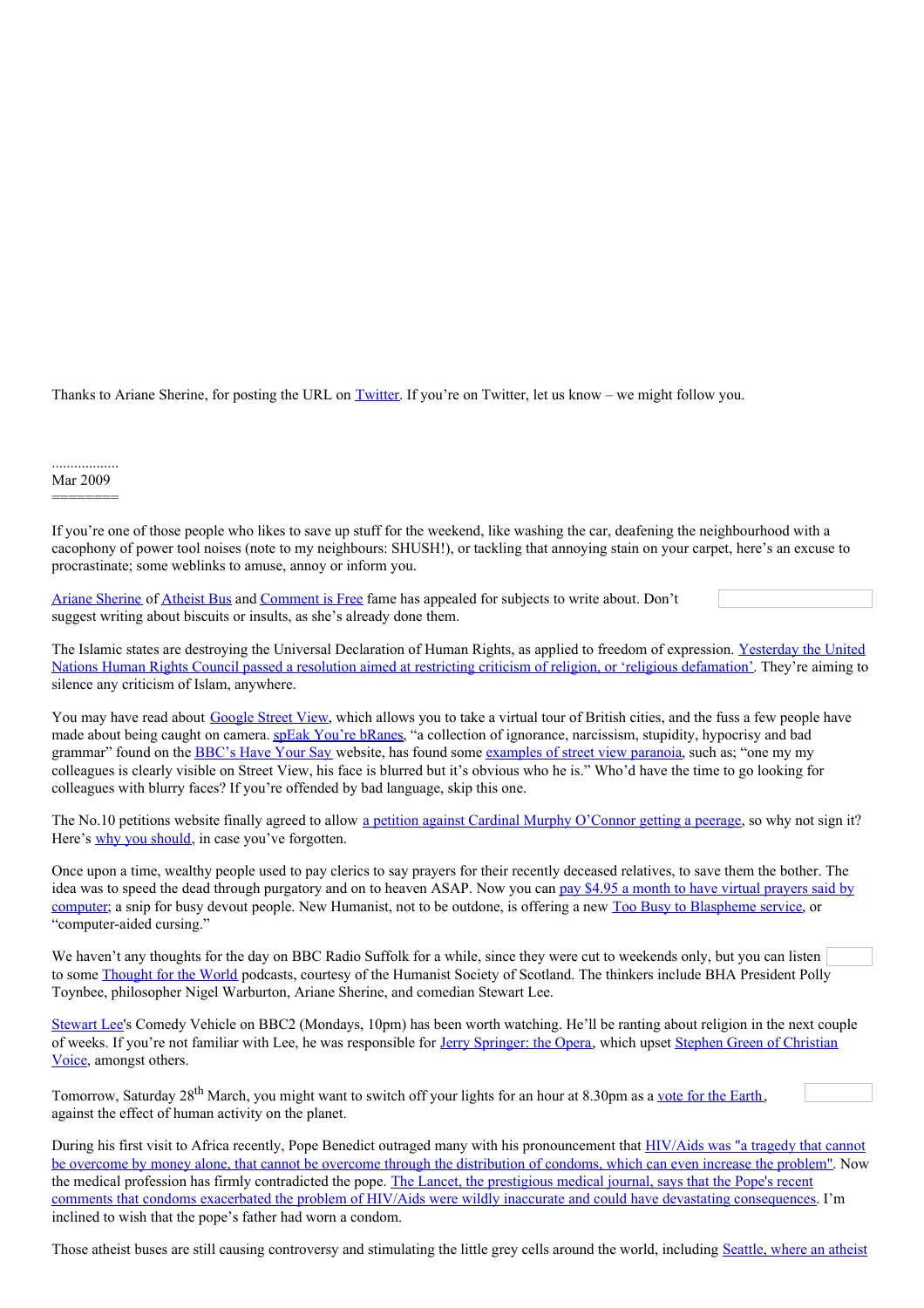group is placing ads with atheist quotes in the city's buses.

BHA Vice-President Dr Evan Harris MP has been in the news today with his private members' bill that aims to end discrimination in the British Royal Family. Although it's not part of Dr Harris's proposal, it's hard to see how this could work without [disestablishment,](http://www.humanism.org.uk/news/view/257) or, as Dr David [Starkey](http://entertainment.timesonline.co.uk/tol/arts_and_entertainment/books/article4915329.ece) has pointed out, couldn't we have a Catholic as head of the C of E, a role held by the monarch?

I conducted a funeral the other day where a teenager asked me to say that her gran is an angel, looking down from a cloud. Since the highest clouds are about 45,000 feet above us (I write as member No. 2812 of the Cloud [Appreciation](http://cloudappreciationsociety.org/cloud-blog/) Society), I guess she doesn't imagine heaven's very far away. Go a bit [further](http://antwrp.gsfc.nasa.gov/apod/astropix.html), and you won't find any angels.

That's enough for now. No more procrastination for me. Things to do, kitchen to tidy, washing to dry. Have a good weekend.

.................. Mar 2009 ========

*The latest news update from the [BHA](http://www.humanism.org.uk/) – click on "read more" for the whole bulletin.*

# **BHA meets Department of Communities and Local Government**

Representatives from the BHA met with officials from the Department of Communities and Local Government on Friday to discuss Humanist involvement in their community cohesion work. This meeting was part of a follow up from the successful meeting the BHA had with Minister Sadiq Khan in February where Mr Khan agreed that humanist representatives should be involved in relevant discussions on public service delivery and cohesion initiatives. Pepper Harow, Local Campaigns Officer, explained, "All too often the department choose to work exclusively with religious groups. Initiatives such as 'interfaith week' as announced last week are planned and implemented without any non-religious voices being heard. This meeting is a big step in trying to change this."

# **Discrimination in succession to the Crown must end**

The British Humanist Association (BHA) has restated its support for a Bill that seeks to end discrimination in succession to the Crown. BHA Vice President Dr Evan Harris MP is seeking to end centuries of ingrained anti-Catholic and sexist prejudice in the UK Constitution with his Private Member's Bill: 'Royal Marriages and Succession to the Crown (Prevention of [Discrimination\)](http://www.humanism.org.uk/news/view/257) Bill'. Read more on our site.

# **We need secular public spaces for community life to flourish**

The British Humanist Association (BHA) has responded to a new government report "Church and Faith Buildings". Hanne Stinson, BHA Chief Executive, said, 'It appears from this report that the Church is using the influence of its "unique legal status as the Established Church" to exert pressure on the Government to include it as a key partner in the provision of welfare, community and other public services – and that the Government is acceding to those demands.' Read the full story on our [website.](http://www.humanism.org.uk/news/view/254)

# **British Humanist Association responds on Government's "interfaith week"**

The British Humanist Association (BHA) has responded to the Government's announcement of its first "interfaith week". We said, 'It is of course important that people have some understanding of each other's beliefs and values and interfaith dialogue can contribute to this, but this "inter faith week" is unlikely to add much to the wider aims of social cohesion and intercultural interaction. The Government is prioritising – and funding – the religious aspect of good relations and social cohesion, with the majority of the UK's population relegated to a footnote.' Read the full story on our [website](http://www.humanism.org.uk/news/view/252)

# **Welcome for inclusion of Humanism in new GCSE**

The BHA has welcomed a new GCSE from the OCR exam board that will enable students to study Humanism and humanist organisations as part of a study of religions and beliefs in the modern world. Andrew Copson, director of education at the BHA said, 'The non-religious, non-religious beliefs such as Humanism, and non-religious organisations like the British Humanist Association and the International Humanist and Ethical Union are significant features in the landscape of belief today. It is great that students will have the chance to study them alongside religions in the pilot GCSE.'

# **BHA EVENTS**

**23rd April, Annual Voltaire Lecture**, Conway Hall, Red Lion Square, London WC1R 4RL, 6pm for 6.30pm start, The Guilt of Science? Race, Science and Darwin: a lecture by Kenan Malik. Chaired by Polly Toynbee. Cost is £5 for members of the British Humanist Association or South Place Ethical Society;  $\pounds$  for non-members. Tickets can be bought online through the shop [here](http://www.humanism.org.uk/shop/tickets) for those wishing to pay by debit or credit card. Alternatively you can send a cheque made payable to "British Humanist Association" and clearly marked "FOR VOLTAIRE LECTURE" with your name and a return address, to 1 Gower Street, London, WC1E 6HD.

**6th June**, **'Darwin, Humanism and Science'**, Conway Hall, Red Lion Square, London WC1R 4RL, 10am – 5.30pm. This day conference will open with a keynote speech from Richard Dawkins and close with a keynote from A C Grayling. In between we will be hearing from speakers on topics to do with increasing understanding of evolution and its implications, including James Williams from Sussex University and Johan de Smedt of Ghent University who will speak about the cognitive biases that can prevent acceptance of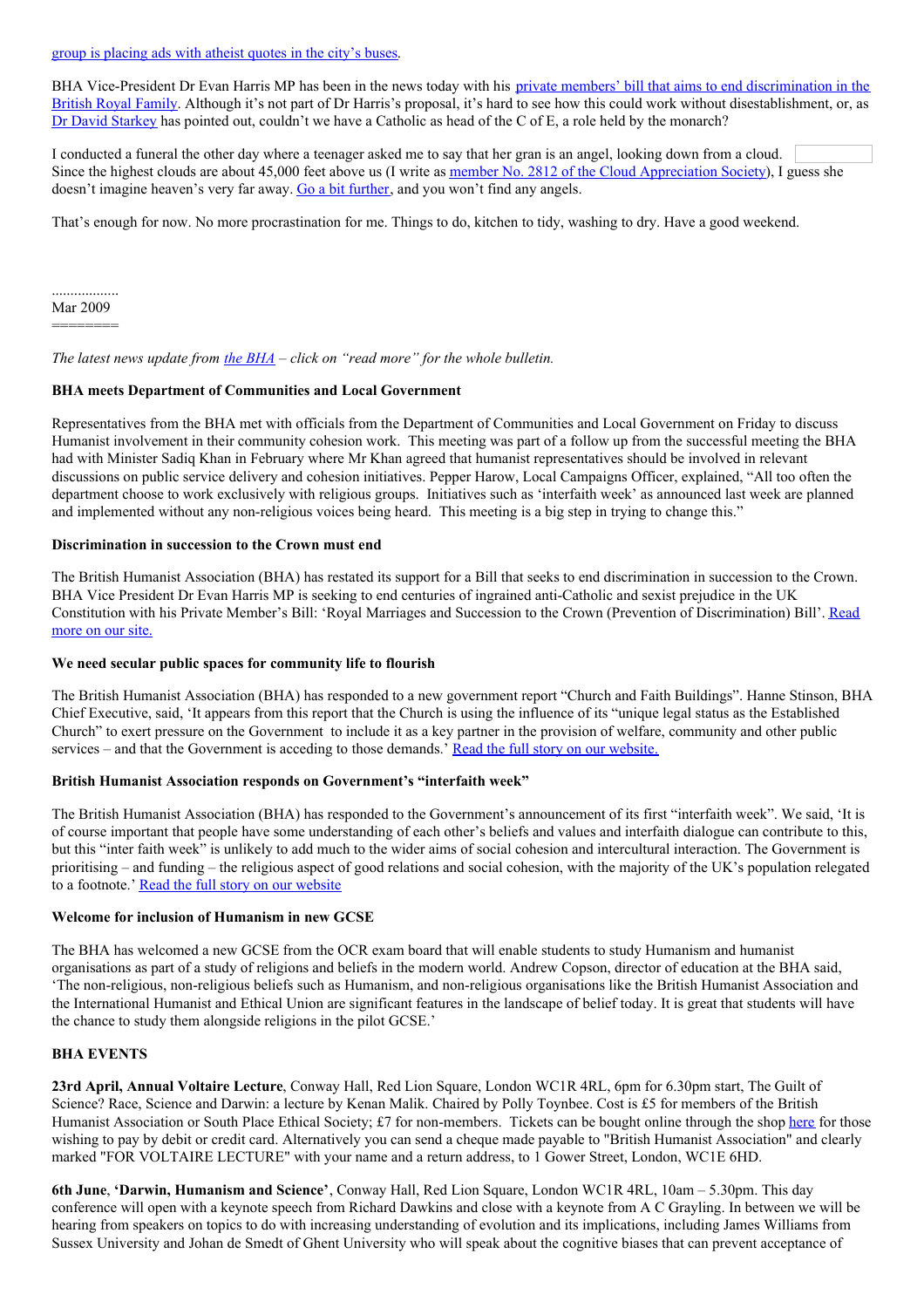evolution. Cost is £15 including coffee and tea but not lunch. Tickets can be bought online [through](http://www.humanism.org.uk/shop/tickets) the shop for those wishing to pay by debit or credit card. Alternatively you can send a cheque made payable to "British Humanist Association" and clearly marked "FOR DARWIN, HUMANISM AND SCIENCE" with your name and a return postal address, email address and telephone number, to 1 Gower Street, London, WC1E 6HD.

# **OTHER EVENTS**

**Camp Quest UK** is now taking bookings for July 2009! Camp Quest UK is a week-long residential summer camp program for the children of atheists, agnostics, humanists, freethinkers, and all those who subscribe to a naturalistic, rather than supernatural, worldview. The camp combines outdoor activities like climbing, zip wire, canoeing and archery with fun and educational activities which stimulate critical thinking, curiosity and humanist ethics. The theme for the camp this year is evolution and so several of the activities will reflect that, but the activities will also include crafts, Philosophy for Children (P4C), drama, talks on famous humanists and other freethinkers and on astronomy. Our counsellors come from a variety of backgrounds and we intend the camp to be a place where everyone can share their thoughts and ideas in a safe environment and where children are encouraged to explore their interests, whatever they might be. Camp runs from 27th - 31st July 2009 and is held in Bruton, Somerset. Cost: £275 all inclusive (Discounts available for more than one child). Please register soon to avoid disappointment! Click here for more [information](http://www.camp-quest.org.uk/)

**25th April, 'Science and Religion'**, Conway Hall, 25 Red Lion Square, London WC1R 4RL, Baroness Mary Warnock, best-selling science writer Simon Singh, Scientist Jack Cohen and Stephen Law will be looking at God, the Big Bang and a host of science-andreligion related topics. Tickets are just £5 for BHA members (£10 for non-members). Find out [more](http://cfilondon.org/2008/11/20/science-and-religion/) here.

**3rd May 2009, LSS: Manzoor Moghal - Religions and Misguided Government Policies**, Secular Hall, 75 Humberstone Gate, Leicester LE1 1WB, Starts at 6.30pm. 'I will be talking about how religions have begun to acquire an inappropriate role in our society, how this has been brought about and encouraged by government policies, and how the net effect of this is a fragmentation into faith groups. I will focus on the education system and various faith activities funded by the government and discuss a shift towards religious rather than national identity.' Manzoor Moghal chairs the Leicester-based Muslim Forum. Free. A collection will be taken.

**TAKE ACTION**! Campaigners in over 50 countries are gearing up to mark the **5th International Day against Homophobia and Transphobia** on May 17th. The IDAHO committee in conjunction with "Transgender Europe" and "Gender Dynamix" have launched an international appeal "to reject transphobia and respect gender identity" and there is an on-line petition to sign. Derek Lennard, IDAHO-UK Campaigner explained "In the UK, we will focus on human rights and violations against trans people around the world, and work with other campaigners to publicise and celebrate the services which do exist, and identify the many gaps in service provision". Professor Stephen Whittle commented "Press for Change welcomes the IDAHO campaign and we will be working closely with them". Details of the campaign can be seen on [www.idahomophobia.org](http://www.idahomophobia.org/)

Not already a BHA member? **Join [now](http://www.humanism.org.uk/support-us/join-us)** and support our vital work!

.................. Mar 2009 ========

The latest issue of Gay & Lesbian Humanist magazine is now online at [www.gayandlesbianhumanist.org](http://www.gayandlesbianhumanist.org/).

With a nod to Christopher Isherwood, we say "Hello to Berlin" – the Berlin Film Festival, to be exact. Some of the mixed bag of fascinating movies that were seen there will no doubt be worth looking out for when they are shown at British film festivals, and we take a look at 21 offerings through the eyes of our man in Germany, Colin de la Motte-Sherman.

Comedians are always good for a laugh (well, so they should be). The US irreverant comedy legend George Carlin certainly is – or was. Carlin died last year, and the American Public Broadcasting Service showed a tribute to him. Thanks to videos that can be found on such sharing sites as YouTube, Carlin lives on. Our "Airings" column features one of his most hilarious performances "Religion is bullshit!".

George Broadhead profiles the Iranian human rights campaigner, Maryam Namazie, a staunch opponent of political Islam

In the UK, a five-year-old girl told a fellow primary school pupil that she would burn in hell if she didn't believe in God? Our Christian commentator Neil Richardson has been looking at the case, and at allegations of anti-Christian prejudice at that British school.

Should we believe politicians who tell people only what they want to hear? Andy Armitage thinks not. He also asks why the leader of the Catholic Church in England and Wales, Cormac Murphy-O'Connor, who sat on evidence of child abuse by catholic priests, should be allowed into the House of Lords.

All this, plus our selection of a blog that takes our interest in "Blog Watch"; some titbits from our own blog, Pink Triangle, in "On the Blog"; a news roundup from a UK perspective; "World Watch", looking at news from other parts of the globe; and "Gossip from Across the Pond", in which our man in the US Warren Allen Smith ponders on some of the more interesting entries in his own online creation, Philosopedia.

All in all, another mixed bag to dip into at [www.gayandlesbianhumanist.org.](http://www.gayandlesbianhumanist.org/) Feedback - complimentary or critical - is very welcome.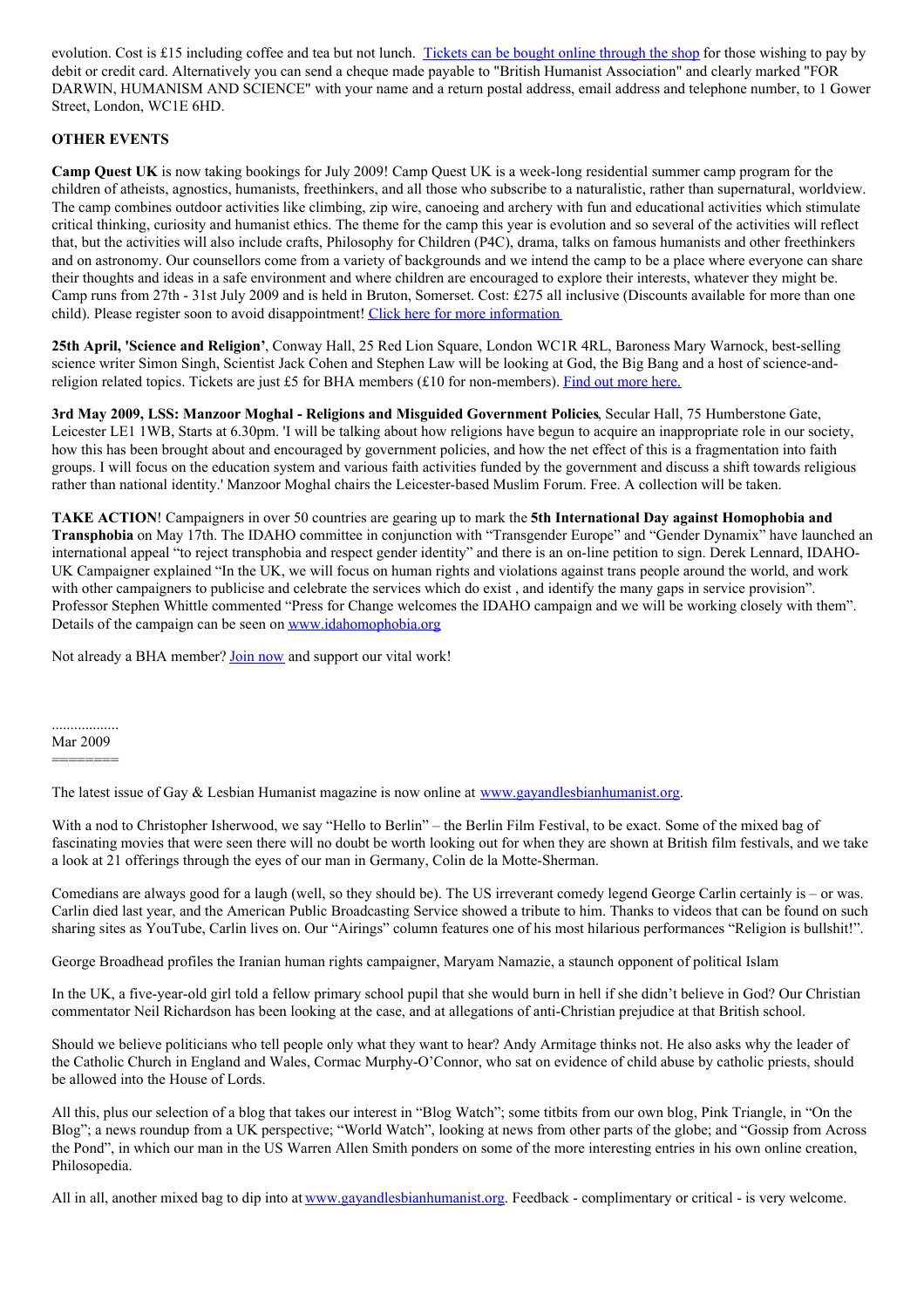A newsletter with the agenda and reports is attached. We'll be at Pinewood Community Hall from 7.30pm on 14<sup>th</sup> April – see the events calendar (right) for a map and directions.

SH&S News April 2009 [A4.pdf](http://www.suffolkhands.org.uk/files/1/SH_26S_20News_20April_20_202009_20A4.pdf) (262 KB)

Not sure about PDF files? **[Easy-peasy](http://www.suffolkhands.org.uk/node/40)!** 

.................. Apr 2009 ========

If you don't want Murphy [O'Connor](http://www.suffolkhands.org.uk/node/991) in the Lords, have you signed this [petition](http://petitions.number10.gov.uk/nocormacpeerage)?

.................. Apr 2009 ========

A few years ago, while visiting a local high school, one of the girls told me that her little sister had been told that their parents would go to hell because they were atheists. Who told her? Her primary school teacher. Did they complain? I believe they did, though I don't know what the outcome was.

In another local primary school, a class had been doing some science about colours. The head teacher visited the classroom and was admiring a picture of a rainbow. She asked the artist where the colours came from. As the child began to explain what she'd learned about the refraction of light, the head teacher interrupted her. "No, no, no," she said, "God did it!"

With examples like this of religious nuts imposing their beliefs on children, it's good to know that such behaviour is generally frowned upon in state schools. Teachers who aim to make the classroom a religiously-neutral zone should be supported. However, religious bullies can make life very difficult.

In Surrey, Muslim parents who'd accused a primary school headteacher of ["Islamophobia"](http://www.timesonline.co.uk/tol/life_and_style/education/article5941506.ece) were allowed to drive her out of her job and wreck the school's religiously neutral ethos, while the county council "failed in its duty to protect her", according to the High Court, who awarded £400,000 damages.

In Devon, a headteacher who [reprimanded](http://www.tes.co.uk/article.aspx?storycode=6009326) a child for suggesting that non- Christians would go to hell has been bombarded with threats against him and his family.

The Archbishop of York weighed in, telling the Daily Telegraph: "Asking someone to leave their belief in God at the door … is akin to asking someone to remove their skin colour."

Oh yes, very helpful!

If you're a teacher who feels strongly about this, the [BHA](http://www.humanism.org.uk/home) suggests you might get in touch with the [TES](http://www.tes.co.uk/):

The Times Educational Supplement is including a feature about how teachers or head teachers respond to extremely religious pupils [\(based](http://www.tes.co.uk/article.aspx?storycode=6009326) on this story). They or their parents may upset nonbelievers by espousing 'hell, fire and damnation' etc, or insist on wearing religious jewelry/clothing that runs counter to the school uniform. How do or should schools react?

All correspondence will be treated in the strictest of confidence if required. Please contact [Hannah](mailto:hannah.frankel@tes.co.uk) Frankel **by April 9**.

.................. Apr 2009

========

# *By David Mitchell*

What the proprietorship of these papers is aiming at is power, and power without responsibility — the prerogative of the harlot through the ages.

Those were the words of Stanley Baldwin, quoting his cousin Rudyard Kipling in the years leading up to the Second World War. Nothing much has changed in certain parts of the press and Humanists and other visitors to this website will have read about the furore caused by the scurrilous article in the Daily Mail on 20th March by James Chapman making wild and inaccurate [accusations](http://www.suffolkhands.org.uk/node/1005) against the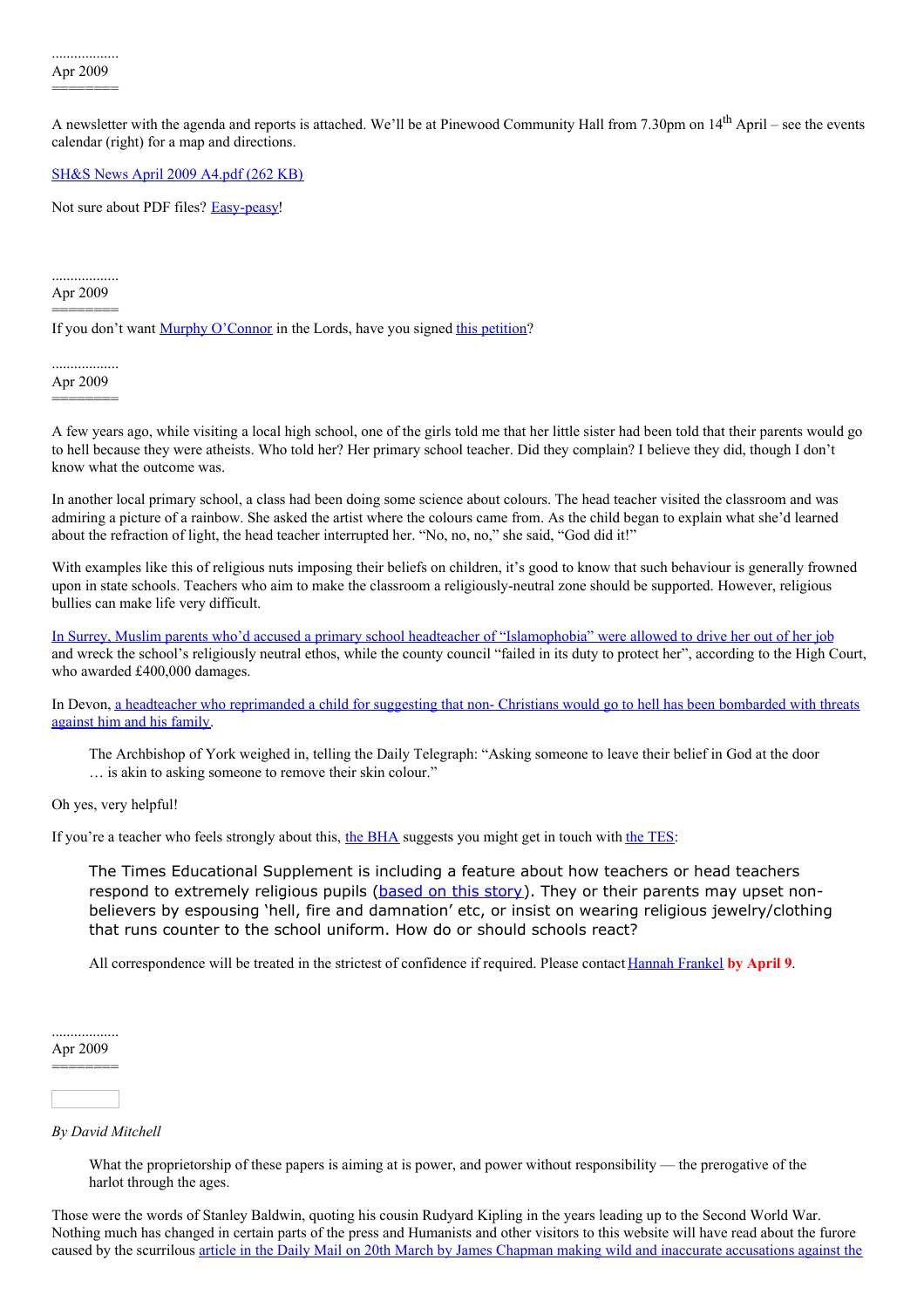BHA. Whilst the article has now been removed from the Daily Mail website there has been no attempt to correct the contents or to apologise for the article. The biggest selling daily paper in Britain has got away with it once again. Hundreds of thousands of readers now probably equate Humanism with Al Qaeda. The damage is done. I can't hope to reach that sort of readership and undo the damage but it might be helpful for visitors to our site to learn a few things about the Daily Mail of which they might have been unaware. I'm pleased to say that the authors Steve Lowe and Alan McArthur of the 2006 best seller, "Is it Just me, Or Is [Everything](http://www.iseverythingshit.co.uk/) Shit", together with the book's publishers Little [Brown](http://www.littlebrown.co.uk/), have given us permission to reproduce the article about the Daily Mail from that book on this website. You might be surprised, but probably not too much!

The Mail is very keen on tradition, heritage and 'never forgetting' all sorts of heroic British endeavours. Unfortunately, the great publishing institution appears to have accidentally forgotten one particularly heroic aspect of its own heritage—viz. their wholehearted support for the fascism of Hitler, Mussolini and Oswald Mosley. How terribly absent minded of them. Acclaim for Oswald Mosley's British Union of Fascists kicked off on 8th January 1934 with the unequivocal headline; 'Hurrah for the Blackshirts!' Some Mail staff even wore black shirts to work. Lord Rothermere, the paper's owner, wrote of the BUF in the 15th January 1934 issue that they were 'a well-organised party of the Right ready to take over responsibility for social affairs with the same directness of purpose and energy of method as Hitler and Mussolini displayed'. Oh, good. Rothermere and the Mail broke with Mosley in June 1934, when the Blackshirts brutally suppressed (that is, kicked the shit out of) Communist Party supporters who disrupted a BUF meeting at the giant Olympia hall in Kensington, London although not before investing (and now losing) £70,000 in New Epoch Products Ltd., a business arrangement with Mosley whereby the Blackshirts were to sell cigarettes made by Rothermere. Towards Mussolini, meanwhile, the Mail was 'always friendly' (SJ Taylor, The Great Outsiders: Northcliffe, Rothermere and the Daily Mail). In November 1926, Italy's fascist supremo dropped a hand-written line to G. Ward Price, the paper's Chief Correspondent, congratulating him on his appointment as a director: 'my dear Price, I am glad you have become a director of the Daily Mail, and I am sure that your very popular and widely circulated newspaper will continue to be a sincere friend of fascist Italy. With best wishes and greetings, Mussolini. Through the 30s, the Mail was 'the only major British daily to take a consistently pro-Nazi line': it 'stuck out like a sore thumb' (Richard Griffiths, Fellow Travellers of the Right: British Enthusiasts for Nazi Germany 1933- 39). Rothermere penned a July 1933 leader, 'youth triumphant', praising the Nazi regime for its 'accomplishments, both spiritual and material'. True, he admitted, there had been 'minor misdeeds of individual Nazis' but these would certainly be 'submerged by the immense benefits that the new regime is already bestowing on Germany'. So complimentary was the article, the Nazis used it for propaganda. Rothermere eventually struck up a friendship with Hitler – or 'My dear Fuhrer' as he invariably began his regular correspondences – and visited him numerous times. Rothermere and Ware Price were among only three or four foreigners invited to Hitler's first ever dinner party at his official Berlin residence. Rothermere, ever the gent, presented the Fuhrer with some Ferrero Rocher. Probably. In 1937, Ward Price – who 'was believed to Rothermere's mouthpiece not only by the public but by Ward Price himself' (Taylor) – published a chatty memoir about his great mates Hitler and Mussolini entitled 'I Know These Dictators'. Last revised and reprinted in August 1938 – when fascism's dark intents were obvious to even the most ardent reactionary – the book called Mussolini 'a successful man of the world who is expert at his job and enjoys doing it' and spoke warmly of Hitler's 'human, pleasant personality.' The chapter 'The Human Side of Hitler' (not a phrase you hear very often) revealed that, alongside his affection for kiddies and doggies, the great dictator was also partial to the odd chocolate  $\tilde{A}$ ©clair: Naughty but nice', as the Fuhrer used to say. Price urged readers of 'I Know These Dictators' to keep an 'open mind' on fascism. Of Hitler's initial wave of repression on gaining power, he wrote: 'The Germans were made to feel the firm hand of their new master. Being Germans, they liked it.' The concentration camps – about which 'gross and reckless accusations (have been) made' – were just full of dirty Reds. The Night of the Long Knives, when Hitler took on his party rivals – by killing them all – was a sensible bit of forward planning avoiding the need for lots of silly arguments later on. Overall, 'in every respect of the German nation's life the constructive influence of the Nazi regime (was) seen'. The only people who suffered were a few troublesome 'minorities'. Like, for instance, the Jews. In the chapter 'Germany's Jewish Problem' (the title's something of a giveaway), Price explains how the Jews only had themselves to blame as there had been too large a Jewish immigration to Germany following World War I: 'The cause of this migration was the collapse of the German currency, which gave the Jews of neighbouring countries a chance after their own heart to make big profits.' Lord Rothermere last visited Hitler in May 1938. While other papers condemned the regime's brutality and oppression, the Mail still claimed Germany was 'in the forefront of nations' and that Hitler was 'stronger than ever and more popular with his countrymen'. On 1 October 1938, after the signing of the Munich treaty in which Britain and France appeased Germany's invasion of Czechoslovakia's disputed Sudetenland region, Rothermere sent a telegram to Hitler: 'MY DEAR FUHRER EVERYONE IN ENGLAND IS PROFOUNDLY MOVED BY THE BLOODLESS SOLUTION OF THE CZECHOSLOVAKIAN PROBLEM STOP PEOPLE NOT SO MUCH CONCERNED WITH TERRITORIAL READJUSTMENT AS WITH THE DREAD OF ANOTHER WAR WITH ITS ACCOMPANYING BLOODBATH STOP FREDERICK THE GREAT A GREAT POPULAR FIGURE IN ENGLAND MAY NOT ADOLF THE GREAT BECOME AN EQUALLY POPULAR FIGURE STOP I SALUTE YOUR EXCELLENCY'S STAR WHICH RISES HIGHER AND HIGHER. Oddly enough, 'Hitler the Great' never did become a popular figure in England or, indeed, any other part of the British Isles. When war was finally declared in September 1939, Rothermere reportedly uttered just two words: 'Ah' and then 'Bugger'. Ward Price finally broke with Hitler following the March 1939 invasion of Czechoslovakia. Only a 'foreign policy issue' (Griffiths) could provoke this shift in his opinions: 'Germany's internal policies, even at the extreme moment of the Kristallnacht Pogrom, could never have had such an effect.' Strangely, though, that's not how he remembered the whole thing afterwards. In his 1957 memoir, Extra-Special Correspondent, he 'recalls' how he always thought Hitler was weak and neurotic. Saw through it all from the start. Never even owned a black shirt. Some of his best friends, etc.,etc. Price was clearly suffering from an affliction still rife at the paper today: a version of false memory syndrome that makes you forget you used to be a bit of an old fascist. It can only but make you wonder what would have happened if the Nazis had won the war. Presumably in the newly fascist Britain they would soon have found a collaborator in their old friend Rothermere. Then we might have ended up with the Daily Mail pouring forth reactionary bile against immigrants, gays, trade unionists, asylum seekers, women . . .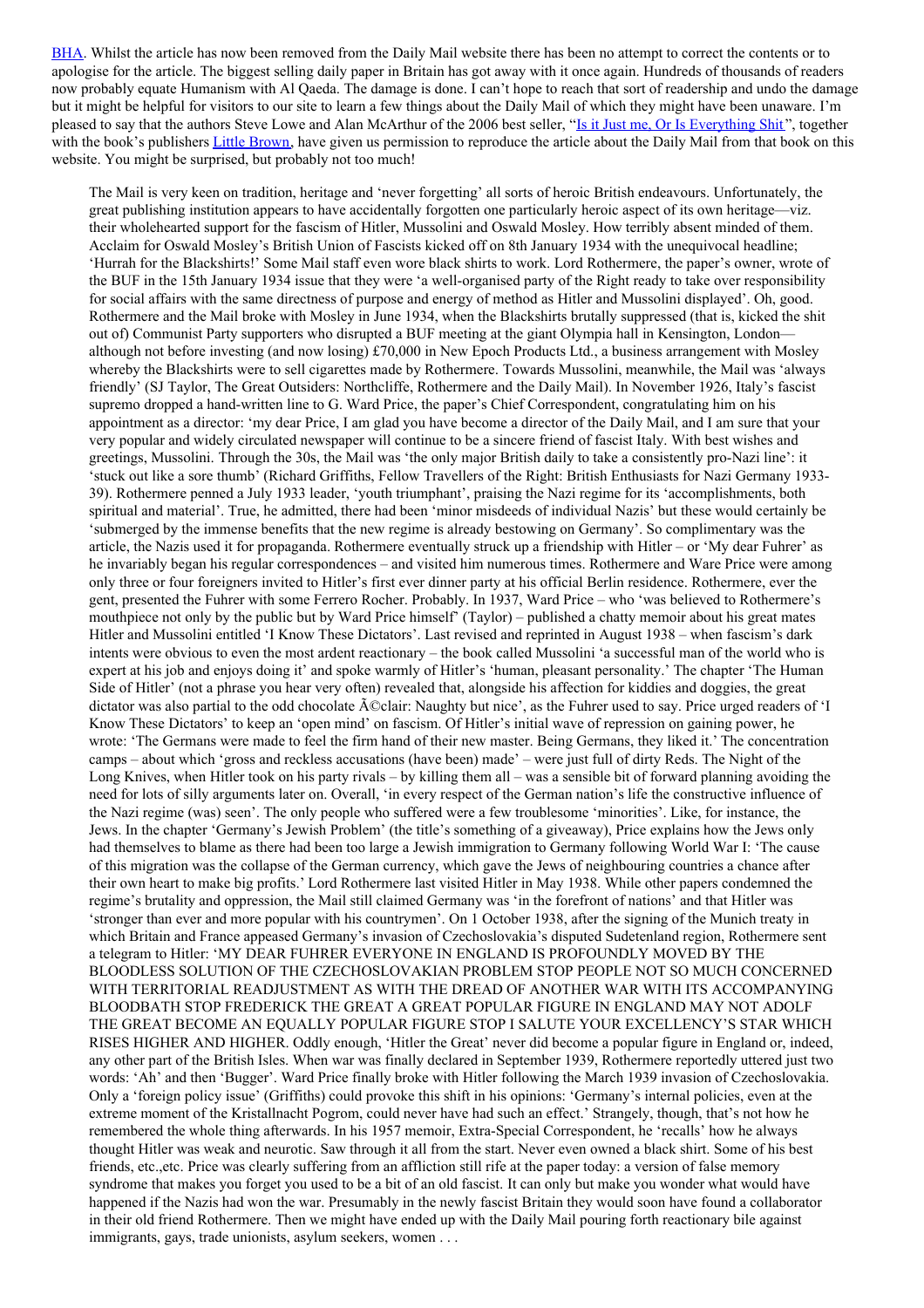#### .................. Apr 2009

The campaign was the idea of comedy writer Ariane Sherine, who'd seen some Christian bus ads with a link to a website with an unpleasant message. How unpleasant? Judge for [yourself](http://www.jesussaid.org/index.php). I especially dislike the bit about God's wrath if you reject him –

You will be condemned to everlasting separation from God and then you spend all eternity in torment in hell. Jesus spoke about this as a **lake of fire which was prepared for the devil and all his angels** (demonic spirits) (Matthew 25: 41).

It's staggering that people who can walk and talk and (presumably) tie their own shoelaces still believe in fire and brimstone in 2009.

.................. Apr 2009

========

The New [Statesman](http://www.newstatesman.com/religion/2009/04/god-world-reason-universe) asked various people what God means to them. What does it mean to you?

.................. Apr 2009

# ========

I was going to write about Easter, for the benefit of those who'll ask things like, "And what do you poor atheists do at this time of the year if you don't believe in Easter?", but I'm too busy gardening. However, Cath [Elliott's](http://www.guardian.co.uk/commentisfree/belief/2009/apr/10/easter-christianity?commentpage=2&commentposted=1) saved me the bother. I will get around to writing an informative and educational page about the Spring Equinox Festival eventually.

.................. Apr 2009

========

Franny [Armstrong's](http://www.hollywoodcinemas.net/index.php?localpage=ipswich) film about climate change, starring Pete Postlewaite, will be shown at the Hollywood Cinema, Ipswich, on Sunday 26<sup>th</sup> April at 4pm, 6pm and 8pm.

Go the Age of Stupid [website](http://www.ageofstupid.net/) to see a trailer, and more.

# .................. Apr 2009

========

The Atheist Bus [Campaign](http://www.atheistbus.org.uk/)'s Just Giving page is now closed, after raising a phenomenal amount of money. There will be more ads later in the year – watch this space.

.................. Apr 2009

========

Twitter can make you [immoral](http://www.dailymail.co.uk/news/article-1169788/Twitter-make-immoral-claim-scientists.html), says the Daily Mail. That would explain why I've become so wicked.

There are at least three "immoral" Suffolk Humanists on Twitter – [me](http://twitter.com/Flashmaggie), and [him](http://twitter.com/SimonBishop), and him. Oh, and [Charles](http://twitter.com/cdarwin) Darwin's on there too. If you don't understand Twitter, [read](http://www.bigwideworld.org/2009/02/08/development-tweeple/) this.

.................. Apr 2009 ========

I never thought I'd live to see a TV documentary that made 'The Great Global [Warming](http://en.wikipedia.org/wiki/The_Great_Global_Warming_Swindle) Swindle' look balanced but the BBC managed it, and on the flagship channel, with The [Narnia](http://www.bbc.co.uk/iplayer/episode/b00jz2qp/The_Narnia_Code/) Code (BBC1 16th April) a blatant 'puff' for Dr Michael Ward's book 'Planet [Narnia'](http://www.planetnarnia.com/).

Whilst Ward's theory about an inner meaning behind C.S Lewis's Narnia [Chronicles](http://www.bbc.co.uk/religion/religions/christianity/people/cslewis_1.shtml) was an interesting one, the last 20 minutes of the 60 minute programme were pure Christian propaganda, with a series of scientist/Christians wheeled out to spout the most outrageous nonsense. There was not one dissenting voice and atheists were continually accused of being incapable of the sort of higher feelings and thoughts that those who believe in myths enjoy so much.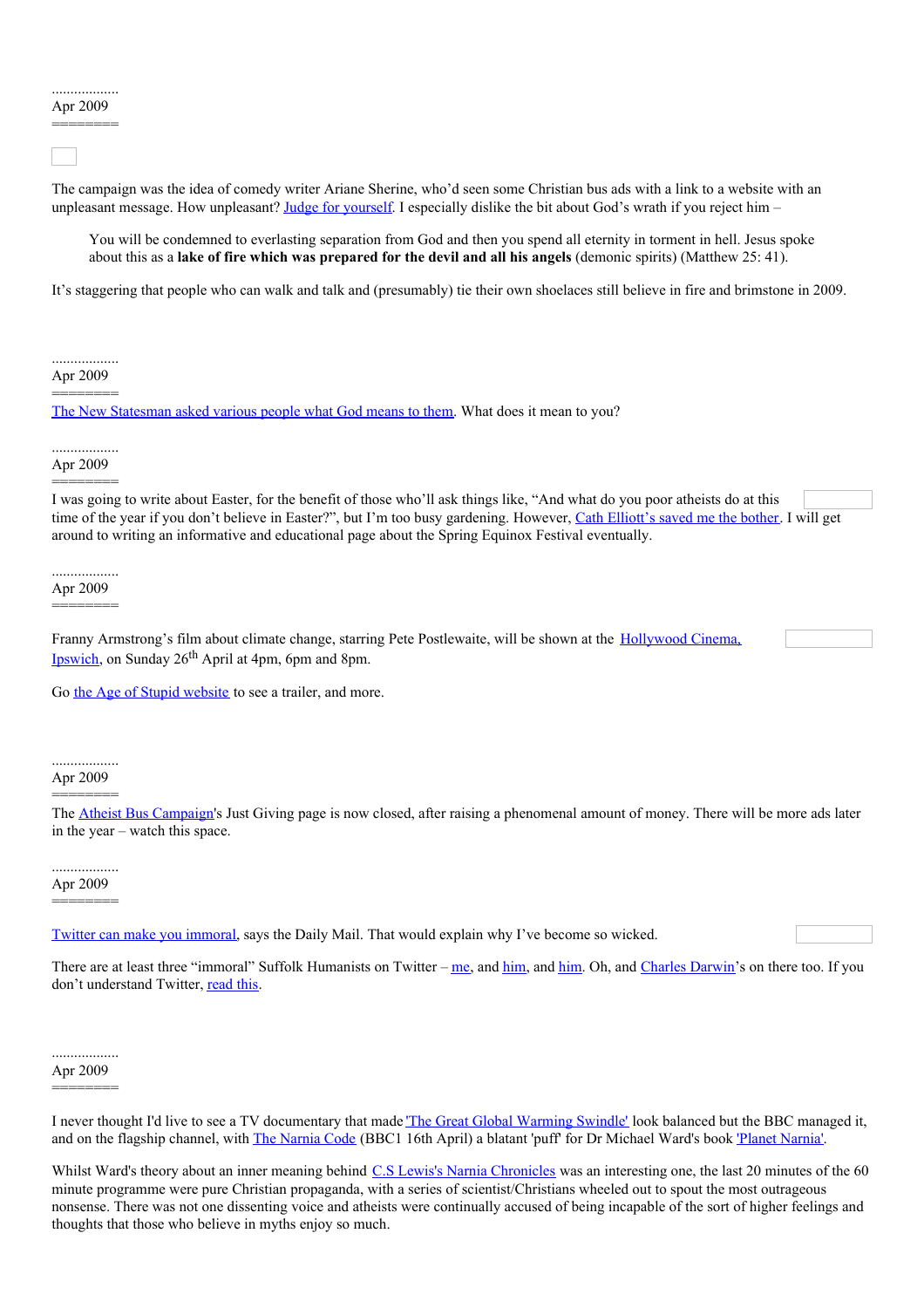A lot was made of a visit by Ward to the Wade Centre at [Wheaton](http://www.wheaton.edu/wadecenter/) College in Illinois where there is a Lewis archive, or perhaps shrine would better describe it. Few details were divulged during the programme about the nature of Wheaten College but its internet home page is headed 'For Christ and his Kingdom' and it also hosts other establishments such as 'The Billy Graham Centre', 'The Christian Ethics Centre' and 'The Institute for the Study of American Evangelicals'. No agenda there then.

Of course Richard Dawkins was mentioned but he wasn't apparently asked to contribute. He and his opinions were portrayed as being strident but any reasonable person watching a Dawkins documentary would have to admit that he invariably comes over as quiet, polite and thoughtful. Dawkins, being confident of the intellectual rigour of his case, always features dissenting voices and they invariably end up bolstering his case and damaging theirs. Small wonder the makers of The Narnia Code didn't want to disturb the fairy tale world they inhabit.

### .................. Apr 2009 ========

In today's Guardian – new evidence that faith schools don't provide the benefits claimed for them, and that they increase social [fragmentation.](http://www.guardian.co.uk/education/2009/apr/18/faith-schools-standards-failing) Government Minister Jim Knight provides the usual justification for keeping them.

.................. Apr 2009

========

# From the [Independent](http://www.independent.co.uk/news/media/tv-radio/humanists-rejoice-bbc-will-consult-them-on-religion-1671065.html):

Religious broadcasting has taken an unexpected turn at the BBC, leaving secularists last night claiming a breakthrough. An important new committee that the corporation will consult on religious broadcasting is to include a humanist.

Read more about it on the BHA [website](http://www.humanism.org.uk/news/view/267). The humanist who'll sit on the Standing Conference on Religion and Belief will be Andrew Copson, the BHA's Director of Education & Public Affairs.

#### .................. Apr 2009

========

We might like to imagine that all the funny Creationists are over the other side of the Pond, but we know that's not true. However, it's unlikely they'd be allowed to get away with this sort of daftness over here.

Bill Nye, the harmless children's edu-tainer known as "The Science Guy," managed to offend a select group of adults in Waco, Texas at a presentation, when he [suggested](http://www.thinkatheist.com/profiles/blogs/bill-nye-bood-in-texas-for) that the moon does not emit light, but instead reflects the light of the sun.

Some idiots refused to listen, because they think that God makes the moon shine by magic and it's made of cheese. No, sorry, I made that up about the cheese.

.................. Apr 2009 ========

The BHA now has its own [YouTube](http://www.youtube.com/BritishHumanists) channel. The latest video is of Daniel Dennett at Conway Hall, providing "A Darwinian Perspective on Religions: Past, Present and Future".

#### .................. May 2009

========

I've been quoted in the Times Education [Supplement](http://www.tes.co.uk/article.aspx?storycode=6012677&cmntTitle=undefined&cmntReview=I%20was%20quoted%20in%20the%20above%20article.%20This%20is%20what%20I%20wrote%20in%20full,%20in%20an%20email%20to%20Ms%20Frankel:%2522I#) in an article about religious kids who proselytise in school. Read the comments for a copy of the email the quote came from.

### .................. May 2009 ========

[Wordle.net](http://www.wordle.net/) is a clever tool that turns words on websites into pictures - the bigger the word, the more times it has been written. Below is the word cloud for this site - so this is what we're saying, which worryingly seems to include quite a lot about cheese and the moon:

#### .................. May 2009

========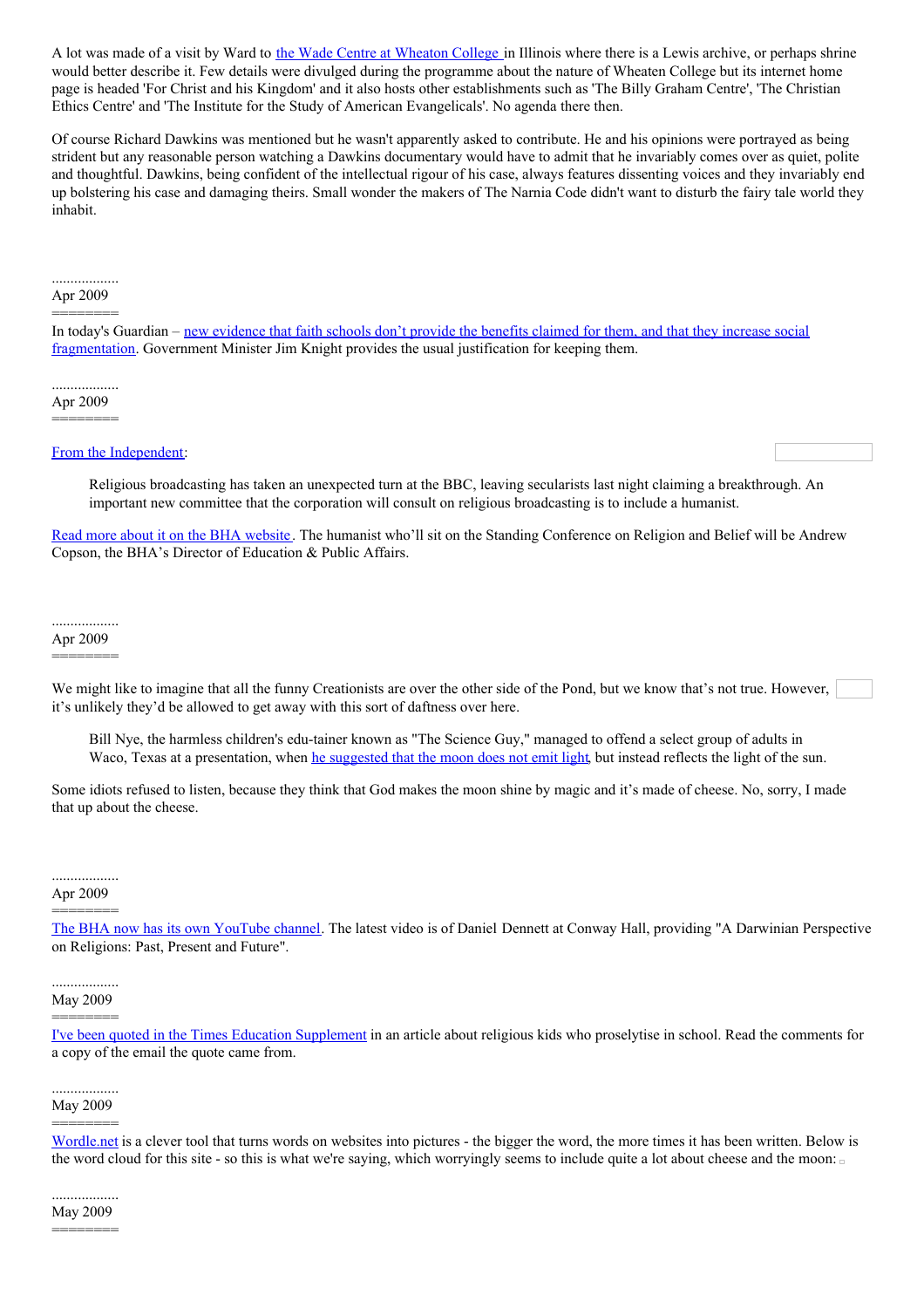Sorry I've neglected posting anything for a while, but you could have written something yourself, you know. I've been in a codeineinduced stupor, due to severe back pain. No advice thanks; just send chocolate.

So, anyhow, here's some stuff for the bank holiday.

The hoo-ha over MPs' expenses has, it seems, led many to become so disillusioned with British politicians that they say they won't vote. Does that mean they're happy to delegate any decision-making to those of us who do? Were they among the 38.72% who didn't vote last time? Maybe, if you don't vote, you've no right to express an opinion about how we're governed. What do you think?

Of those who will vote, it's been forecast that many will vote for one of the smaller parties – maybe UKIP, the BNP or the Greens. Nigel Farage, the MEP who spends all his time telling us why we shouldn't be in the EU, has been vocal in his criticism of MPs' expenses, but admits he's [claimed](http://www.guardian.co.uk/politics/2009/may/24/mps-expenses-ukip-nigel-farage) £2 million as an MEP.

The BNP has upset the church with its poster campaign, asking "What [would](http://www.bnp-chronicle.com/2009/03/bnps-jesus-billboard.html) Jesus do?" This seems a little odd, as they wouldn't want Jesus in the UK if he had a second coming and decided to apply for British citizenship. The Archbishops of Canterbury and York are miffed about this, and have advised people not to vote [BNP](http://news.bbc.co.uk/1/hi/uk/8065583.stm); they don't think Jesus would vote BNP.

The [Christian](http://www.bbc.co.uk/iplayer/episode/b00kmvct/Party_Election_Broadcasts_for_the_European_Parliament_2009_Christian_Party_Christian_Peoples_Alliance_19_05_09/) Party & Christian People's Alliance think he'd vote for them. Their manifesto is "based on biblical principles". [They're](http://www.timesonline.co.uk/tol/news/politics/article3835551.ece) been in trouble too; their election broadcast was censored to remove a reference to a mosque that could offend Muslims. It's going to be hard to choose, isn't it?

Meanwhile, back in the real world (what am I saying?), it seems I'm sub-human. I knew there was something different about me, but now the outgoing Archbishop of Westminster, [Murphy-O'Connor,](http://freethinker.co.uk/2009/05/21/atheism-%25E2%2580%2598is-the-greatest-of-all-evils%25E2%2580%2599-says-outgoing-archbishop-of-westminster/) says that people like me are evil. Atheism is, apparently, worse than child abuse, since the shocking Irish Child Abuse [Commission](http://news.bbc.co.uk/1/hi/world/europe/8058224.stm) report "Should not overshadow all of the good that institutions such as the Christian Brothers and the Sisters of Mercy had done," according to this arch-hypocrite, who's helped to cover a [paedophile's](http://www.suffolkhands.org.uk/node/991) tracks. When the commission report was discussed on The Big [Questions](http://www.bbc.co.uk/programmes/b007zpll) this morning, Fr John Owen, press officer for the Cardiff archdiocese, admitted the paedophilia in the church was appalling, then said "Most of these offences are committed by homosexuals", implying that homosexuality was the problem! I don't know why I watch The Big Questions; I always end up yelling at the TV. However, I'm looking forward to seeing atheist comedian [Christina](http://newhumanist.org.uk/1658) Martin on the programme; her invitation has been postponed several times.

I remember seeing something on the Interweb about Noah's Ark, and the logistics of stocking said boat with sufficient feed and water for the creatures that went aboard, two by two, and for Noah and his family. I know that God can probably vacuum pack, but it'd still have to be a very big boat – too big to actually float. I was reminded of this by a video about the Genesis myth by Michael Shermer, editor of "Sceptic Magazine" and author of "Why Darwin Matters", which aims "to convey the logical absurdity of trying to squeeze the round peg of science into the square hole of religion." Thanks to the member who alerted me to it:

There are a couple of BBC programmes that might interest you. Firstly, 8pm tomorrow (25 May), 'Hearts & Minds' on Radio 4:

First of two programmes in which Nick Fraser considers the proper role of intellectuals in relation to world events and world conflict. The Cold War was fought on intellectual as well as strategic grounds, but did intellectuals abandon their own standards in the battle for 'hearts and minds'? Nick considers the matter in the run-up to the centenary of the birth of Isaiah Berlin, one of Britain's foremost political philosophers and opponents of Soviet communism, and takes the figures known as 'liberal anti-communists' during the Cold War as an historic peak of the Western intellectual's power and influence.

Secondly, 9pm on Tuesday on BBC ONE, 'Uncovering Our Earliest Ancestor: The Link':

BBC One brings you the story behind what could be one of the most important scientific discoveries of the 21st century.

The film, written and narrated by David Attenborough, is set to change our understanding of evolution.

Thanks to Roy Saich from the **[Humanists](http://www.humanists.110mb.com/)** website for flagging those up.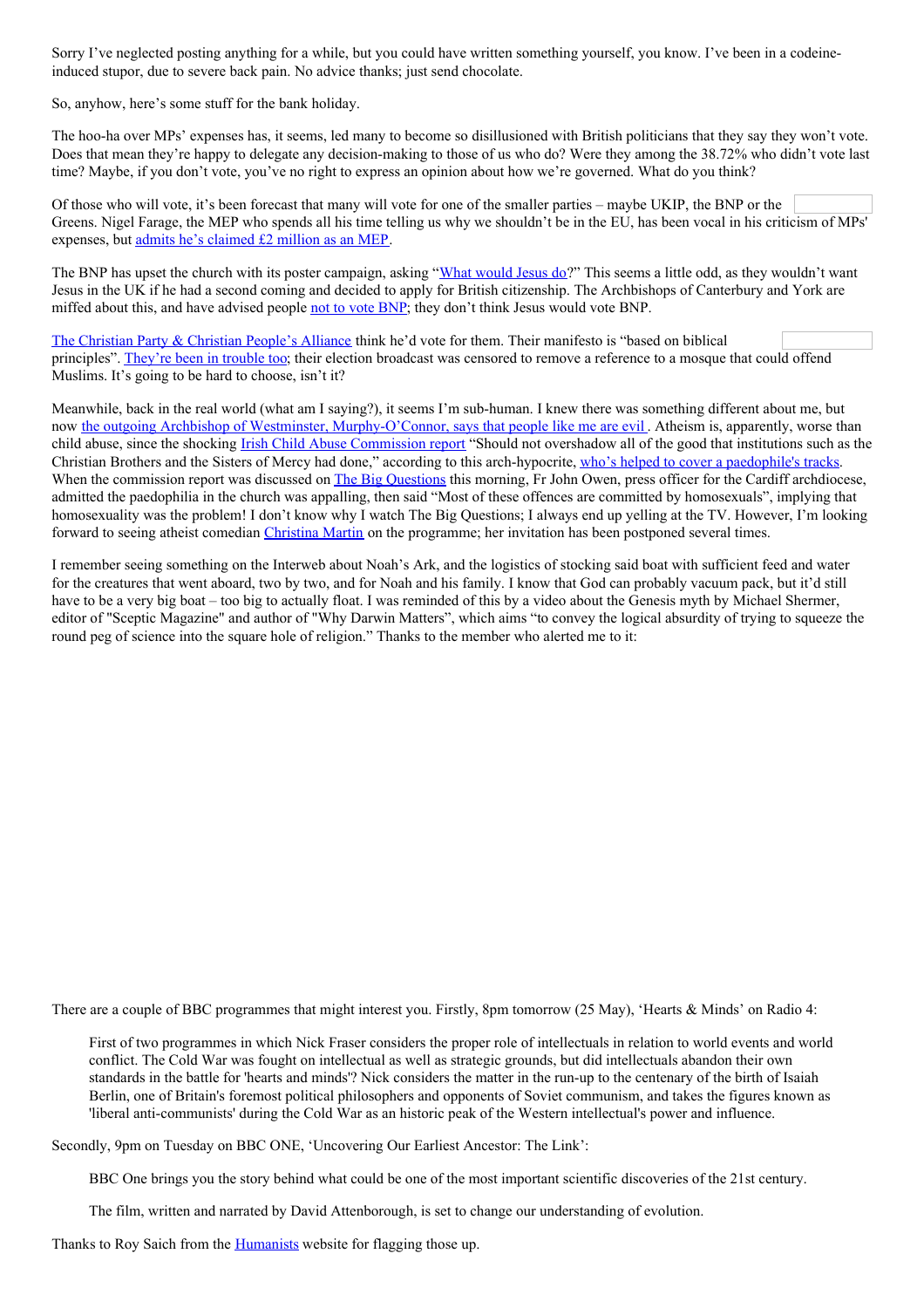#### .................. Jun 2009

========

Here it is, for you to download, our latest newsletter, with details of our next meetings and reports on "community cohesion" consultations in our area.

File [Attachment:](http://www.suffolkhands.org.uk/files/1/2009_20SH_26S_20News_20June.pdf) 2009 SH&S News June.pdf (317 KB)

Not familiar with pdf files? [Click](http://www.suffolkhands.org.uk/node/40) here.

.................. Jun 2009 ========

I've been trying to declutter. Amongst other things, I've been adding more and more tabs to my browser, thinking, "Oh, I'll include that in a news update on our site," and it's got to the stage where I really, really have to clear up all the clutter. So here you are.

If you remember that we were concerned about the possibility of Holywells High School in Ipswich being taken over by the Church of England, then things went very quiet, there's been a development. The secretary of state for children, schools and families has approved the county's plan to turn Holywells into an academy, with [Kunskapsskolan,](http://www.eveningstar.co.uk/content/eveningstar/news/story.aspx?brand=ESTOnline&category=News&tBrand=ESTOnline&tCategory=xDefault&itemid=IPED09%20Jun%202009%2015%253A17%253A53%253A490) the largest provider of secondary education in Sweden, to be a "preferred partner". Sounds interesting…

The Organisation of the Islamic Conference (OIC) continues to undermine free speech at the UN, resisting any possibility of Islam or its member states being subject to criticism or even discussion with resolutions about the "defamation of religion". The New Humanist blog reported earlier this month that Frank La Rue, the UN Special Rapporteur on the right to freedom of opinion and expression, and Navi Pillay, the High [Commissioner](http://blog.newhumanist.org.uk/2009/06/islamic-states-continue-to-undermine.html) for Human Rights, were attacked by the OIC. The Islamic states are making a mockery of the UN's commitment to free speech and human rights.

Events in Iran have dominated the news over the last week or so. Blogs, Twitter, You Tube, Facebook, and other social networking sites have kept us informed about what's happening, despite the Iranian authorities' attempts to block the flow of news. Maryam Namazie, spokesperson for the One Law for All Campaign against Sharia Law in Britain, and a member of the Council of Ex-Muslims, has been following developments closely on her [blog](http://maryamnamazie.blogspot.com/).

Meanwhile, in cloud-cuckoo-land, an orthodox Jewish couple are suing their neighbours in a block of Bournemouth flats over motion sensors which [automatically](http://freethinker.co.uk/2009/06/17/strike-a-light-do-religious-zealots-get-any-barmier-than-this/) turn on the lights in the communal hallway. Dena and Gordon Coleman say their human rights have been breached because they can't leave their flat, because motion sensors turn on the lights as soon as they open their door at night, and are suing for £5,000 damages.

Giles Enders, chairman of the South Place Ethical Society which runs Conway Hall [Humanist](http://www.conwayhall.org.uk/) Centre in London, is a hero. He stood up to a bunch of Islamist thugs and threw them out, after they'd hired the hall for a meeting and [attempted](http://www.guardian.co.uk/uk/2009/jun/18/islamist-al-muhajiroun-meeting-chaos) to segregate men from women, which is against the hall's terms and conditions. Three cheers for Giles!

The Daily Mail reports that two thirds of [teenagers](http://www.dailymail.co.uk/news/article-1194711/Two-thirds-teenagers-dont-believe-God--think-reality-TV-important.html) don't believe in God. I don't find that surprising, but there are probably many Mail readers who choked on their cornflakes when they read that. According the Mail, they "think reality TV is more important than religion". Mmm. Maybe some of you will agree, though I rarely watch it.

If you want to get away from all this politics and religion, it's **[Suffolk](http://www.suffolkopenstudios.co.uk/) Open Studios** time again, when Suffolk artists open their doors to visitors. Why not pay some a visit?

.................. Jul 2009

========

I missed this programme but will listen now, via [this](http://www.box.net/shared/yus5rqm3o7) clip. On Mark Thomas's BBC Radio 4 Manifesto [programme](http://www.bbc.co.uk/programmes/b00l8m71), audience member Laura proposed, to enthusiastic applause:

There should be a minimum age of consent before anyone joins a religion, because the vast majority of religions' members were put through ceremonies by their parents when they were far too young to know what was going on. And while many of them renounce their faith when they are older, indoctrinating children allows religions to claim more members and more influence than is actually justified.

There's a bit more about the idea here, in the [Freethinker](http://freethinker.co.uk/2009/07/03/let%25E2%2580%2599s-have-an-age-of-consent-for-religion/).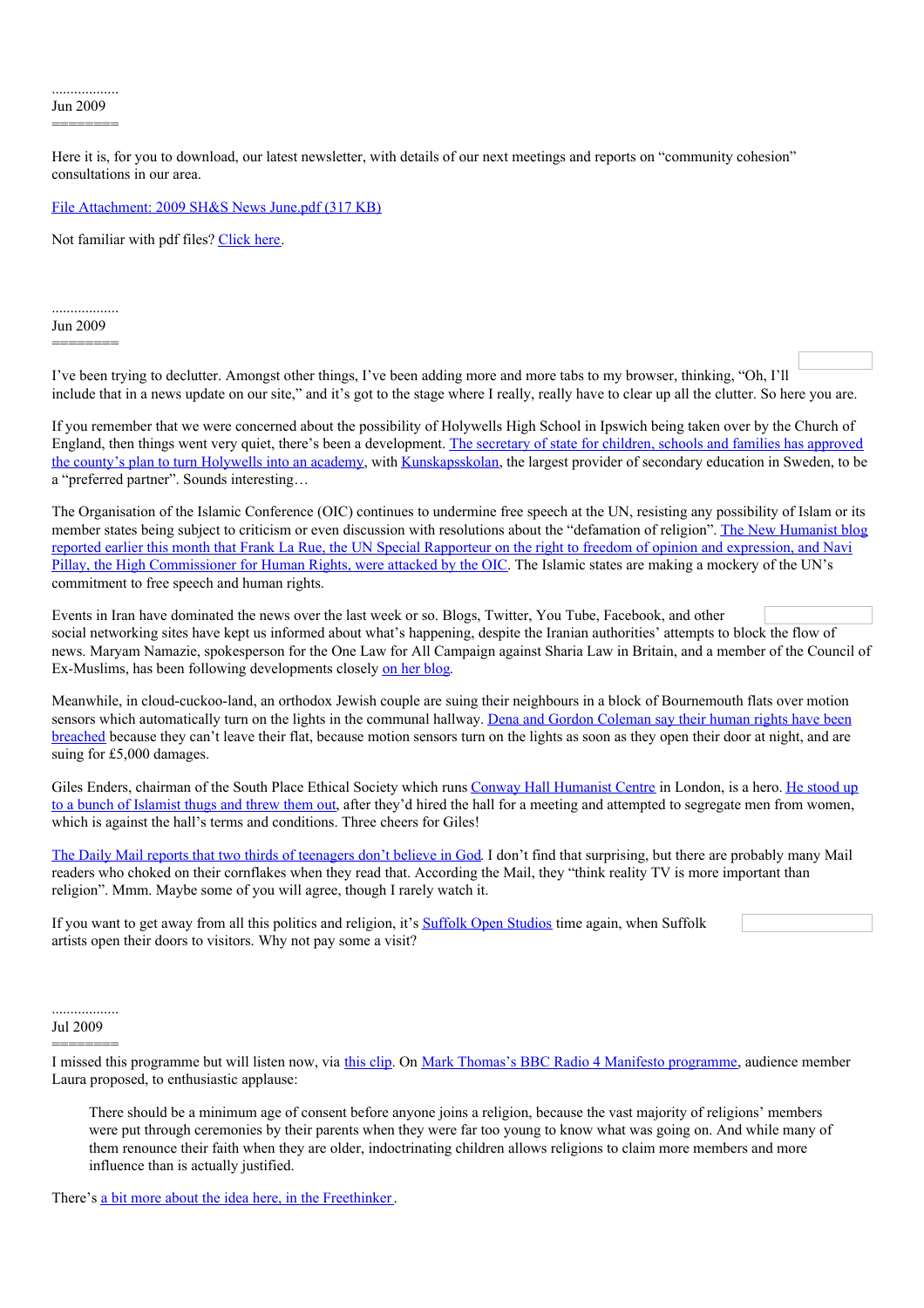The Sunday Times recently wrote about the new summer camp for kids in the most misleading, prejudiced fashion. According to the paper, it's all a part of Richard Dawkins' evil plan to indoctrinate children. Couldn't be more wrong if they tried – and they are very trying. For the truth, see the Camp Quest [website](http://www.camp-quest.org.uk/news/response-to-the-sunday-times/).

Richard Dawkins has asked (politely as ever) for an apology from the [newspaper](http://richarddawkins.net/article,4006,UPDATED-Therell-be-no-tent-for-God-at-Camp-Dawkins,Lois-Rogers----TIMESONLINE).

Jul 2009 ========

[Brilliant](http://www.humanism.org.uk/news/view/316) news from the BHA –

Every school in England and Wales is to receive a free DVD of 'Growing Up in the Universe', Professor Richard Dawkins' 1991 Royal Institution Christmas Lectures for children. The DVD is being distributed by the British Humanist Association with funding from the Richard Dawkins Foundation for Reason and Science to celebrate the 200th anniversary of the birth of Charles Darwin and the 150th anniversary of the publication of 'On the Origin of Species', which both fall in 2009.

In addition, we plan to send Suffolk schools copies of the BHA's 'Perspectives' teachers' resource books by the autumn term, together with the education newsletter, EdLines, thanks to a generous donation from one of our members.

.................. Jul 2009

========

Fort Lauderdale Christian fundamentalists have been demanding the removal of a billboard message that affirms you can be good without God.

In Fort Lauderdale, the Florida Atheist and Secular [Humanist](http://www.freethoughtflorida.com/) Society has paid for a billboard stating: "Being a good person doesn't require God. Don't believe in God? You're not alone." Local "community activist" Big Mama said, "Nothing else matters, but that sign needs to come down. In the name of Jesus."

See the full report [here](http://atheism.about.com/b/2009/07/06/controversial-sign-recognizes-humanity-of-atheists-christians-protest.htm).

.................. Jul 2009 ========

Ireland goes [backwards](http://blog.newhumanist.org.uk/2009/07/blasphemy-law-passed-in-ireland.html).

The DÂ<sub>i</sub>il has just voted to make "blasphemous libel" a crime which carries a fine of up to  $\epsilon$ 25,000, as part of the new Defamation Act.

Causing "outrage" will be a criminal offence.

It's not that long since we scrapped the [blasphemy](http://www.secularism.org.uk/95713.html) law this side of the Irish Sea.

Wonder what would happen if Ireland's freethinkers blasphemed en masse?

.................. Aug 2009

======== This was first posted in November 2007, but has been updated several times.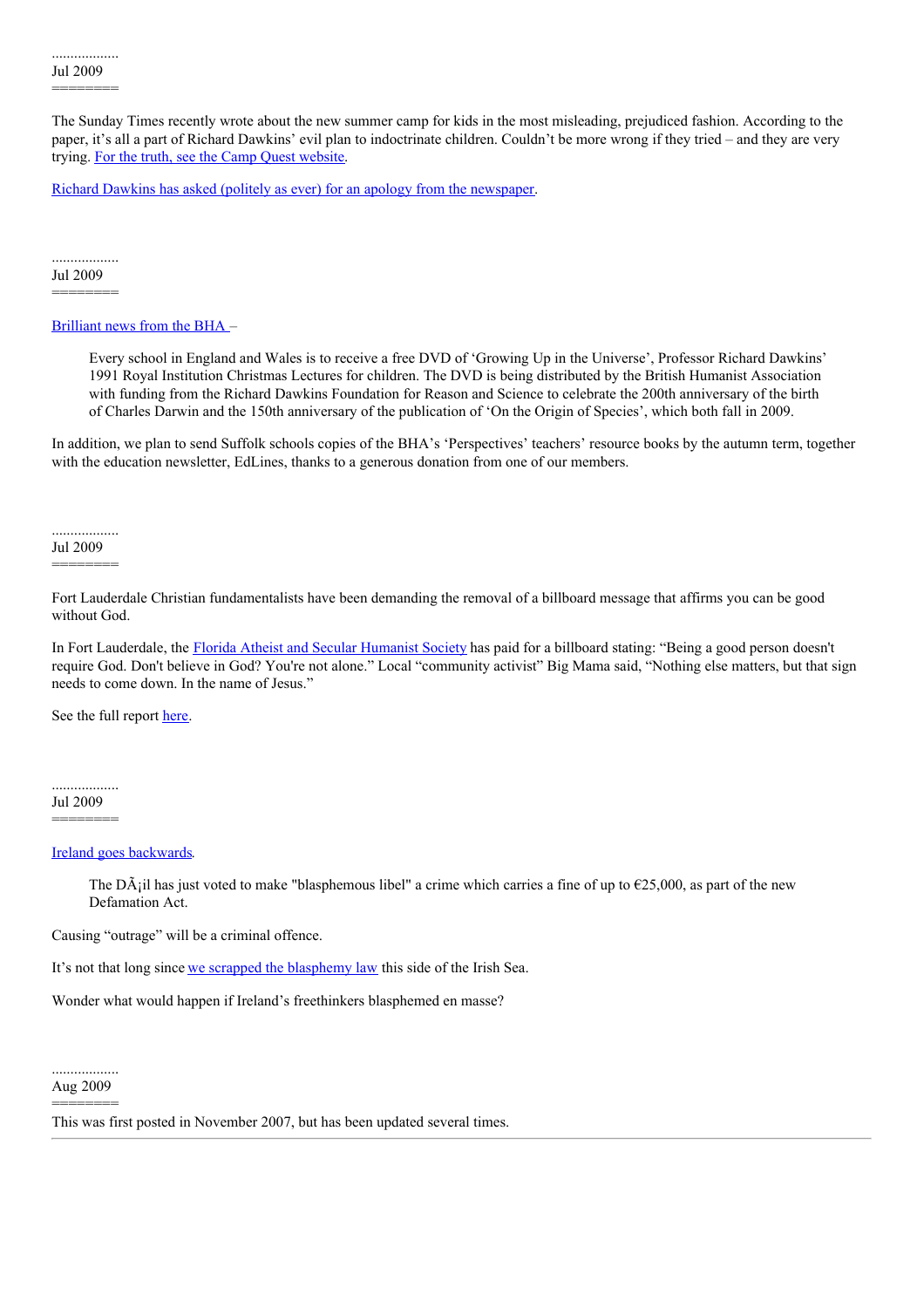

I don't know how many American missionaries there are, or where they all are, but there are a lot of them. I've previously posted a story about the Joshua [Project](http://suffolkhands.org.uk/2007/06/426/):

Our Mission ... to highlight the people groups of the world that have the least Christian presence in their midst and to encourage pioneer church-planting among every ethnic people group.

I wrote "Mad missionaries" because they do seem to suffer from a collective psychosis. They're programmed to go and poke their interfering evangelical noses into communities that "have the least Christian presence", regardless of the existing religious beliefs, or lack of beliefs, of the people involved. Their unshakeable belief that they're doing God's will is not just misguided, it's very destructive. Suffolk Humanist Nathan Nelson was infuriated by the activities of missionaries in Cambodia, where most people are Buddhists. The young people at the centre where he did voluntary work must have been bewildered by the books they were given by an American organisation:

The dictionary in the back of the booklet was highly amusing, however. A is for Abraham. B is for Baptism. C is for Commandment. I particularly liked H for Herod, K for King David, and S for Sin. Useful, relevant English for the modern world.

Some evangelicals in Cambodia and elsewhere behave like the do-gooders (or should that be do-Goders?) who expected the poor and destitute to sing hymns for their supper in 19<sup>th</sup> century British soup kitchens. They ask the Khmers to pray in exchange for food and healthcare - not Christian charity, just bribery. One of the biggest of these organisations is **[Samaritan's](http://www.samaritans-purse.org.uk/) Purse**. They encourage children in the affluent US and UK to fill shoe boxes with gifts for children overseas. "Oh, what a lovely idea," think thousands of generous people as they help their children to fill boxes with gifts for Operation [Christmas](http://www.samaritans-purse.org.uk/what-we-do/operation-christmas-child/) Child, "All those poor children will have such a lovely Christmas." How many donors actually read what it says on the Samaritan's Purse website? It makes it clear that the organisation's main aim is converting people to Christianity, regardless of their culture or belief. They do this through Operation Christmas Child by distributing evangelical literature with the boxes, and by encouraging the recipients to join Bible study and other classes.

The mission of Operation Christmas Child is to demonstrate God's love in a tangible way to needy children around the world, and together with the local church worldwide, to share the Good News of Jesus Christ.

If the organisation was genuinely concerned about helping people they'd offer aid without strings, rather than trying to convert the recipients. The Rev Dr Giles Fraser, priest-in-charge at St Mary's Newington in south London and a former canon chancellor of St Paul's Cathedral, has written about their "warped version of [Christianity"](http://www.theguardian.com/world/2003/nov/10/religion.society) in the Guardian, advising would-be donors,

... why not support [Christian](https://www.christianaid.org.uk/) Aid, which works wherever the need and regardless of religion. Its current campaigns include working with HIV/Aids orphans in Kenya, recycling guns in Mozambique, and highlighting the impact of world trade rules on farmers in Ghana. Sure, we will need to have some rather grown-up conversations with our children if we are to explain some of these things. But that would be time better spent than wrapping up a shoebox. We must get over our fondness for charity and develop a thirst for justice.

If anyone reading this asks what atheists do to help other people, they do plenty; they just don't make a song and dance about it, or try to convert anyone as a price for their help. Altruism is a natural human quality, not a religious quality.

The BHA has some suggestions for alternatives to Samaritan's Purse - [click](https://humanism.org.uk/humanism/humanism-today/humanists-doing/good-causes-and-charities/samaritans-purse/) here to find out more.

Read about head teachers' concerns about Operation [Christmas](http://www.theguardian.com/society/2002/dec/18/guardiansocietysupplement7) Child here .

# **Update, 2015 - unwanted stuff**:

Operation Christmas Child boxes cost money to transport and distribute, money that could be used for things that the recipients really need, like medical supplies and education materials. It's natural to want to help people when they've been struck by disasters like hurricanes and earthquakes by sending gifts of all sorts, including toys and clothes, but aid agencies discourage this. Having to sort through and distribute mountains of stuff, much of which is no use to anyone, wastes time and resources. Many of the items that are needed can be bought in the destination countries, which helps their economies. The best thing to do is to sell collections of stuff here, at source, and send the money instead. Click here to read about [unwanted](http://money.howstuffworks.com/10-worst-things-donate-after-disaster.htm) stuff.

.................. Jul 2009 ========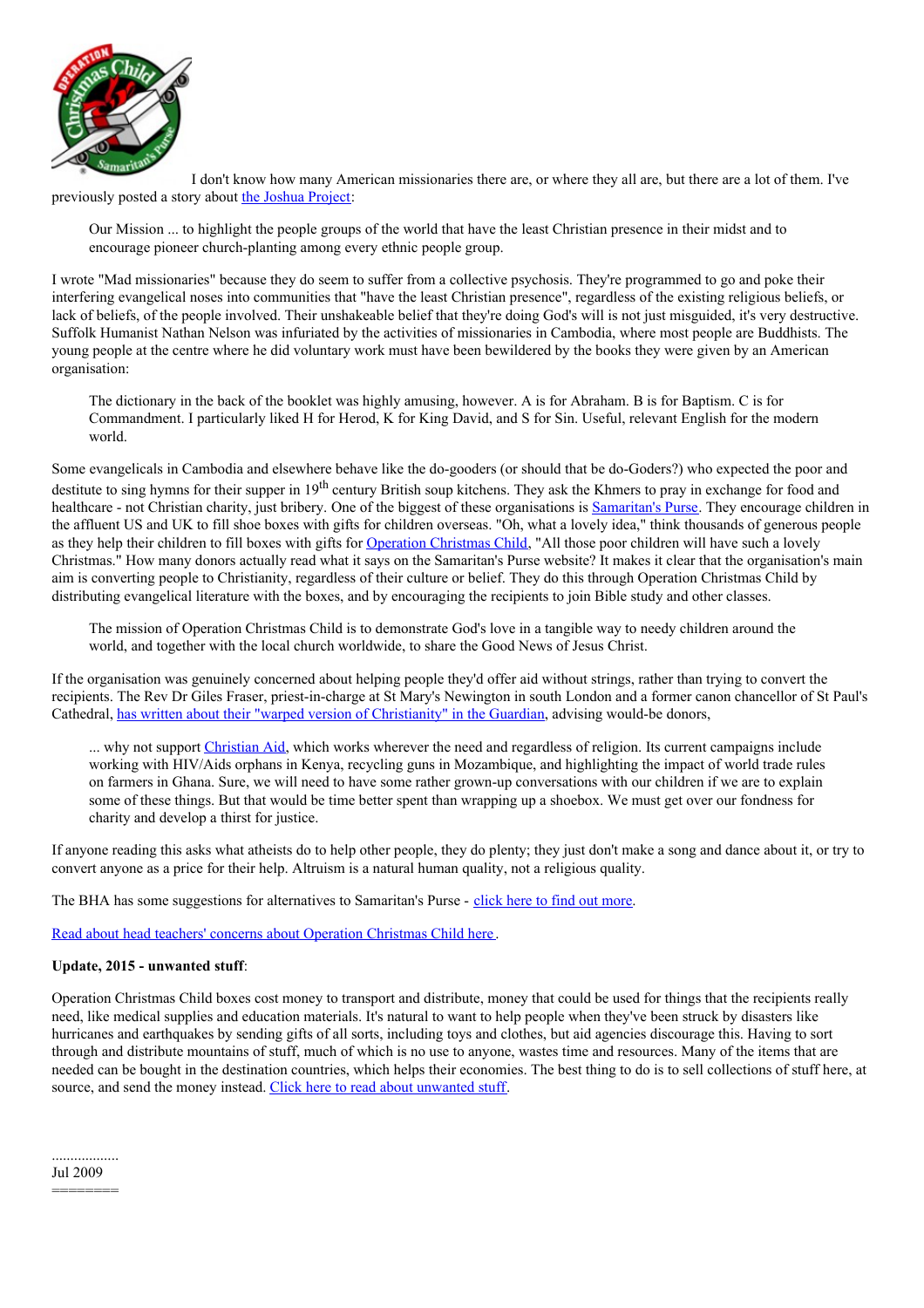On Tuesday 14th July I offered Suffolk Humanists & Secularists an "Introduction to the Cosmos". I'm from Coddenham [Astronomical](http://www.coddenhamobservatories.org) Observatory, and I used images from the Hubble Space [Telescope](http://hubblesite.org/) and other space and ground based telescopes to describe the Universe in which we live. The talk began in our local neighbourhood and introduced the sizes and distances of the planets in our own solar system. As the Earth shrunk in relative size the journey took us out from the rocky inner planets to the cold gas giants most distant from the Sun. The planets were contrasted in size to the Sun, our nearest star. At this stage the Earth was quickly becoming smaller and less significant.



The situation was further emphasised as larger and larger stars were discussed. Some were so large that the Sun and its entire family of planets could orbit inside them. The distances here were even larger. If the sun

were to be represented as a grain of sugar then the next nearest star would be another grain of sugar just over 4 miles away. From the room where we watched the show the grain of sugar would be typically, at Capel St Mary to the south or, towards the north, the bus station at M&S in Ipswich. Pictures of the Hubble †Deep Fieldâ€<sup>™</sup> were shown. These showed the most distant galaxies ever photographed.

More Hubble photographs showed pictures of the birth and death of stars. These included the violent death of the largest stars and a supernova, which was observed by the early Chinese astronomers in the year 1054 to the more gentle deaths of the smaller stars like our Sun. Our Sun is a dwarf star and smaller stars live longer. It is because of this that life has had time to evolve on Earth. Pictures of nebulae (gas clouds) were shown similar to the one our Sun would eventually produce in 6 or 7 billion years time. The discussion of the life and death of stars was just an excuse to introduce some of the most wonderfully photographed objects in the heavens and to explain their beautiful colours. The reds, greens, blues and oranges were contrasted with the dark silhouettes of the dust and gas clouds from which new stars would eventually be born. Each colour represented an element. The heavier ones were made inside stars themselves. Indeed everything that we can see or touch around us, including the elements in our bodies, was made in stellar interiors. As Carl Sagan said,  $\hat{\mathbf{a}} \in \mathbb{W}$  are all made of stardust,  $\hat{\mathbf{a}} \in \mathbb{W}$  or, depending on your point of view,  $\hat{\mathbf{a}} \in \mathbb{W}$  as the stars shine using nuclear fusion reactions in their hot cores.

We moved on and discussed the discovery of planets around other stars and how astronomers managed to detect them. We realised that our Sun is not the only star with planets around it. There are over 100 billion stars on average in each galaxy and more galaxies in the Universe than there are grains of sand on every beach on Earth. The Earth is indeed an insignificant speck in the vast Universe. We looked at the shape of our galaxy and the Earthâ $\varepsilon$ <sup>TM</sup>s unremarkable position inside one of its spiral arms. We felt humbled by the sizes and distances involved and realised that we hold no special place in the Universe.

# .................. Jul 2009 ========

While the BHA gets excited at the prospect of the BBC including Humanist thoughts in Radio 4 Today's [god-bothering](http://www.humanism.org.uk/news/view/318) slot, I'm not keen on the idea. Yes, I know I did [T4TDs](http://www.suffolkhands.org.uk/thought) on local radio for years (necessitating early risings that totally messed up my metabolic clock - I don't do mornings), but I've gone off them since then. How many people take them seriously? I get the impression that most people use them as an opportunity to go to the loo or put the kettle on, without missing anything worth listening to. Some of the ones I've done make me cringe, now I've re-read them. Maybe it's because I'm more cynical in my old age, but T4TD has been used as a platform for pontification and as an opportunity to spout a load of twaddle. By associating itself with the slot, the BHA could be seen to be condoning the provision of twaddle - it might even provide some twaddle of its own. I agree with Ron Ferguson, who wrote in [yesterday's](http://www.theherald.co.uk/features/featuresopinon/display.var.2520816.0.Religious_leaders_deserve_a_grilling_too.php) Herald, "It's rather odd, within a news programme in which assumptions are regularly challenged, to suddenly have a space in which a representative of a particular faith tradition makes a commentary on a current issue for two or three minutes, without any hard questions being asked." However, the possibility of any hard questions being asked of the T4TD contributors is even less likely than the inclusion of atheist voices ever was. Let them all just shut up.

#### .................. Jul 2009 ========

I've responded belatedly to the new guidance on RE, as follows: Rt Hon Ed Balls MP Secretary of State for Children, Schools and Families Department for Children, Schools and Families Sanctuary Buildings Great Smith Street London SW1P 3BT Dear Mr Balls, I am writing to express my disappointment at the new draft guidance produced for RE in England, particularly its failure to make it clear that the subject should be the study of both religious and non-religious beliefs and to recognise and recommend the eligibility of Humanists for full membership of SACREs and ASCs. I am personally particularly affected by this. I am a Humanist and a full member of Suffolk SACRE. I am very concerned that the new guidance will lead to my position as a full member of the SACRE being seriously undermined and to a consequent lack of representation of non-religious people on the SACRE, even though my local area is at least 16% non-religious â€" which means there are more non-religious people than all the non-Christian religions combined. When my SACRE made me a full member, without dissent, they agreed that since our new RE syllabus (introduced in September 2007) included Humanism  $\frac{\partial \mathcal{L}}{\partial x}$  are secular world views  $\frac{\partial \mathcal{L}}{\partial y}$ , it would be inconsistent with this inclusion to exclude me from full membership of the SACRE. In my experience, as a frequent visitor to schools, both as a tutor with Suffolk Inter-Faith Resource and as a Humanist speaker, a majority of secondary school students identify themselves as non-believers. It is therefore especially important that the syllabus covers non-belief and its various expressions. I will also be unable to be a member of the ASC, even though government guidance includes Humanism as a subject to be studied. This will mean, for me as for many other Humanists involved in SACREs, that although we may have our beliefs explored in the syllabus, we will not be permitted to take part in deciding that content, while our religious colleagues will be fully involved in writing their parts of the syllabus. I do not see how your department can believe this is fair. I am involved with my local SACRE because I am committed to what good and inclusive RE can achieve  $\hat{a}\varepsilon$ " because I believe it can help to improve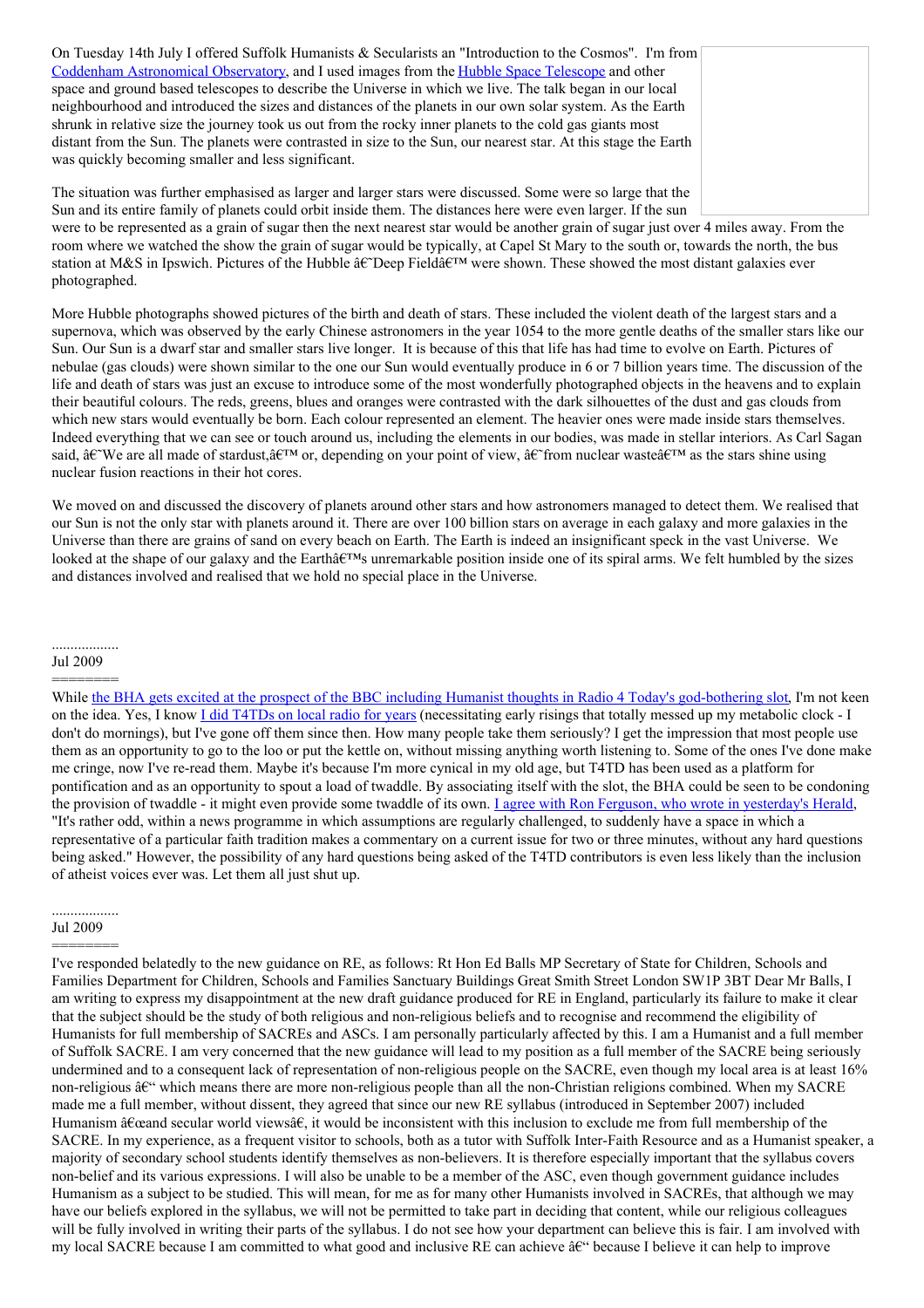understanding not just between people of different religions but between religious and non-religious people, and because I believe that children have the right to a balanced education when it comes to beliefs and values. However, I have strong reservations about the use of the term "Religious Educationâ€, as it is inconsistent with the way that other subjects in the syllabus are described, and is an anachronism. You do not say "Art Education†(the subject I used to teach), or "English Educationâ€. Using what is a misleading term to describe teaching children about religion, rather than teaching them to be religious, gives the wrong sort of message. It would be better to simply call it "Religions and Beliefsâ€, allowing for the inclusion of both religious and philosophical world views, on an equal basis. The various forms of atheistic, non-theistic, or naturalistic traditions are a rich source of ideas and values, developed by very many people, that should not be treated as peripheral. I'm also unhappy about the use of the term "secular world viewsâ€, as this is an inaccurate use of the word "secularâ€. Many religious people are secularists, in that they want the separation of religion from the state and equal treatment for religious and non-religious people. Use of the word †œsecular†as though it were synonymous with †ceatheist†is widespread, but wrong. If those who are responsible for education can't use the correct terminology, I fail to see how we can have confidence that they know what they mean. I would like to see the word  $â€$ ceHumanist†and  $â€$ ceHumanism†spelt with a capital H throughout, as Harold Blackham, Levi Fragell, Corliss Lamont, Harry Stopes-Roe and Rob Tielman declared through the International Humanist & Ethical Union in January 2008. What $\hat{\mathbf{a}} \in \mathbb{R}^N$  good enough for the religions is good enough for us. I had been looking forward to the clarity and improved practice the new guidance might bring: instead, I am left severely disappointed by a Government that claims to set such store by equality and non-discrimination and human rights. I would like to urge that the new guidance should make it clear that the subject should be the study of both religious and non-religious beliefs and should recognise and recommend the eligibility of Humanists for full membership of SACREs and ASCs, justifying this inclusive policy not just for its own sake but explicitly by reference to the Human Rights Act. Without such action at this time, it is difficult to see how the position of Humanists involved in their SACREs as I am is likely to improve or the discrimination that has existed against us since 1994 can be ended. Indeed, not only will the draft guidance, if unchanged, not improve the situation: by its blatant silence on the key point on which so many people have been looking to it for confirmation of an inclusive policy it is liable to create a setback and do serious damage. Yours sincerely, Margaret Nelson, Dip AD  $\blacksquare$  You can read more about RE [here](http://www.qcda.gov.uk/libraryAssets/media/8222-DCSF-Religious_Ed_in_Eng-consultation-FINAL.pdf) (pdf).

### .................. Aug 2009 ========

At 4pm on Sunday 2nd August, BHA member and "Happy Humanist" Andrew West, aka [Krypto](http://wongablog.co.uk/), used his hour Andrew on the 4th [plinth](http://www.oneandother.co.uk/) in Trafalger Square to teach a group of atheists, and anyone else who wanted to join in, how to dance Michael Jackson's Thriller dance routine.

You can watch his dance [lesson](http://www.oneandother.co.uk/participants/krypto) here.

Our member Simon Bishop was there to take photos.

Thriller

.................. Aug 2009 ========

Nessie

A creationist exam syllabus for evangelical Christians that orginated in Texas in the 1970s has been ruled equivalent to international  $A\hat{\mathbf{a}}\hat{\mathbf{c}}$  levels by a UK government agency, despite teaching that the Loch Ness monster disproves evolution and racial segregation is beneficial.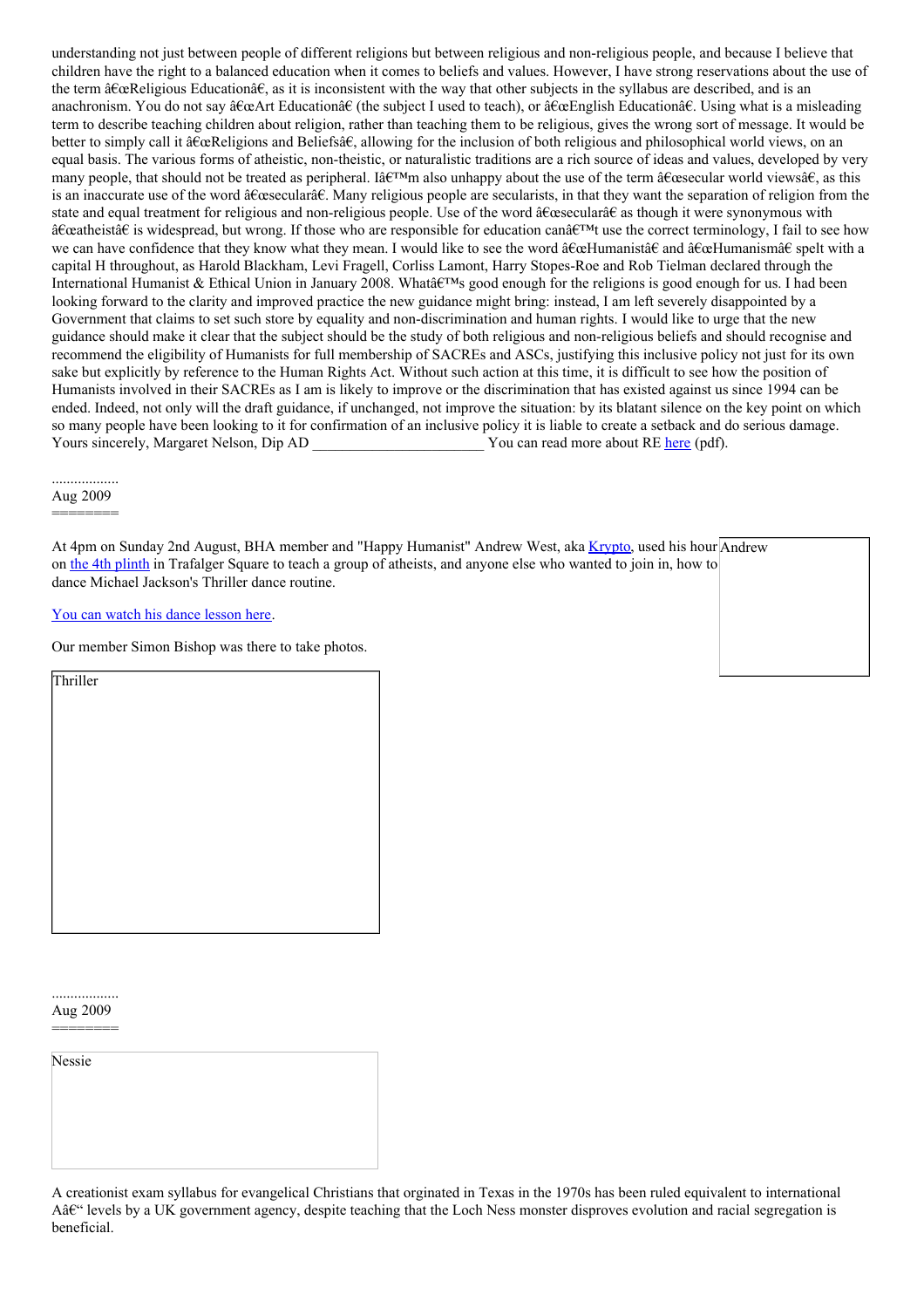## The Times Edicational [Supplement](http://www.tes.co.uk/article.aspx?storycode=6019140) reports that -

Hundreds of teenagers at around 50 private Christian schools in Britain study for the certificates, as well as several home-educated students.

#### .................. Aug 2009 ========

I try to resist watching The Big Questions on BBC TV (Sunday mornings), as it only makes me cross. They never give anyone time to develop an argument and it often ends up as a shouting match. Last Sunday (you have until the [weekend](http://www.bbc.co.uk/programmes/b007zpll) to watch on i-player), the last question was "Is atheism an intolerant belief?", so you knew it was going to be silly. Belief? Atheism is a lack of belief. Intolerant? Compared with tolerant religion, presumably. Intolerant of what? Yes, I admit to being intolerant of bullshit, hypocrisy, false reasoning, etc.

Currently, atheists are being blamed for just about everything. We're nasty meanies, who have the temerity to question religionists and suggest they get things their own way too often, and at public expense. And it's our fault that people murder one another, [apparently](http://thenewamerican.com/index.php/usnews/crime/1564). Yet, as one of my Twitter friends says, "Every day I don't commit murder, theft, rape or adultery, I surprise even myself."

The reaction to an increasingly questioning attitude towards religion has been either hurt petulance (like the guy from [Theos](http://www.theosthinktank.co.uk/) on The Big Questions, who looked like he wanted his mummy), or vitriolic sarcasm, or lies. Terry Sanderson wrote about 'The atheist [bogeyman:](http://www.secularism.org.uk/the-atheist-bogeyman-a-useful-to.html) a useful tool for reviving religion' in last week's Newsline.

One example of a home-grown scare story, the Daily Mail trying to make something out of nothing, was a report on [Camp](http://www.suffolkhands.org.uk/node/1056) Quest, the [religion-free](http://www.dailymail.co.uk/femail/article-1202810/Camp-faithless-Is-Britains-atheist-summer-camp-harmless-fun-worried.html) summer camp for kids. The headline, 'Camp faithless: Is Britain's first atheist summer camp harmless fun or should we be worried?', said it all. Read the comments; few people seem to be worried - most welcomed the idea.

If there's one thing that's worse than an atheist, it's an atheist woman. Women have been blamed for just about everything, since the establishment of Judaism, Christianity and Islam. We will insist on leading men on, with our seductive powers, and we defile anything we touch, especially if we're [menstruating](http://www.timesonline.co.uk/tol/comment/faith/article6726936.ece) or pregnant. They may not say that's why some worshippers are refusing to accept communion from women clergy, but medieval prejudices persist, so they won't have 'tainted' bread. Former US President Jimmy Carter is one of a group of 'Elders' who are challenging this sort of discrimination. In The [Age](http://www.theage.com.au/opinion/losing-my-religion-for-equality-20090714-dk0v.html?page=1) on 15 July he wrote, 'The Elders are an independent group of eminent global leaders, brought together by former South African president Nelson Mandela, who offer their influence and experience to support peace building, help address major causes of human suffering and promote the shared interests of humanity. We have decided to draw particular attention to the responsibility of religious and traditional leaders in ensuring equality and human rights and have recently published a statement that declares: "The justification of discrimination against women and girls on grounds of religion or tradition, as if it were prescribed by a Higher Authority, is unacceptable."'

Another organisation that's challenging old prejudices is The Quakers. The BBC [reported](http://news.bbc.co.uk/1/hi/uk/8177536.stm) last week, 'One of the UK's oldest Christian denominations - the Quakers - looks set to extend marriage services to same-sex couples at their yearly meeting later.The society has already held religious blessings for same-sex couples who have had a civil partnership ceremony.' Their decision could bring them into conflict with the government, but it wouldn't be the first time that Quakers have taken a principled stand.

American Humanist D T Strain asks, 'Does Humanism exclude [non-humans](http://www.examiner.com/x-8993-Houston-Humanist-Examiner~y2009m7d30-Does-humanism-exclude-nonhumans)?' in his latest online article. The answer's no, and you might care to explain this the next time someone suggests that Humanism means [anthropocentrism](http://www.suffolkhands.org.uk/node/574).

Having more than one child is bad for the planet: 'A study by [statisticians](http://www.eurekalert.org/pub_releases/2009-07/osu-fpa073109.php) at Oregon State University concluded that in the United States, the carbon legacy and greenhouse gas impact of an extra child is almost 20 times more important than some of the other environmentally sensitive practices people might employ their entire lives  $\hat{a}\in \mathcal{C}^*$  things like driving a high mileage car, recycling, or using energy-efficient appliances and light bulbs.' I'd have thought that the same conclusions might be drawn about our densely-populated island, and elsewhere.

Nigerian Humanist Leo Igwe, who'd recently returned from Humanist events in London, was attacked by a Christian mob at a [conference](http://freethinker.co.uk/2009/08/01/nigerian-atheist-attacked-by-a-mob-of-christians-at-a-child-witchcraft-conference/) he'd organised about children's rights and witchcraft last week. Evangelist Helen Ukpabio is behind a lot of the child witch [horrors](http://www.guardian.co.uk/world/2007/dec/09/tracymcveigh.theobserver). You can sign an online [petition](https://html2pdf.com/files/amuym3qno39ntekp/o_1dro0q2hv17ti9e0aedh1f1hjiq/Evangelist%20Helen%20Ukpabio) calling for her and others like her to be prosecuted.

<sup>..................</sup> Aug 2009 ========

Via a Facebook friend, a message from a doctor serving in Afghanistan: A request for support from a doctor serving in Kandahar Hospital, Afghanistan, who tells of some of the awful injuries suffered by many children as a result of the fighting. He has asked if people could parcel together a few toys, colouring books, toy cars, soft toys (but not dogs), and post to him: 5766271 Captain A J Stubbs, UK-JF Med Gp, Op Herrick 10b, BFPO772. NB: a parcel up to 2kg is free to post to a BFPO [address](http://www.bfpo.mod.uk/sendaparcel.htm).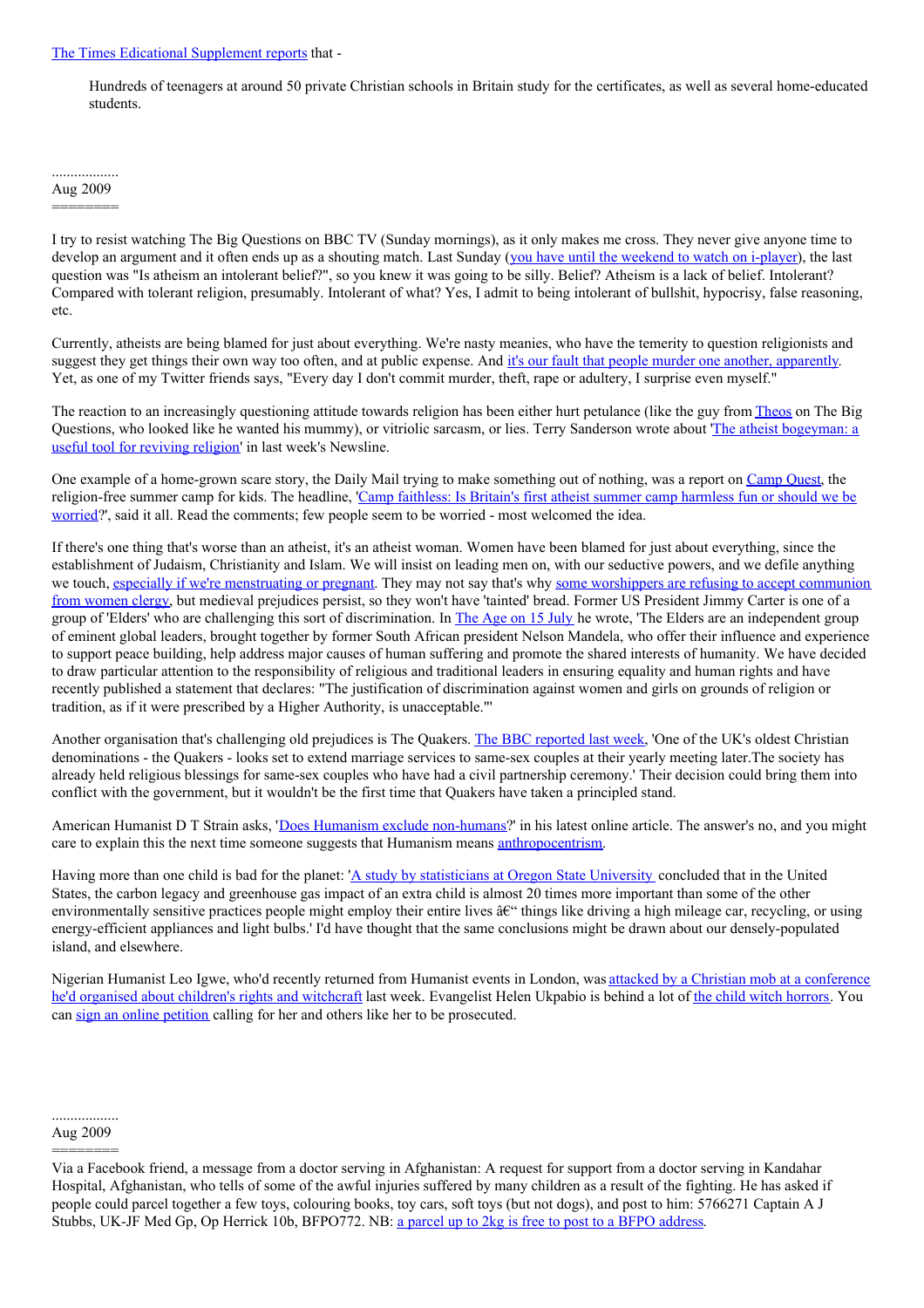If you missed Tom Boles' talk about the Hubble space telescope and what it's revealed about the universe at our July meeting, this might give you an idea of what you missed.

.................. Aug 2009

========

Via the [NSS](http://www.secularism.org.uk), 'A new survey by the Center for Inquiry entitled "Profiles of the [Godless](http://www.centerforinquiry.net/uploads/attachments/Profiles_of_the_Godless_FI_AugSept_Vol_29_No_5_pps_41-45.pdf)" (pdf), examines both the preferred labels that non-believers attach to themselves and the personality types that tend to be connected with those labels.'

It notes that 'non-religious people tend to be highly educated, unmarried males who are intellectually adventurous but personally "less agreeable".' Surely not!

.................. Aug 2009

========

Today is World Humanitarian Day. This explanation is from the World [Humanitarian](http://ochaonline.un.org/News/WorldHumanitarianDay/tabid/5677/language/en-US/Default.aspx) Day website:

The General Assembly of the United Nations adopted in its Plenary Session on 11th December 2008, the Swedish sponsored Omnibus Resolution on  $\frac{\partial \mathcal{L}_{\alpha}}{\partial \mathcal{L}_{\alpha}}$  at the Coordination of Emergency Humanitarian Assistance of the United Nationsâ€, that carried the historic decision by the world body, to designate the 19th August as World Humanitarian Day to honor all humanitarian and the United Nations and associated personnel who have lost their lives in the cause of duty and those who have worked in the promotion of the humanitarian cause.

Visit the website to find out more.

Note: Although "humanist" and "humanitarian" sound similar, the meaning is different. However, there are Humanist [humanitarians](http://www.humanism.org.uk/humanism/humanist-tradition/working-for-a-better-world), just as there are humanitarians who have a religious faith.

.................. Aug 2009 ========

The gay Humanist charity the **Pink [Triangle](http://www.pinktriangle.org.uk/) Trust** (PTT) has warmly welcomed the decision of Richard Dawkins to back the campaign to win an official apology for Alan [Turing](http://en.wikipedia.org/wiki/Alan_Turing), the code-breaking genius and father of the modern computer who committed suicide in 1954 after being prosecuted for being homosexual.

More than 2,500 people have now added their name to the on-line petition calling for the Government to recognise the "consequences of prejudice" that ended the life of the scientist aged just 41.

Humanitarian Day poster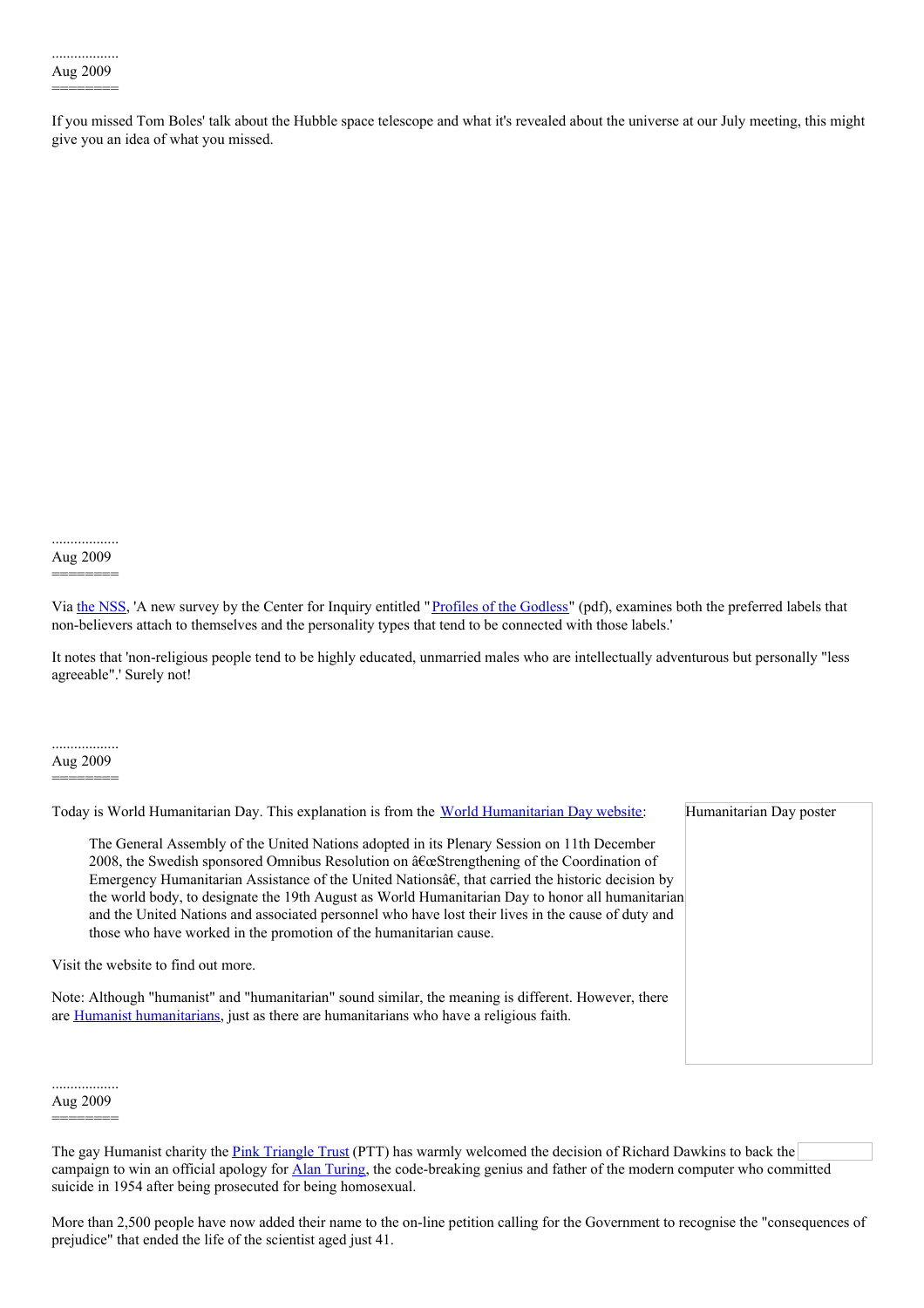Professor Dawkins said that an apology would "send a signal to the world which needs to be sent", and that Turing would still be alive today if it were not for the repressive, religion-influenced laws which drove him to despair.

The author of The God Delusion, who is due to present a forthcoming television programme for Channel 4 on Turing, said the impact of the mathematician's war work could not be overstated.

Turing arguably made a greater contribution to defeating the Nazis than Eisenhower or Churchill. Thanks to Turing and his 'Ultra' colleagues at Bletchley Park, Allied generals in the field were consistently, over long periods of the war, privy to detailed German plans before the German generals had time to implement them.

After the war, when Turing's role was no longer top-secret, he should have been knighted and fÅ<sup>a</sup>ted as a saviour of his nation. Instead, this gentle, stammering, eccentric genius was destroyed, for a 'crime', committed in private, which harmed nobody.

Professor Dawkins also called for a permanent financial endowment to support Bletchley Park, where Turing helped break the Nazi Enigma code.

The PTT secretary George Broadhead commented:

It is great to have such a prominent atheist and humanist as Richard Dawkins add his weight to the campaign. As a gay atheist himself, Alan Turing is a humanist hero and an apology for the appalling way he was treated for being gay is long overdue.

# **Please sign the [petition](http://petitions.number10.gov.uk/turing/) here**.

Note:

The Pink Triangle Trust is the only gay humanist charity and the only organisation worldwide publishing an online magazine for lesbian and gay atheists, freethinkers and Humanists. The trust is named after the pink triangle that lesbians and gay men had to wear in the Nazi concentration camps. This registered charity (number 1015629) was set up in 1992 to advance the education of the public and particularly of lesbians and gay men, in the principles and practice of Humanism and to advance the education of the public, and particularly of Humanists, about all aspects of homosexuality.

.................. Aug 2009 ========

I've blogged about the release of Al [Megrahi](http://theanswers42.blogspot.com/2009/08/mr-macaskill-mr-mueller.html) and have exchanged comments with freethinking friends on Twitter, who agreed with MacAskill's decision. The issue has been confused by misunderstanding and bad journalism. What do you think?

.................. Aug 2009 ========

I was amused to get the latest **Suffolk [Inter-Faith](http://www.sifre.co.uk) Resource** (SIFRE) programme in today's post, with a picture of the atheist bus to illustrate Humanism.

We're affiliated to SIFRE - it means that we're included in all sorts of consultations and educational programmes that we'd otherwise miss.

.................. Aug 2009

========

[Martin](http://www.guardian.co.uk/global/2007/jun/03/martinbell) Bell will be at the Unitarian Meeting House in Churchgate Street, Bury St Edmunds. This event is being sponsored by the Unitarian Trustees in association with Amnesty International, United Nations Association and Suffolk Inter-Faith Resource. Admission by ticket only. Contact Martin Gienke, [martin@gienke.net](mailto:martin@gienke.net), 01223 882426 or 0845 456 0091.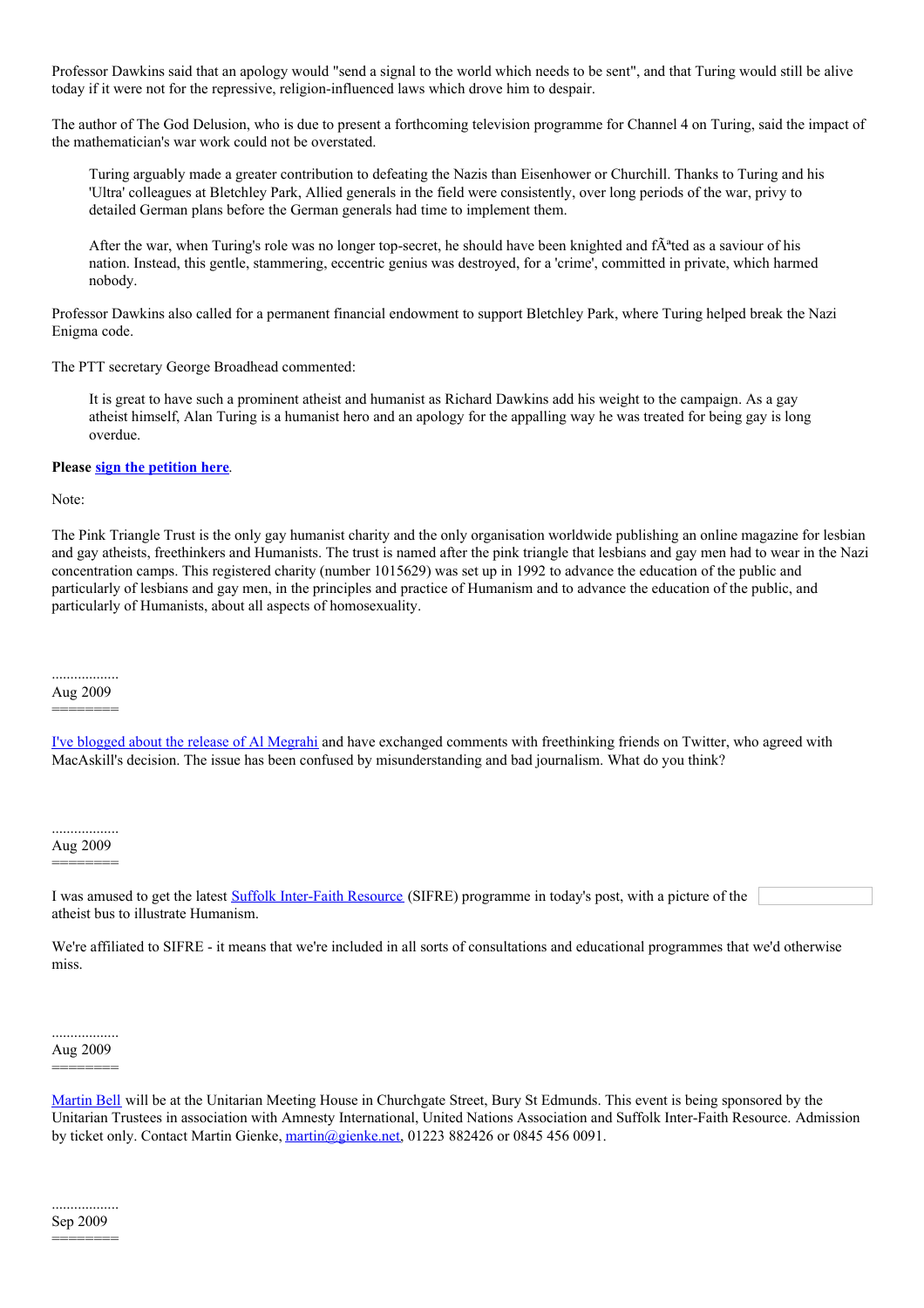A quick trawl through the Internet for the weekend, to keep the little grey cells going. Firstly, Dr Stephen Law, a member of the BHA's Humanist [Philosophers,](http://www.humanism.org.uk/about/philosophers/members) has a [blog](http://stephenlaw.blogspot.com/) that's worth reading. Among other things, he asks, "Does the concept of an intelligent designer make sense?' We know the answer, but for anyone who doesn't, here's something to consider:

... when we suppose that the spatio-temporal universe was created by some sort of agent, we are presumably supposing it was designed by a non-temporal agent  $\hat{a} \hat{\epsilon}^{\alpha}$  an agent that does not (or at least did not then) exist in time. For there was not yet any time for the agent to exist in. But if desires are psychological states with temporal duration, how, then, could this agent possess the desire to create the universe? And how did it perform the act of creation if there was not yet any time in which actions might be performed? It is hard to see how talk of a non-temporal agent makes any more sense than talk of a nonspatial mountain.

The NSS's Keith Porteous Wood comments about the Church of England's [determination](http://www.secularism.org.uk/well-fight-to-keep-our-bishops-i.html) to keep their bishops in the House of Lords on the NSS website:

Their presence in the House of Lords is unsupportable in a country where less than half of the people do not belong to Christianity, far less, the Church of England. The UK is the only Western democracy that has clerics in its parliament as of right. These clerics are all men, they are unrepresentative and, despite their claims, they have no special insight or universally accepted morality to bring to the debate.

Over the last couple of weeks there's been some heated debate about the Islamic 'threat' to Europe and the UK from the immigration of fundamentalists and their influence in our secular (or semi-secular) society in NSS Newsline's letters section. I blogged about it [recently](http://theanswers42.blogspot.com/2009/08/muslim-demographics-it-aint-necessarily.html), questioning the assertions being made about the subject. One of the comments was from BHA trustee Josh Kutchinsky, who wrote,

Those who propose acts of discrimination against Muslims are in fact anti-Muslim in exactly the same way as others are anti-Semites. Of course there are those in both religious groupings who have irrational hatred for each other too. There are some, often from the far right of the political spectrum who are anti-Semitic, anti-Muslim and generally racist to boot. Prejudice feeds off rumour, scare stories and exaggeration but it is never founded on them.

What do you think?

The New [Scientist](http://www.newscientist.com/) website has some fascinating photographs and videos. Among them is one about men and their attractiveness to a potential mate, based on whether or not they can dance.

They don't say whether a woman's moves on the dance floor

make her more or less attractive, but perhaps men are less discriminating than women?

Fish lunch Most Humanists try to shop ethically and exercise their purse power. One of the items on our shopping lists for non-vegetarians might be fish, but do you know what to look for? Many of the most popular types of fish are under threat from over-fishing, while some, like the 'rock eel' sold in fish 'n chip shops, are close to extinction - rock eel is a type of shark. The Marine Stewardship Council is promoting responsible fish-eating with its **[Sustainable](http://www.msc.org/cook-eat-enjoy/lunch) Seafood Lunch** on September 30th, when you're encouraged to enjoy sustainably-caught fish.

Another thing we need to be aware of when we're shopping is palm oil, but this is more difficult, as it's contained in a wide variety of foods and other products, including cleaning products, that aren't clearly labelled. Often it's described as 'vegetable oil'. Why should you avoid it? Because the unscrupulous palm oil industry is destroying huge swathes of rainforest in Borneo and Sumatra, denying many species their natural habitat, including our cousins the red apes - orangutans. Orang-utan mothers are killed, leaving the babies to die. They will be extinct before long if this practice doesn't stop. Our webmaster Nathan Nelson explains about this on his website, Big Wide [World](http://www.bigwideworld.org/2009/08/26/orangutans/).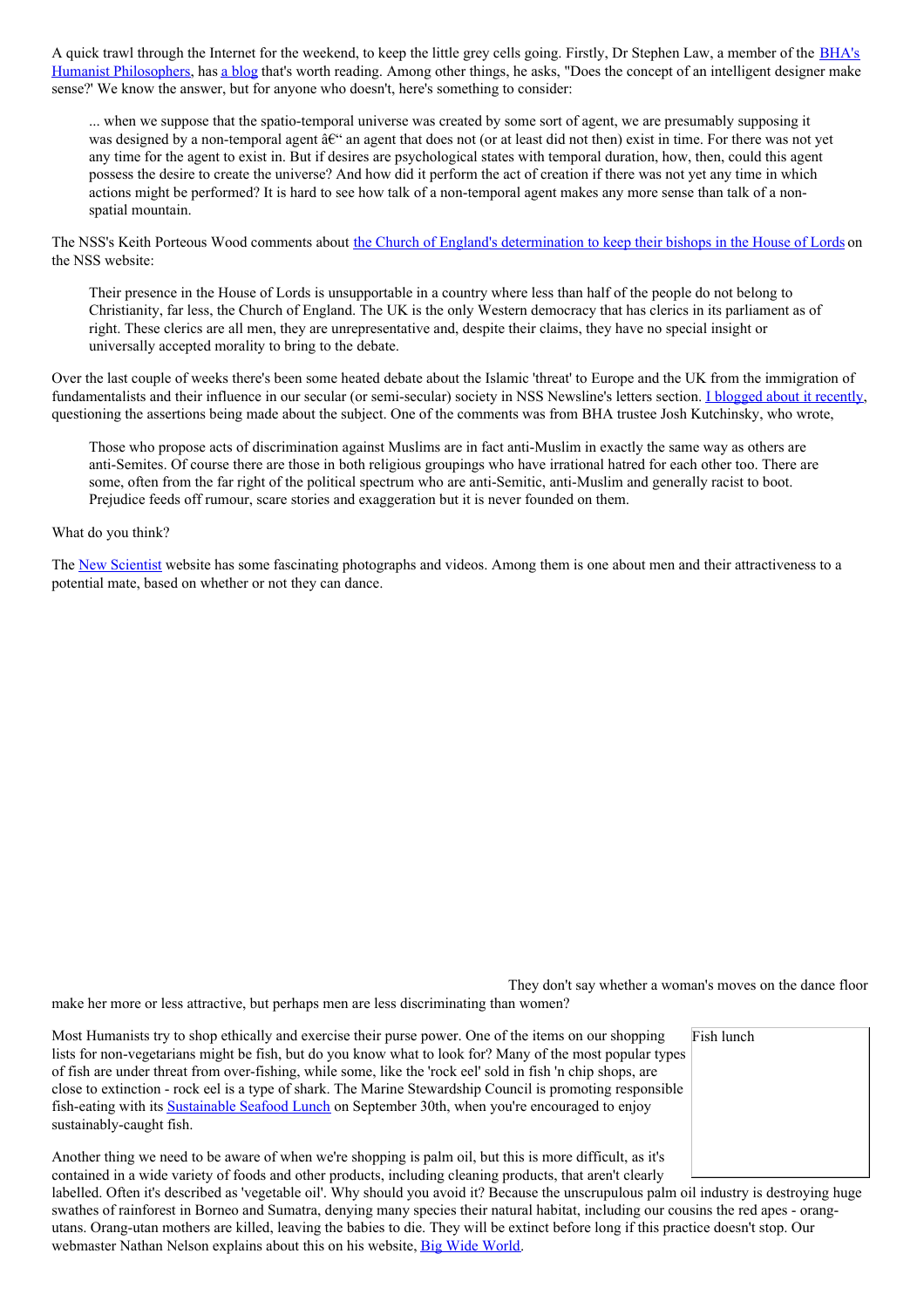In the last ten years, an estimated 20,000 orangutans have been killed or Orphan orangutan poached, and not a single prosecution has been brought against any of those responsible. Killing, harming or even moving orangutans is illegal in Indonesia, and orangutans are theoretically protected under the Convention on International Trade in Endangered Species.

Another topic covered on Big Wide World is *climate change and carbon [offsetting](http://www.bigwideworld.org/2009/08/19/eu-carbon/)*,

which was the subject of a discussion some of us had over a pub lunch in Woodbridge last month. This is of particular interest in anticipation of the approaching Copenhagen climate change conference. Is it possible to make a difference fast enough to prevent catastrophe?

Last week, I attended a meeting between faith officers and others from **Suffolk [Inter-Faith](http://www.sifre.co.uk) Resource** and some faith representives from Local Strategic [Partnerships](http://www.communities.gov.uk/localgovernment/performanceframeworkpartnerships/localstrategicpartnerships/). I'm a SIFRE tutor and a member of the Faiths Officer's team, representing Humanism. It would take too long to explain here why we have very strong reservations about the way the LSP reps were chosen (shared with some SIFRE people). I'm just going to mention one of the people I met there - a 'street [pastor](http://www.streetpastors.co.uk/)', who patrols the streets of a North Suffolk town, 'caring and listening' when young people leave the pubs and clubs. I didn't realise at first who he was, until, during a discussion over the board game ['Diversity](http://www.sifre.co.uk/index2.htm)', I mentioned that Humanists strongly disapproved of [proselytising](http://www.suffolkhands.org.uk/node/549) and missionary work, referring to Operation Christmas Child and others. A Buddhist colleague commented that she was glad I'd raised the issue, and that she agreed with me. The street pastor, and a chap from the [Church](http://www.churcharmy.org.uk/pub/home.asp) Army who's a faith rep on an LSP in the north of the county, both said that they're obliged to spread the word of God because it says so in the Bible. It appears that other Christians might not agree with them, I said, as the Quakers and the Unitarians don't proselytise. They didn't have an answer to that, and as we didn't have any Quakers or Unitarians at the table, neither did they. This was all very civilised. I was prevented from expressing myself more forcefully by observing the SIFRE code; that we tend to skirt around serious differences. However, anyone who lives in the Waveney area of Suffolk might like to take up the issue of street pastors with the council there, as a correspondent to NSS Newsline from Bath has done:

As a concerned taxpayer, I wrote to both the Chief Inspector of Police, and the Community Partnerships Manager of the local authority politely enquiring whether any evaluations of such schemes had been undertaken regarding their impact on community safety, and whether funding a project that only allows Christians to volunteer, was compliant with obligations under equalities and anti-discrimination legislation. No such evaluations had been carried out.

After some persistence on my part, however, the Council undertook something called an Equalities Impact Assessment, which had to acknowledge the fact that, under the aims of the scheme Street Pastors could only be recruited from "individuals with a Christian Faith" and was also only open to those "whose relationship lifestyle is in keeping with mainstream Christian teaching"  $\hat{a} \in \hat{C}$  i.e. no gays or lesbians, thank you.

I have just received confirmation from a slightly embarrassed Council official that the scheme will receive no further public funding, and wanted to share with your readership a small, but satisfying, victory against the encroachment of religion into public life.

If you've spotted anything on the Internet that you'd like to share, please get in touch.

.................. Sep 2009 ========

Today I received through my letterbox a card from a church in Woodbridge offering to pray for me. That might seem a reasonable offer but as an atheist, I find the whole concept of prayer and worship distasteful and, frankly, ludicrous.

I am very happy for others to believe in what they want to believe in but I am not at all happy for them to force their views or irrational practices and rituals on others without invitation. I consider their card an unwarranted and certainly unwanted intrusion.

However, the extreme irritation it caused pales when compared with the announcement on the card that church members were going to visit my house and interrupt either my working day or our private time at home in the evening on some unspecified date next week.

The card added insult to irritation by asking that if I did not wish anybody to call, I should telephone the church to stop the visit.

In the words of the Catherine Tate character Derek Fay, "How *very* dare you?" They ask *me* to telephone *them* to stop them doing something that they will otherwise do, without my invitation or permission.

No I would not. That is absolutely unacceptable. I do not, ever, want believers to attempt to force their beliefs on me and then ask me to spend money to stop them doing it!

I might consider turning up at their church, uninvited, and explain to the gathered followers why I consider them to be brainwashed, weak-willed, pathetic people. Maybe they would be outraged. Perhaps they would "pray" for my "soul." Either way, I think it would be an unreasonable way for me to act. And I see a very strong parallel with the way the church acted in sending these cards.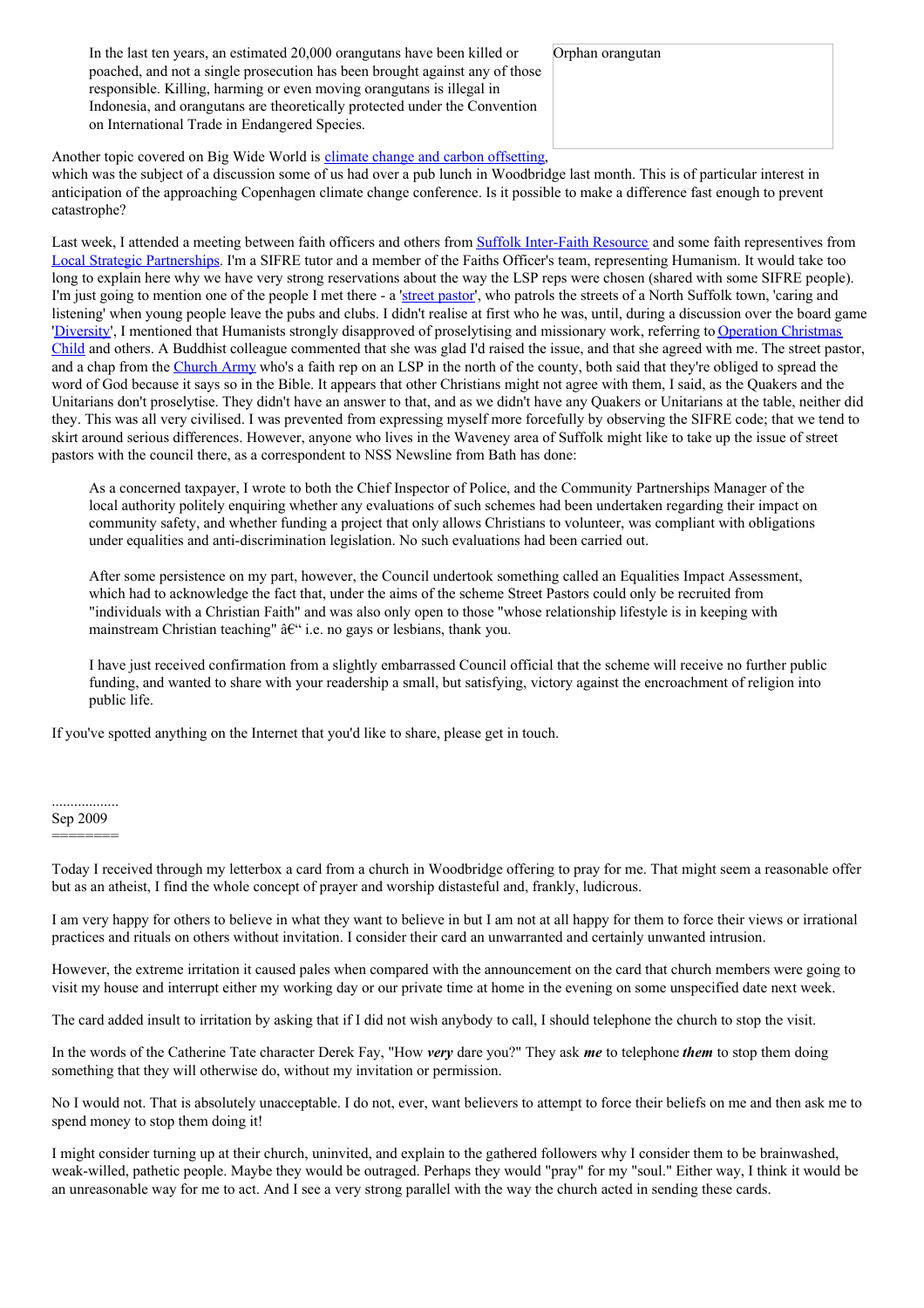## .................. Sep 2009 ========

Getting here is really easy, we are only 1 hour from the centre of London. There are trains every hour to and from London.

Our address is: Mercury Theatre, Balkerne Gate, Colchester, CO1 1PT.

.................. Sep 2009 ========

150 years after Charles Darwin first presented his theory to fellow scientists and amidst year-long Darwin celebrations in 2009, Re:Design is a fascinating and timely dramatisation of 30 years correspondence between Charles Darwin, Kent, England and Asa Gray in Boston, USA. Intellectual debate around science and religion is interwoven with gossip, opinion and anecdotes about everything from war and slavery, to family incidents and unfortunate gardening accidents.

If you're interested in joining a party to see the play, please **get in touch [ASAP](mailto:margaret@suffolkhands.org.uk)**.

(Darwin is played by Terry Molloy, my brother-in-law, who also plays Mike Tucker in The Archers, and was Davros in the original Doctor Who - *Margaret*)

#### .................. Sep 2009 ========

Regular group meeting in Ipswich. Bring your brains! We'll be planning what to do over the next few months, including choosing a slogan for our car stickers and any other ways we can promote ourselves and Humanism in general. Even if you haven't got any bright ideas yourself, come and see what you think of other people's. We'll be in the lounge in Pinewood Community Hall, as usual. If the door is locked, buzz the buzzer.

.................. Sep 2009

# ========

How often do you look up at the sky and think, "It looks like rain"? Apart from that, an noticing when the sky is a boring blue with no clouds in sight, do you pay it much attention?

Margaret Nelson is member No. 2812 of the Cloud [Appreciation](http://cloudappreciationsociety.org/) Society, pledged to fight  $\hat{a} \in \hat{C}$ blue-sky thinking $\hat{a} \in \mathbb{N}$  wherever we find it. Life would be dull if we had to look up cloudless monotony day after day. She hopes to encourage you to look up and see some beautiful clouds and optical effects, and maybe even learn to predict the weather.

We'll be in our usual place at the usual time. Friendly guests always welcome. Get in touch if you need directions or can offer a lift, or need to find one.

|           | nd Sky |
|-----------|--------|
|           |        |
| ght<br>at |        |
| e         |        |
|           |        |
|           |        |

.................. Sep 2009

========

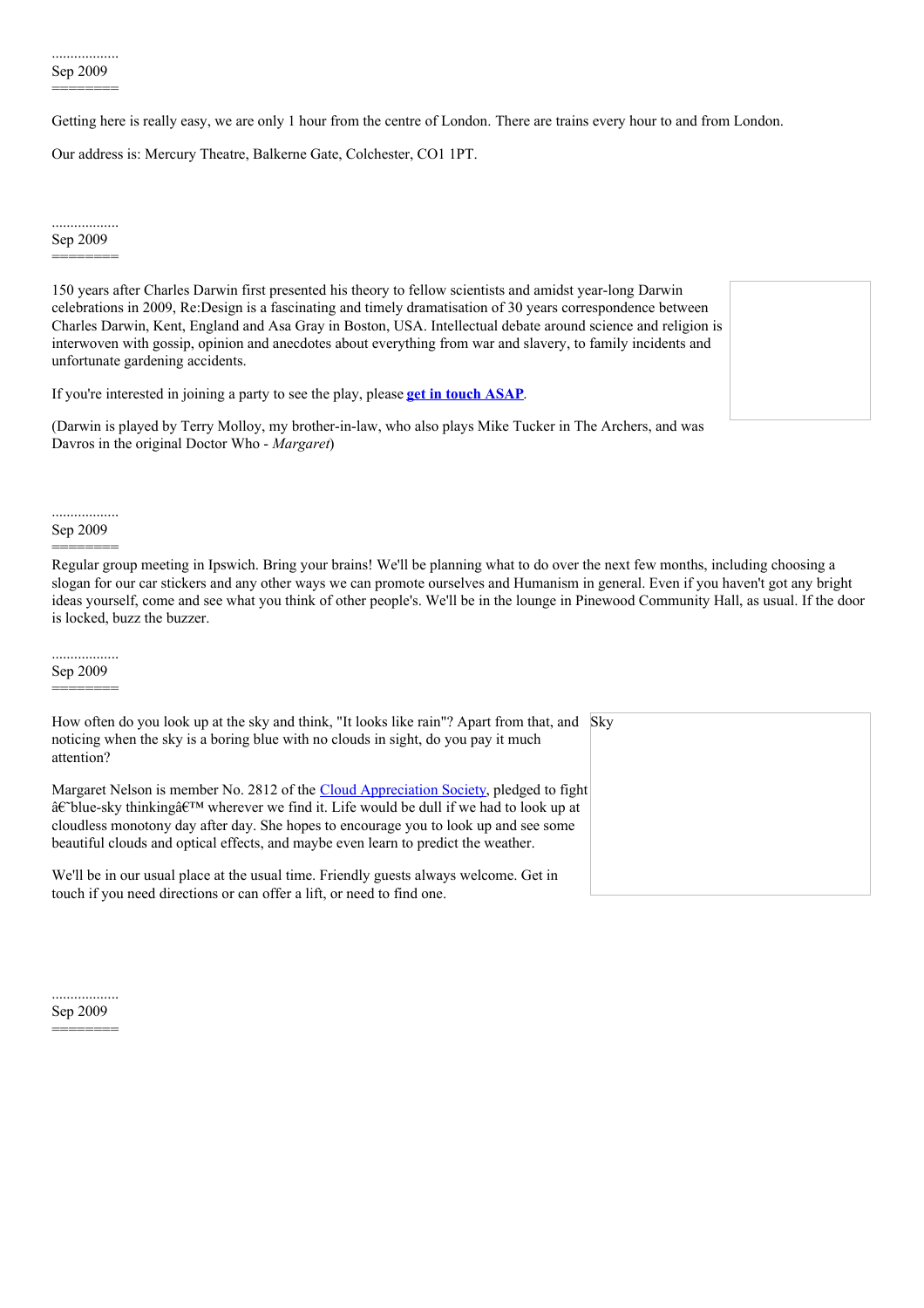Come and hear Soprano Singer Rachel Goodchild perform. Enjoy an evening's entertainment, Rachel Goodchild including raffle, light refreshments, a programme of singing with commentary, and a FREE glass of wine or hot drink! The Norfolk Secular and Humanist Group would greatly appreciate your company. Please feel free to tell a friend! Tickets are  $\hat{A} \hat{L}$  per person on the door to cover costs. Entry tickets can be exchanged for your free drink.

Email Andrew [Goodchild](mailto:goodchild_66@hotmail.com), or phone 07862 713342.

.................. Sep 2009

========



The Islamic states and their allies at the UN, including China, want to censor and condemn free expression, usually on religious grounds. Read more on the IHEU [website](http://www.iheu.org/freedom-expression-trial-again-un):

In a brave attempt at the Human Rights Council to re-establish their credentials as a team player on the world stage, the United States is co-sponsoring a resolution with Egypt on Freedom of Expression. The intent of the resolution is, in the words of the Egyptian delegate, to bring the Human Rights Council  $â$ €œto a point of convergence†on what has become the most divisive and contentious issue in the short history of the Council.

Meanwhile, gay [Humanists](http://ptt-blog.blogspot.com/2009/09/ptt-news-release-on-muslim-homophobe.html) have issued a press release about the "homophobic public pronouncements of Mr Ali Abdussalam Trekki, the new Libyan President of the UN General Assembly". Ali Abdussalam Treki opened the Assembly session stating that homosexuality "was not acceptable for most of the world". During the course of the assembly some journalists asked him about his position regarding the "Declaration for the Universal Decriminalisation of Homosexuality" which was made official on December 19, 2008. He stated, "It is a very thorny argument. As a Muslim, I do not agree with it. I believe it is not acceptable for most of the world, and it is totally unacceptable for our tradition and religionâ€.

The Pink Triangle Trust's George Broadhead says:

The President $\hat{\mathfrak{a}} \in \mathbb{R}^N$  pronouncements are despicable, but are hardly surprising given the intrinsic homophobia of the religion he adheres to. However, like other members of the General Assembly, he is surely duty-bound to represent the principles and the aims of the United Nations, according to the Charter adopted on June 26, 1945, with its respect for human rights and fundamental freedom for all human beings. Instead he has implicitly endorsed the barbaric treatment of thousands of gay people throughout the world, particularly in Islamic theocracies like Iran and Saudi Arabia. He should be asked to resign immediately or be removed from office.

.................. Sep 2009

========

The Guardian's Andrew Brown has written a piece about atheism, alleging that atheists are all [middle-class,](http://www.guardian.co.uk/commentisfree/andrewbrown/2009/sep/25/religion-atheism?commentid=55a921e4-329e-4940-af5b-bdd3374004f5) Aga-owning snobs. I've written a comment, Ariane [Sherine](http://www.guardian.co.uk/commentisfree/belief/2009/sep/29/atheist-guide-christmas-religion) has responded to Brown, and New [Humanist](http://blog.newhumanist.org.uk/2009/09/atheist-class-wars.html) has provided some history of the connection between class and atheism.

.................. Sep 2009

========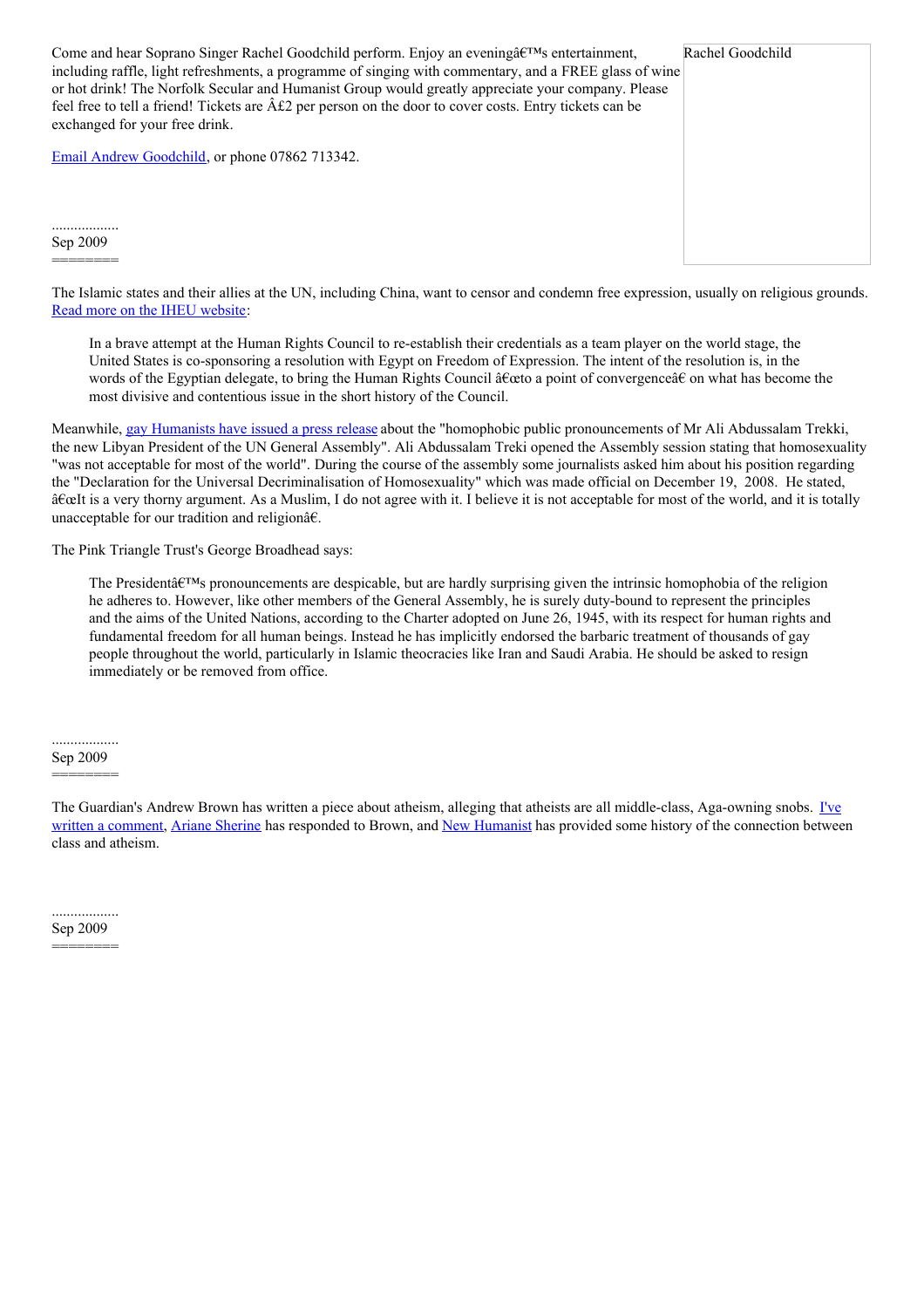An Atheist's Guide to Christmas is in the shops now (and if it isn't, it jolly well should be). Edited by the lovely **Ariane [Sherine](http://arianesherine.blogspot.com/)**, of **[Atheist](http://www.atheistbus.org.uk/) Bus** fame, a whole bunch of atheists, including some very funny ones, have contributed their thoughts about the festive season, including how to avoid it.

The royalties will go to the UK charity, the [Terrence](http://www.tht.org.uk/) Higgins Trust, which seems particularly appropriate now that Pope [Benedict](http://www.secularism.org.uk/pope-to-visit-britain-but-not-ev.html), that homophobic old goat\*, is about to visit the UK with his message that condoms shouldn't be used in countries where AIDS is rife.

You can buy the book now at [Amazon](http://www.amazon.co.uk/Atheists-Guide-Christmas-Ariane-Sherine/dp/0007322615/ref=sr_1_1?ie=UTF8&s=books&qid=1254241986&sr=1-1), or take a trip down to your local bookshop and demand that they put it in a window display.

\**Actually, I take the goat insult back - I like goats*.

.................. Sep 2009

========

In case you didn't hear it, I was on BBC Radio 4's 'Soul Music' yesterday, talking about a piece of music by Richard Strauss from Four Last Songs. I was introduced to it by a funeral client.

You can listen again on the BBC's [i-player](http://www.bbc.co.uk/programmes/b00mw5v5) for the next week or so, or it's repeated on Saturday at 3.30pm. Be warned; several people have said it made them cry, so have a tissue handy.

I was on the programme because the producer googled the title of the piece of music while researching it, and found my [blog](http://theanswers42.blogspot.com/2009/08/this-morning-someone-on-twitter-asked.html).

.................. Sep 2009

========

Today is Blasphemy Day, a day to promote free speech and to stand up in a show of solidarity for the freedom to challenge, criticise, and satirise religion without fear of murder, litigation, or reprisal. Find out more on the New [Humanist](http://blog.newhumanist.org.uk/2009/09/blasphemy-day-2009.html) Blog, then blaspheme away!

.................. Oct 2009

========

Apparently, we've won an award from the British Humanist [Association](http://www.humanism.org.uk) for The Best Group Website, with a certificate and everything! Hooray! Denis Johnston, our secretary, collected it at yesterday's Groups Annual Meeting (GRAM) in London. Thank you Denis.

No acceptance speech from me, but a big thank you to our webmaster, my son Nathan Nelson, who keeps the technical show on the web, as it were.

You might be interested in his website - Big Wide [World](http://www.bigwideworld.org/).

.................. Oct 2009

========

BHA [President](http://www.humanism.org.uk/about/people/president-toynbee) Polly Toynbee has been cited in the official Iranian media as "One of the great conspirators who wants to overthrow the Islamic regime," according to a contributor to the BBC's Dateline London yesterday.

Polly Toynbee

Polly said this is probably because of her presidency of the BHA, "... and we tend to attack all religions."

You have 6 days to see the [programme](http://www.bbc.co.uk/programmes/b006m93g) using BBC i-Player.

| nard Strauss |  |
|--------------|--|

Atheists Guide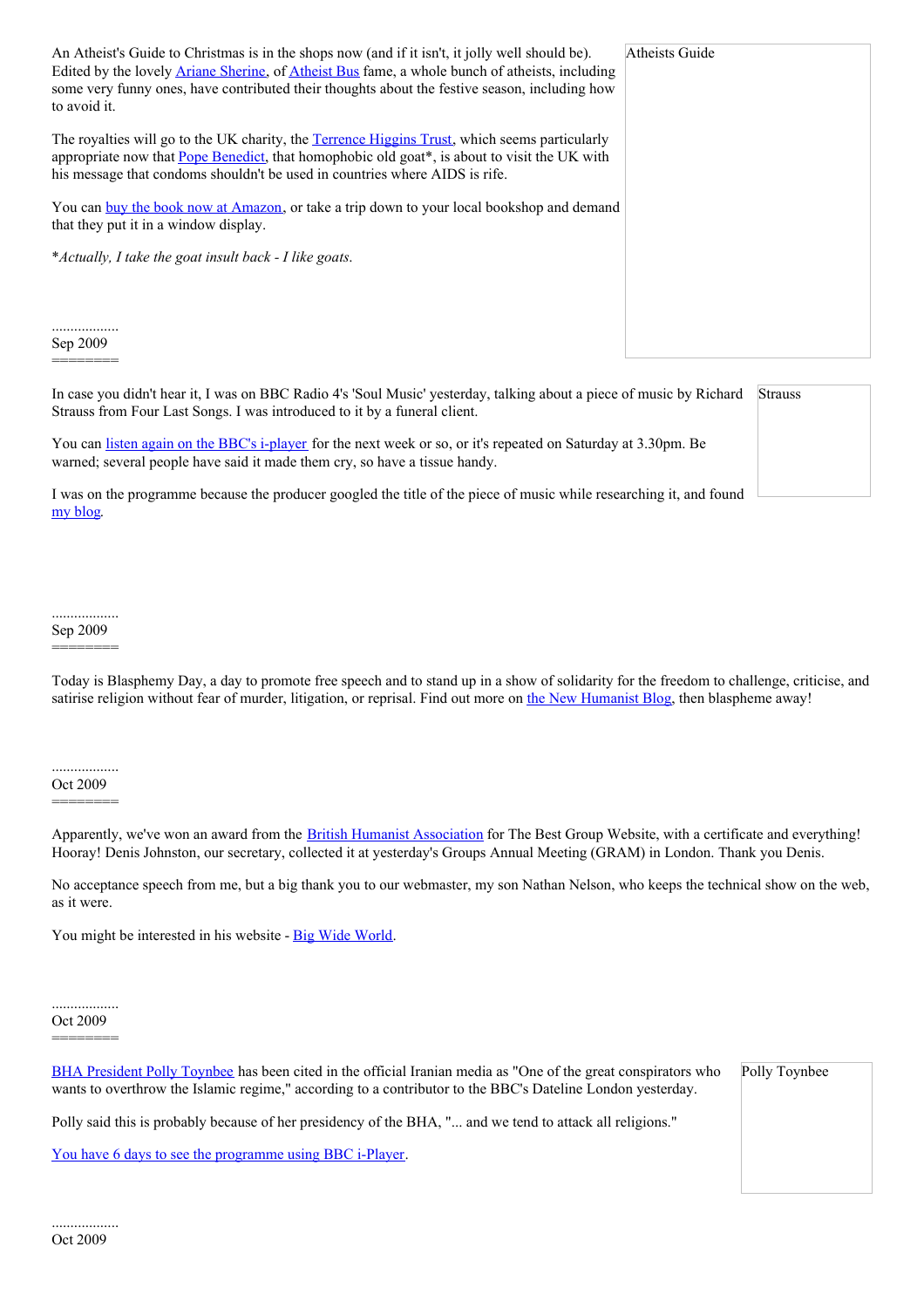Hollywood stars who've supported film director Roman Polanski, arrested for a rape he committed in 1977, may be regretting rushing to his defence, as public opinion, led by some outspoken women, has [condemned](http://www.guardian.co.uk/film/2009/oct/04/roman-polanski-sex-case-backlash) him.

# [According](http://www.telegraph.co.uk/culture/film/roman-polanski/6245219/Roman-Polanski-backlash-as-Whoopi-Goldberg-says-director-didnt-commit-rape-rape.html) to The Telegraph,

Movie mogul Harvey Weinstein said Polanski was a "humanist" who had been the victim of a "miscarriage of justice".

Oh no he isn't.

========

Oct 2009 ========

Andrew Brown of the Guardian made a lot of readers cross when he wrote that atheists are all [middle-class,](http://www.suffolkhands.org.uk/node/1087) Aga-owning snobs. Now Theos, the public [theology](http://www.theosthinktank.co.uk/Atheism,_class_and_education.aspx?ArticleID=3445&PageID=14&RefPageID=5) think tank, says that -

Although atheists have historically been drawn from upper social grades and higher education levels, the research shows that converts to atheism are disproportionately drawn from groups with no educational qualifications whereas converts to theism are disproportionately drawn from higher socio-economic grades and from people with a masters degree or higher.

Maybe they should tell Andrew?

Theos researchers asked interviewees to choose from a selection of statements about God. 10% agreed with,

I do not believe in God but I do believe in a higher power.

Maybe they were [Pastafarians](http://www.venganza.org/)?

.................. Oct 2009 ========

# **An urgent [message](http://www.iheu.org/appeal-save-juveniles-due-be-executed-within-three-days-iran) from the IHEU**:

Behnoud Shojaee and Akram Mahdavi are scheduled to be executed in Evin prison this Sunday October 11, 2009, which falls one day after the International Day Against Execution.

They were under 18 when they committed the crimes they've been sentenced for. Please read the IHEU report and act now.

#### .................. Oct 2009

========

# In today's [Guardian,](http://www.guardian.co.uk/music/2009/oct/11/flaming-lips-embyonic-cd-review) Kitty Empire writes,

If secular humanism had a house band it would be Oklahoma's [Flaming](http://www.flaminglips.com/embryonic/) Lips. Having begun life in the mid-80s as lysergic slackers, the Lips have evolved into a kaleidoscopic outfit in which the forces of good and evil thrash it out nightly. Warm fuzziness and faith in human decency triumph most of the time. Their best-known epiphany, "Do You Realize?", watches the planet hurtling through space before skewering fans with the knowledge that everyone they know, someday, will die.

Do you realise?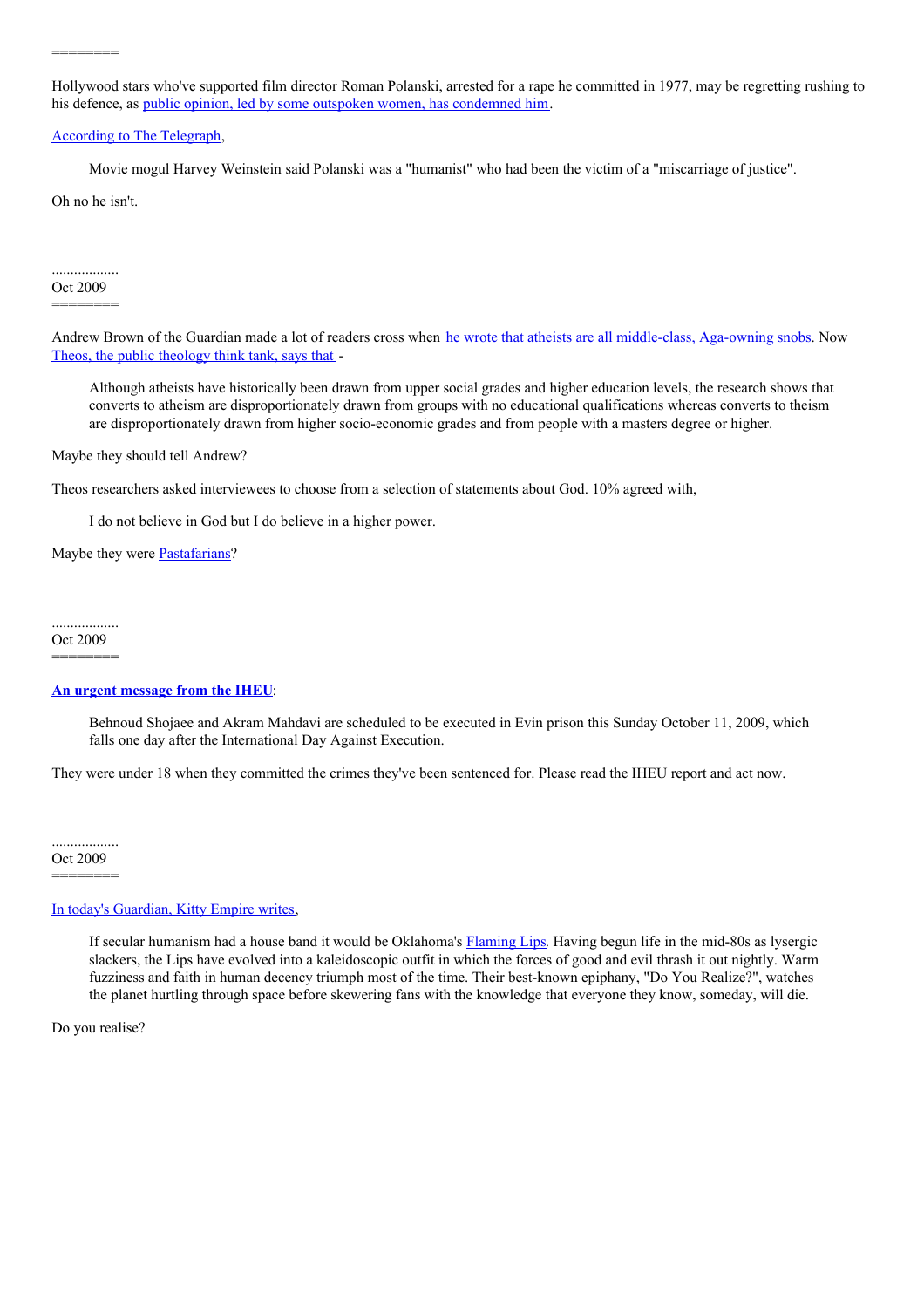.................. Oct 2009

========

Tonight on Radio 4, the first part of 'And [Another](http://www.bbc.co.uk/programmes/b00n4z16) Thing', Eoin Colfer's sequel to Douglas Adams' Hitchhiker's Guide to the Galaxy series. Read by Stephen Mangan, with Peter Serafinowicz. If you miss it, you'll be able to listen via i-Player.

We've written about Douglas Adams [elsewhere](http://www.suffolkhands.org.uk/node/731) on this site. Apparently, Colfer's sequel has been approved by Adams' widow, and it sounds as though Douglas might have approved. Review tomorrow, probably.

.................. Oct 2009 ========

Not quite the outcome that Mr [Blair](http://www.tonyblairfaithfoundation.org/) had in mind when he agreed to invade Iraq, Iraqis [disillusioned](http://www.islamonline.net/servlet/Satellite?c=Article_C&cid=1254573498385&pagename=Zone-English-News/NWELayout) with a God that allows the chaos and carnage they've endured since 2003 are losing their faith. He must be so disappointed.

.................. Oct 2009

========

# The NSS [reports](http://www.secularism.org.uk/fancy-a-coffee-look-out-the-evan.html):

"Café Church" is the brainchild of Baptist Minister Cid Latty of Christchurch Baptist Church, Welwyn Garden City. The concept is simple - people won't go to church, so why not bring the church to the people via high street coffee chains? "The idea is to encourage those who might feel uncomfortable in a church building to worship in a more neutral environment," say the organisers.

Costa Coffee and the Gloria Jean coffee shop chain have co-operated with this scheme. I usually go to Costa's, so it'll be Starbucks for me.

I've emailed Whitbread, Costa's parent company, as follows:

Dear Sir,

I was very disappointed to learn that Christians are being allowed to proselytise at Costa Coffee shops, as part of the Cafe Church scheme.

If the church has trouble filling its pews, it's for a good reason; fewer people are interested in religion. They don't want it to intrude any further into public life.

As an atheist and Humanist, religion is irrelevant to my life. I have no problem with it, as long as religious people keep it to themselves, in their own homes or places of worship, where I can ignore it. Now that it's in my favourite coffee shop, I'll have to change my habits. It'll be Starbucks in future.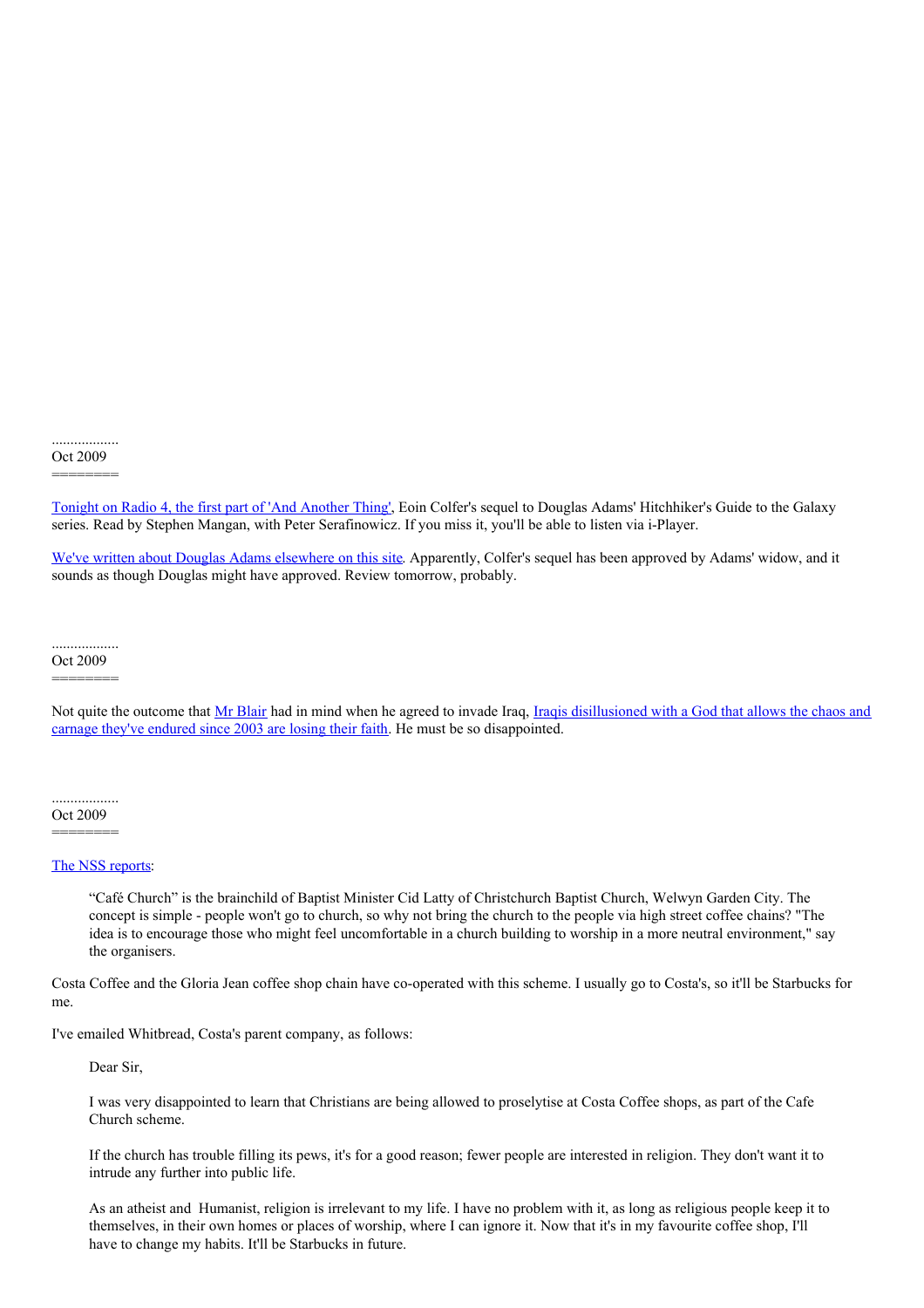Please let me know when you change your minds and it's safe to go back to Costa Coffee.

Yours faithfully, etc.

You can email Whitbread at [customer.relations@whitbread.com](mailto:customer.relations@whitbread.com).

Email to Café Church [\(info@cafechurch.net](mailto:info@cafechurch.net)):

Thank you for letting everyone know where to avoid evangelism. I shan't be going to Costa coffee (my usual place), or anywhere else where Christianity intrudes in a public place.

The reason that church attendances are falling is that no one's interested. I doubt that the commercial interests involved with your scheme will be interested when they realise that it alienates their customers.

Email to Starbucks [\(infouk@starbucks.com](mailto:infouk@starbucks.com)):

Just to let you know that I'll be drinking your coffee, as long as you promise to keep Café Church off the premises.

I don't want evangelism with my latte, thank you.

..................

Oct 2009 ========

### [Education](http://www.dcsf.gov.uk/speeches/search_detail.cfm?ID=938) Minister Ed Balls made a speech at the Institute of Directors yesterday. This is some of it:

It is now just over two years since we launched our Faith in the System document at the British Library.

It was a hugely important event.

And it came just a few months after I began this job  $\hat{a} \in \hat{\mathfrak{m}}$  in fact, the speech I made then was one of the very first speeches I gave as Secretary of State.

I was very much a novice then.

I $\hat{H}$  m now a veteran  $\hat{H}$ <sup>e</sup> in fact, in the next few weeks, I $\hat{H}$ <sup>eTM</sup>ll become the second longest serving Secretary of State since Kenneth Baker.

But I do believe  $\hat{a} \in \hat{a}$  and I hope you all agree  $\hat{a} \in \hat{a}$  that Faith in the System was a landmark document.

Because it was the first time that all of you and we in government came together to set out our shared understanding of the important contribution that faith schools make to our country.

And it $\hat{\mathbf{a}} \in \mathbb{R}^{T}$  only right that representatives of all of the different faiths are here with us again today to reaffirm our commitment to it and look at what more we can do to build on the progress that we $\hat{\mathbf{a}} \in \mathbb{N}$  we made together.

So, no change there then.

To find out why faith schools are a bad idea, [click](http://www.suffolkhands.org.uk/node/65) here.

.................. Oct 2009 ========

And if he smite him with an instrument of iron ... the murderer shall surely be put to death (Numbers 35:16).

AI logo

Ed Balls

Amnesty International has issued an urgent appeal for a man facing execution in three weeks' time despite the fact that jurors at his trial consulted passages from the Bible in deciding his fate. Thirty-two-year-old Khristian Oliver is set to be executed in Texas, USA on 5 November. He was sentenced to death in 1999 for a murder committed during a burglary. While deciding whether he should live or die, jurors at his trial consulted copies of the Bible, including text supporting the death penalty, calling into serious question their impartiality.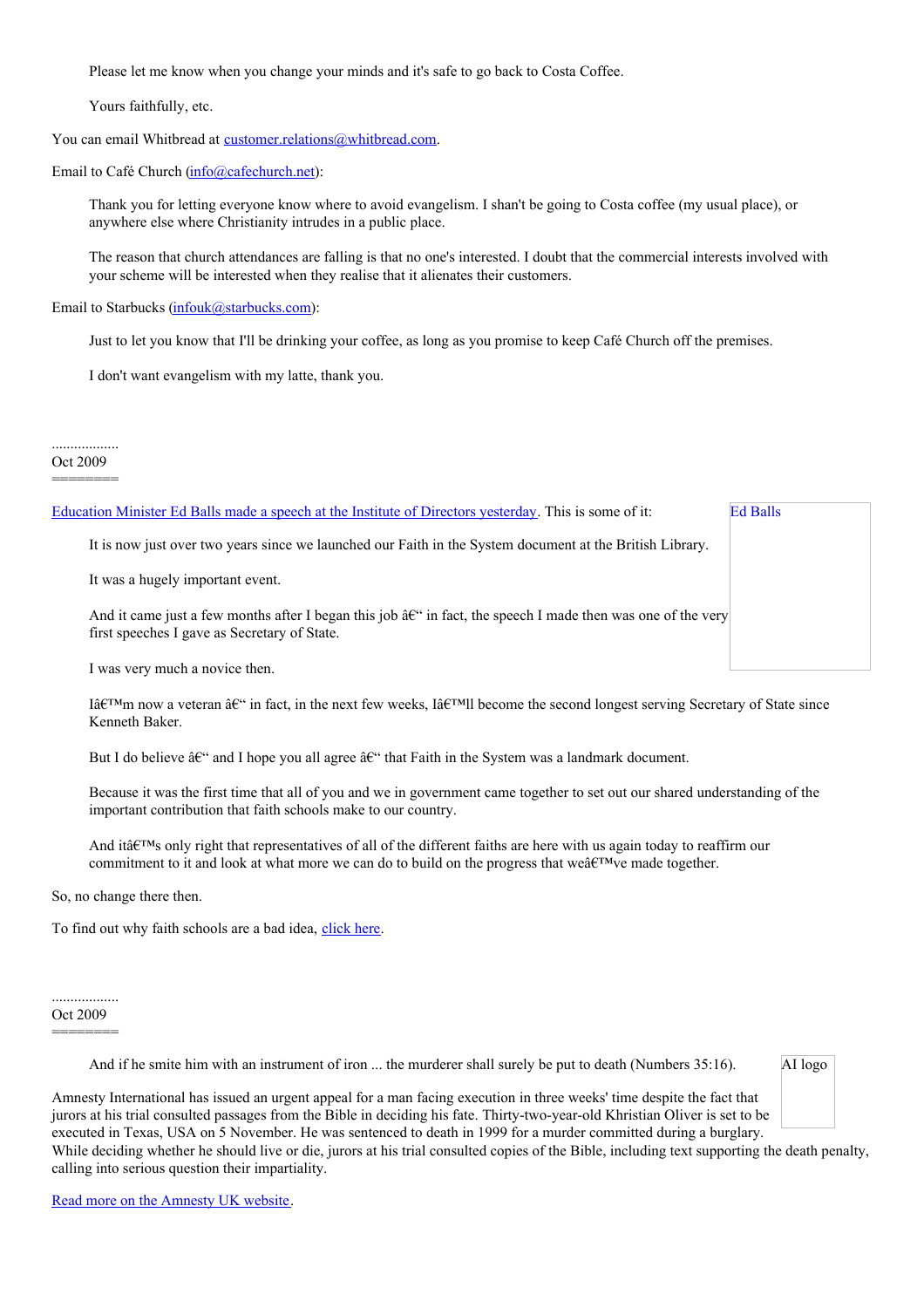Last weekend, South Central Liberal Democrats Regional Conference passed a resolution calling for the state to be completely independent of any religion and none, as follows:

Conference notes:

- 1. That Britain is becoming more multicultural every day and virtually every religious faith in the world is now actively practised in the UK;
- 2. The steady decline in attendance at traditional Christian Churches
- 3. and That the Church of England is still tied to the Monarchy and the State;
- 4. That much discord in the world arises from strong religious belief or none.

Conference believes the time is right to separate all religious belief from its ties with Government and the Monarch at all levels so that all such belief and none is seen to be treated equally across the whole Electorate, reflecting today's modern British society where humanity and equality are seen as paramount and religious belief is simply personal. We ask Government to set up a Commission to implement this proposal.

The motion was proposed by Chris Marriage and the summation was by NSS honorary associate Dr Evan Harris, MP.

(Report from the [NSS](http://www.secularism.org.uk/))

.................. Oct 2009 ========

Some of the things that Terry says may upset Humanists who regard themselves as part of a "movement" that shares beliefs - a sort of quasi-religion. I sympathise with Terry's view of Humanism, but maybe you have a different point of view?

There's [more](http://www.youtube.com/user/SecularismOrgUK#p/a/0/dq9VurMH9Fc) from the NSS on You Tube.

.................. Oct 2009 ========

eBay/Paypal and MillerCoors are donating a cent per hashtag (via [tweet,](http://twitter.com/#search?q=%2523beatcancer) Facebook update, or blog post). The campaign is aiming for a Guinness World Record  $â$ Eœfor the distribution of the largest mass message through social media†in one day.

[Click](http://theanswers42.blogspot.com/2009/10/cancer.html) here for my blog post.

.................. Oct 2009 ========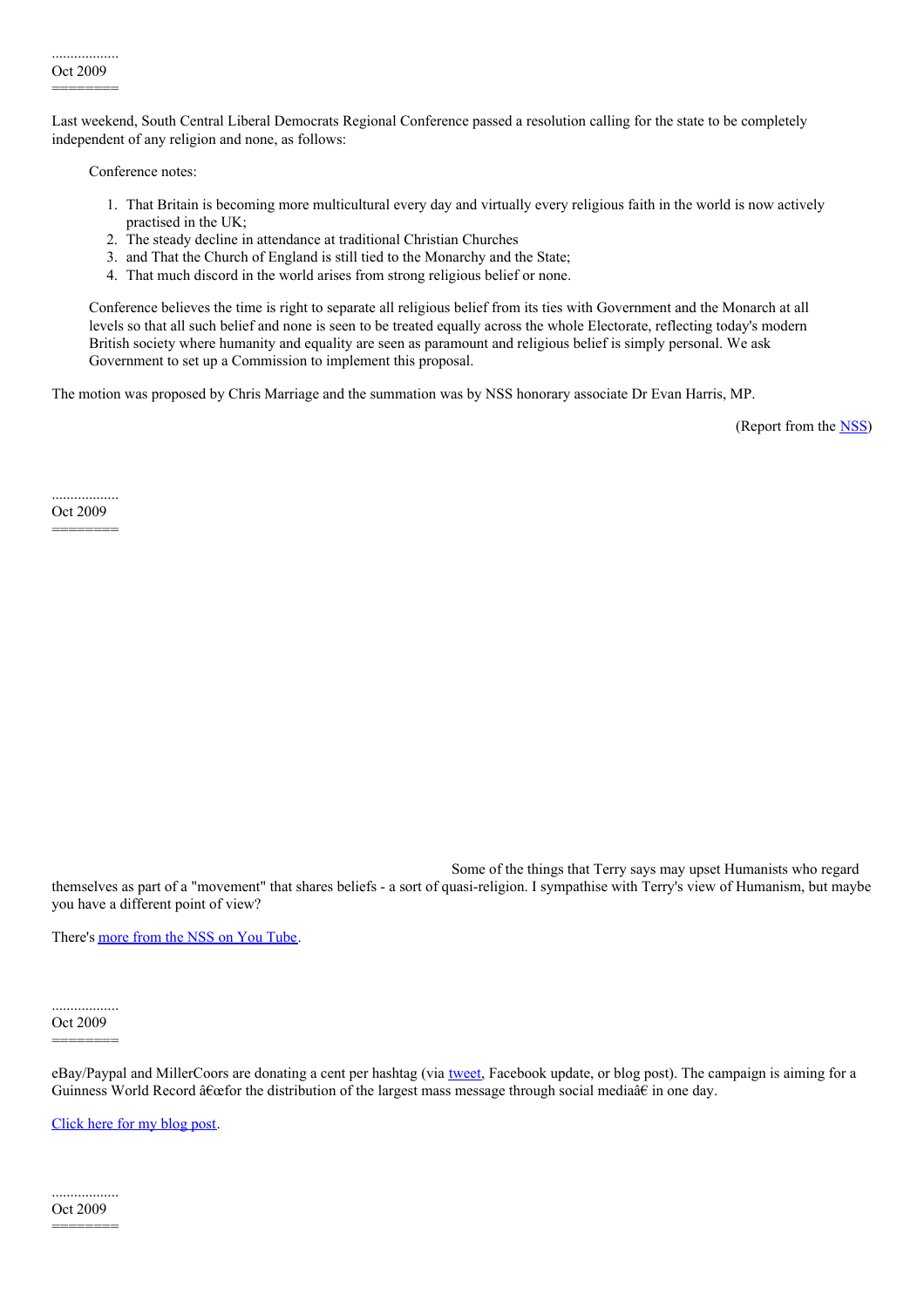The Prime Minister's Office has responded to an e-petition that read:

We the undersigned petition the Prime Minister to include the teaching of evolution by natural selection in the new national primary curriculum.

Details of Petition:

Scientists are agreed that all today $\hat{\mathfrak{g}} \in \mathbb{N}$  living organisms have evolved over millions of years from simpler organisms. This evolution is best explained by Darwin $\hat{\mathbf{a}} \in \mathbb{M}$  theory of natural selection and its subsequent refinement. Natural selection is the most powerful tool for understanding living things. The current draft curriculum includes living things but omits evolution and natural selection. These ideas are needed to lay a foundation for later studies and to help children see their place in the living world and the universe.

The response from No.10 reads:

The future economic success of the UK is dependent upon a good supply of skilled scientists and engineers. The Government is therefore committed to increasing the number of young people that fully engage in science education whilst at school, particularly, for instance, encouraging the study of three separate science GCSEs. This is crucial if we want to increase numbers taking science at A level and beyond. Carving out a place for science within the primary curriculum that is engaging and relevant, and one which provides a smooth transition to secondary education, will provide the foundation needed to help achieve these aims.

The proposed new primary curriculum has been developed in consultation with a wide range of key stakeholders including primary head teachers, teachers, subject specialists and learned societies. The development of the scientific and technological understanding area of learning was directly informed by the outcomes of the consultation exercise to ensure that it contained the scientific knowledge, skills and understanding considered essential learning for children aged 5 -11.

The National Curriculum science programmes of study cover evolution explicitly in Key Stage 4 (age 14 -16). The understanding of evolution is underpinned by extensive knowledge about the living world. This underpinning knowledge and understanding for evolution is carefully developed in the primary curriculum and at Key Stage 3 (age 11 -14). In both the current primary programme of study for science and in the proposed programme of learning for scientific and technological understanding, variation between individuals and groups, classification and interdependence are all introduced. At secondary level these areas are developed further and genetics, selection and evolution are all included. In this way the fundamental concepts underpinning evolution are developed, leading to a fuller understanding at Key Stage 4.

It's the "explicitly" bit that's disappointing. Evolution should be explicitly included in the primary curriculum, so that children learn what it means much earlier than Key Stage 3.

Read the letter sent to Ed Balls by a group of leading [scientists](http://www.humanism.org.uk/_uploads/documents/BHA-Scientists-letter-to-DCSF-FINAL.pdf) in July this year.

.................. Oct 2009 ========

Women with insecure immigration status fleeing violence cannot access the benefits they need to get protection and support. Due to their extreme vulnerability, immediate action is needed; the UK is in breach of its international human rights obligations while this situation persists.

Amnesty UK is organising a mass lobby of parliament on Wednesday November 4th to urge the UK government to ensure equal protection for all women facing violence in the UK. It's hoped that hundreds of people will go to the House of Commons to raise the same concern with their MPs at the same time.

To find out more, go to the [Amnesty](http://www.amnesty.org.uk/events_details.asp?ID=1378) website.

.................. Oct 2009 ========

Author, broadcaster and [campaigner](http://news.bbc.co.uk/1/hi/uk/8314778.stm) Sir Ludovic Kennedy has died aged 89.

Sir Ludovic was a [distinguished](http://www.humanism.org.uk/news/view/373) supporter of the BHA and an honorary associate of the [NSS](http://www.secularism.org.uk/).

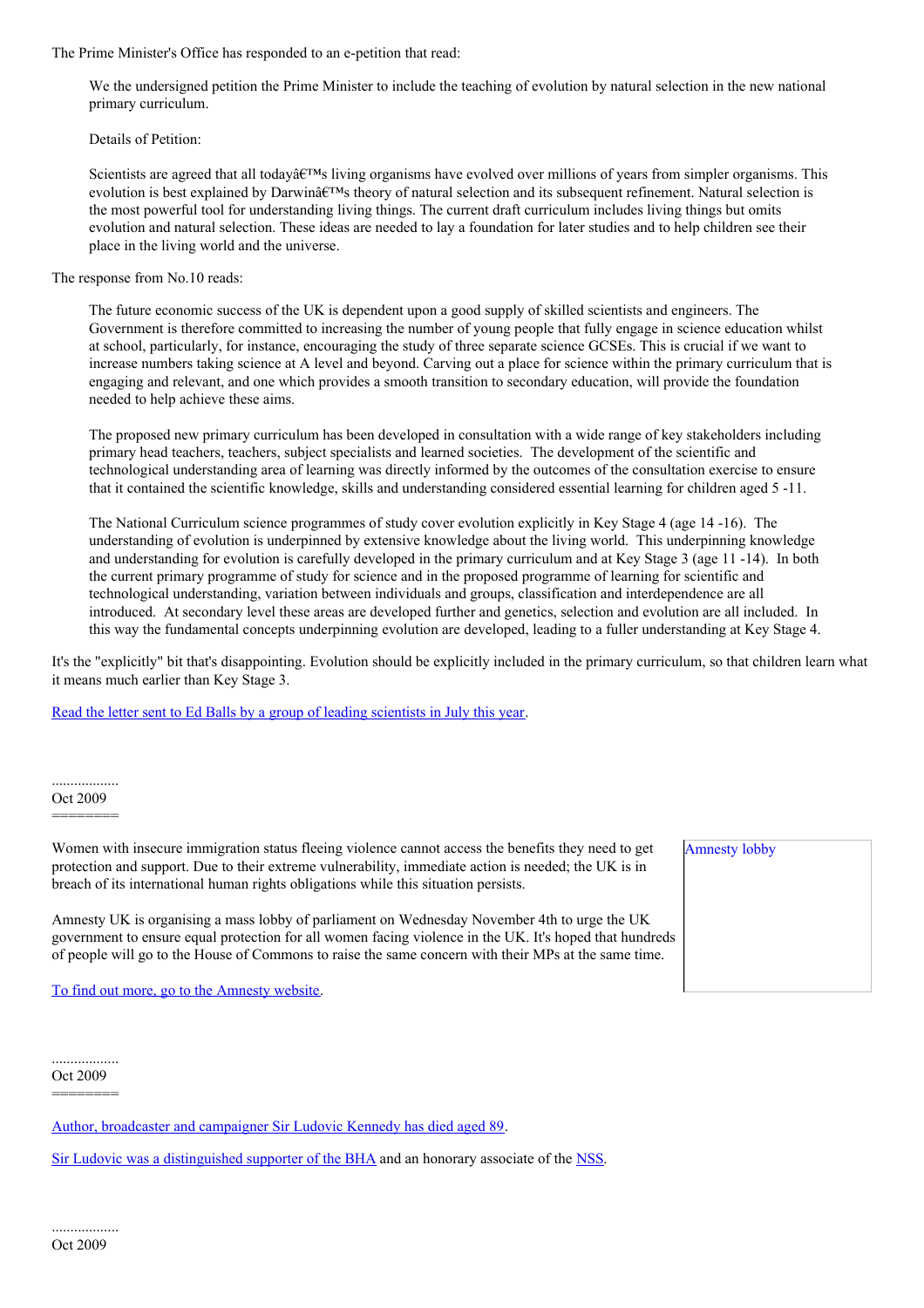The question was asked by a student from Liberty [University](http://www.liberty.edu/) in

Virginia, US.

========

### .................. Oct 2009 ========

You'll find it hard to believe (I know I did), but <u>Iowan [Christians](http://www.mediawatchwatch.org.uk/2009/08/18/breaking-news-christians-offended/) have been offended</u>. By Iowa Bus ad a bus. Yes! I know!

My thanks to **Ariane [Sherine](http://arianesherine.blogspot.com/)** for this snippet of shocking news.

Incidentally, today is the first anniversary of the launch of the Atheist Bus [Campaign,](http://www.atheistbus.org.uk/) which one of our members says was "The most positive defining moment of my life." Ah!

.................. Oct 2009

========

A Humanist will be among a group of Suffolk Inter-Faith Resource people on the 1st floor at Hadleigh Library to play the board game Diversity. Come and learn about some of the faiths practiced in Suffolk.

Suffolk Humanists & Secularists is affiliated to SIFRE.

.................. Oct 2009 ========

| Richard Dawkins has struck a book deal with Transworld, part of the Random House group, with a title<br>aimed at teenagers, due out in autumn 2011:                                                                                                                                                            | Rainbow |
|----------------------------------------------------------------------------------------------------------------------------------------------------------------------------------------------------------------------------------------------------------------------------------------------------------------|---------|
| Aimed at the adult and young adult market, the book addresses big questions about the natural<br>world, including What is a Rainbow? Why are there Seasons? and Who Was the First Man and the<br>First Woman? Each question is answered first by myth and legend, and then by lucid scientific<br>explanation. |         |
| I remember his slightly pained expression in one of his TV programmes (I think it was 'The Root of all                                                                                                                                                                                                         |         |
| Evil'), when he took a group of teenagers to a south coast cliff face and tried to interest them in the fossils                                                                                                                                                                                                |         |
| they found there. At least one of the kids seemed to think that someone had come along and pushed the                                                                                                                                                                                                          |         |

fossils into the cliff to try to discredit the creationists.

If you're a member of Suffolk Humanists & Secularists, you can borrow The Richard Dawkins Collection (The Genius of Charles Darwin, The Enemies of Reason and The Root of All Evil?) on DVD, donated by one of our members.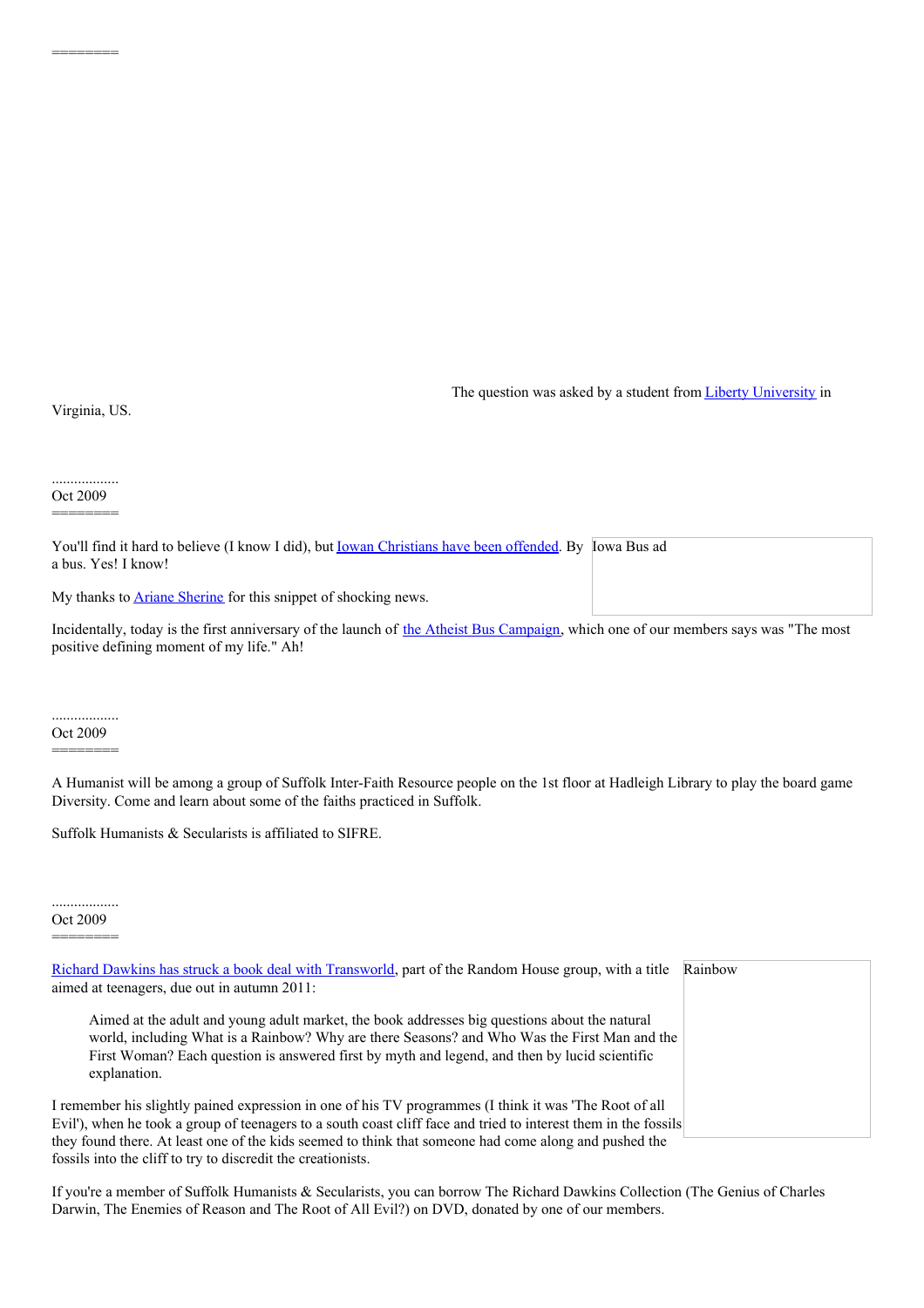## .................. Oct 2009 ========

When Pope [Benedict](http://news.bbc.co.uk/1/hi/uk/8271556.stm) XVI visits the UK next year, he might have expected protests from gay and lesbian [organisations,](http://news.bbc.co.uk/1/hi/8059826.stm) child protection campaigners, and HIV and AIDS [activists](http://www.guardian.co.uk/world/2009/mar/17/pope-africa-condoms-aids). Now it's looking like his reception by our Head of State, HM Queen [Elizabeth](http://www.telegraph.co.uk/comment/6418941/The-Queen-will-stand-up-to-Pope-Benedict.html) II, might be somewhat frosty, and **[Archbishop](http://www.secularism.org.uk/bigot-rustling-is-the-popes-late.html) Rowan Williams** may find it hard to be welcoming.

On the 19th October, Ann Widdecombe MP and Archbishop Onaiyekan lost a debate with Christopher Hitchens and Stephen Fry that "The [Catholic](http://freethinker.co.uk/2009/10/20/catholic-church-humiliated-by-fry-and-hitchens-in-an-historic-london-debate/) Church is a force for good in the world." Before the debate, 678 were for the motion, 1102 against, with 346 donat<sup>TM</sup>t knows. After the debate, 268 were for, 1,876 were against, and 34 were don't knows. We'll have a report in our next newsletter.

Apart from the most devout Catholics and a bunch of bigoted misogynist Anglican clergy, Pope Ben will be about as welcome as a fart in an elevator. It's not too late to remember a previous engagement, and cancel.

.................. Oct 2009

========

54% of Britons think [creationism](http://www.guardian.co.uk/science/2009/oct/25/teach-evolution-creationism-britons) and intelligent design should be taught alongside evolution in school science lessons, according to a MORI poll commissioned by the British Council, which suggests that those 54% didn't pay much attention to their own science lessons, or weren't taught well.

If the school curriculum was determined by parental choice, ignorance would be perpetuated ad infinitum.

Read why the [creationists](http://www.suffolkhands.org.uk/monkeys) and intelligent design enthusiasts are wrong .

.................. Oct 2009

========

I was on BBC Radio [Suffolk](http://news.bbc.co.uk/local/suffolk/hi/tv_and_radio/) today, talking about the MORI poll that shows 54% of Britons think [creationism](http://www.suffolkhands.org.uk/node/1119) & ID should be taught in school science lessons.

You can listen again via the website. It's on the James Hazell [programme,](http://www.timesonline.co.uk/tol/news/science/article4768820.ece) from about 10.10am. The other contributor was Prof. Michael Reiss, who resigned from his role as the Royal Society's director of Education over the issue.

Listen to the phone-in after the interviews.

.................. Oct 2009

========

The Bishop of Lichfield has criticised councils that "rebrand" [Christmas](http://news.bbc.co.uk/1/hi/england/8324820.stm) to avoid offending other religions. This is ironic, considering that the Christian church rebranded the earlier pagan midwinter festival in about the 4th century. The bishop needs a [history](http://www.bandoli.no/christmas.htm) lesson.

.................. Oct 2009 ========

The discussion about [creationism](http://www.suffolkhands.org.uk/node/1120) in school science lessons on BBC Radio Suffolk is now online.

It's on James Hazell's [programme,](http://www.bbc.co.uk/programmes/p001d7yd) 26th October, about 35 minutes in. You have 7 days to listen.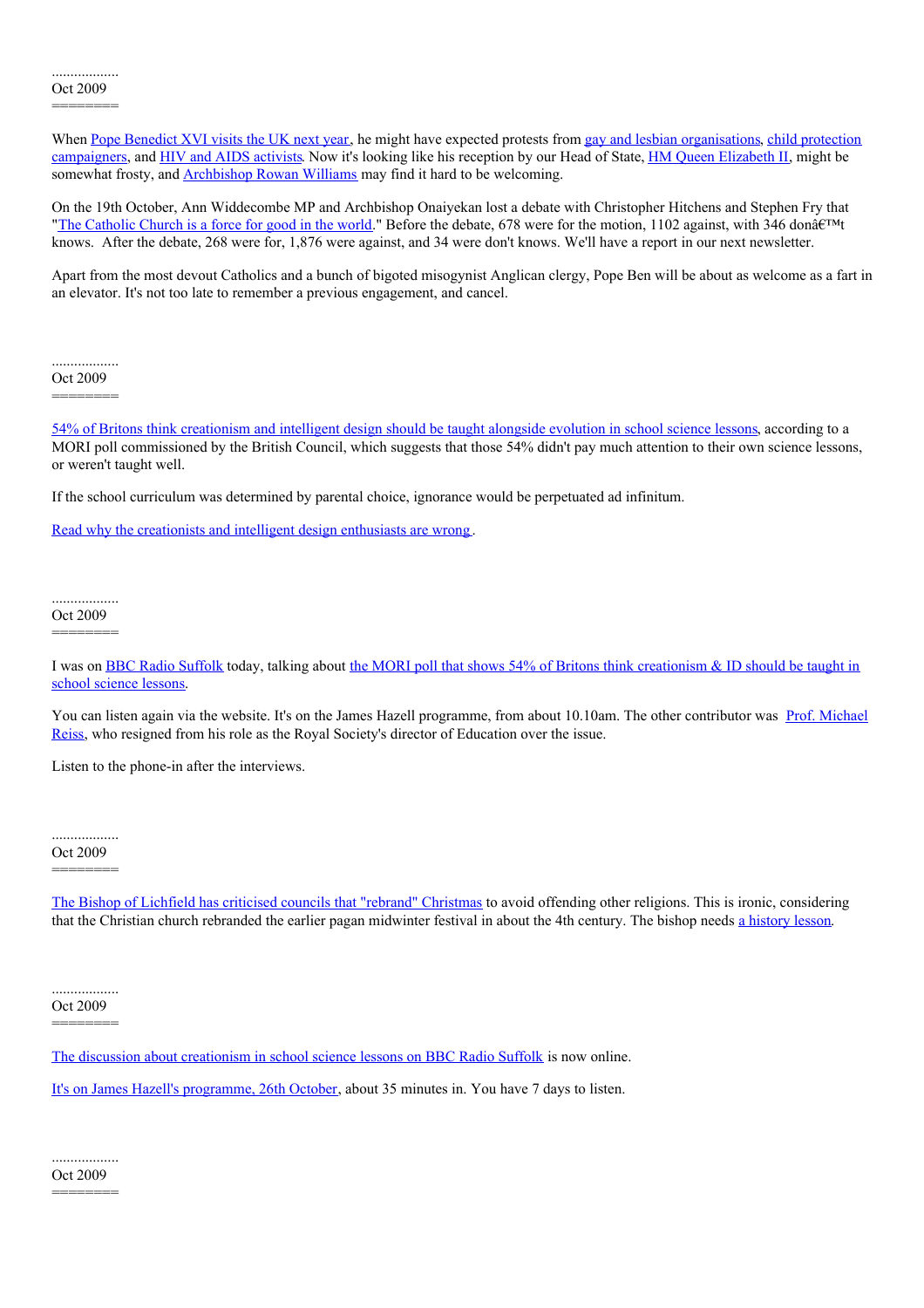.................. Oct 2009 ========

A message from Maryam Namazie of the One Law for All campaign about the rally on November 21:

I am now responding to Sharia-related comments and questions every day of the week until the One Law for All rally on November 21. You can see my responses for the past two weeks by visiting the One Law for All website. If you have any questions or [comments,](http://www.onelawforall.org.uk/about/faq/) please email them to me or post them on the website and I $\hat{a} \in$ <sup>TM</sup>II be sure to respond.

Also, don $\hat{\mathfrak{a}} \in \mathbb{R}^{M}$ t forget to tell everyone you know about November 21. It is an important day to raise our voices against Sharia and religious laws and defend humanity, secularism and universal rights, including the right to asylum for those fleeing political Islam. If you can $\hat{\mathbf{a}} \in \mathbb{R}^{n}$  get to London and want to organise something in your city, contact us so we can help you do so. Click here for more [information](http://www.onelawforall.org.uk/universal-childrens-day-and-international-day-for-the-elimination-of-violence-against-women/) on the London rally .

And please donate if you can. If everyone who supported us gave just  $\hat{A}t1$ , we would have more than enough to do all we need to do including conducting a survey on Sharia councils and Muslim Arbitration Tribunals, organising a seminar and report on the legal and legislative avenues available to restricting religious laws in Britain, and a conference on Apostasy in the upcoming year. Click here to [donate.](http://www.onelawforall.org.uk/donate/)

We look forward to seeing you out on the streets on November 21  $\hat{a}\hat{\epsilon}$  wherever you are.

Best wishes Maryam

Maryam Namazie Spokesperson One Law for All [onelawforall@gmail.com](mailto:onelawforall@gmail.com) [www.onelawforall.org.uk](http://www.onelawforall.org.uk)

.................. Oct 2009 ========

The latest Gay & Lesbian [Humanist](http://www.gayandlesbianhumanist.org/) online magazine is available now - free. It includes a look at what life is really like for gay people in Russia and the former Eastern bloc countries of central and Eastern Europe.

.................. Oct 2009

========

Emitos Girls Humanist Football Club is a really special project running in Uganda. Supported by Women and the Free World Organisation [\(WOFEWO\),](http://www.centrallondonhumanists.org/) the aim of the club is to empower and educate girls aged 12-20 years through football. The Central London Humanist Group is aiming to raise  $\hat{A} \hat{t}$ 3,700 for football kits, the costs of playing away and for 3 Workshops on reproductive health and HIV/AIDS through the International Humanist Trust, the charitable arm of the [IHEU](http://www.iheu.org/). Click here to [donate](http://www.charitygiving.co.uk/emitos) now.

Maryam Namazie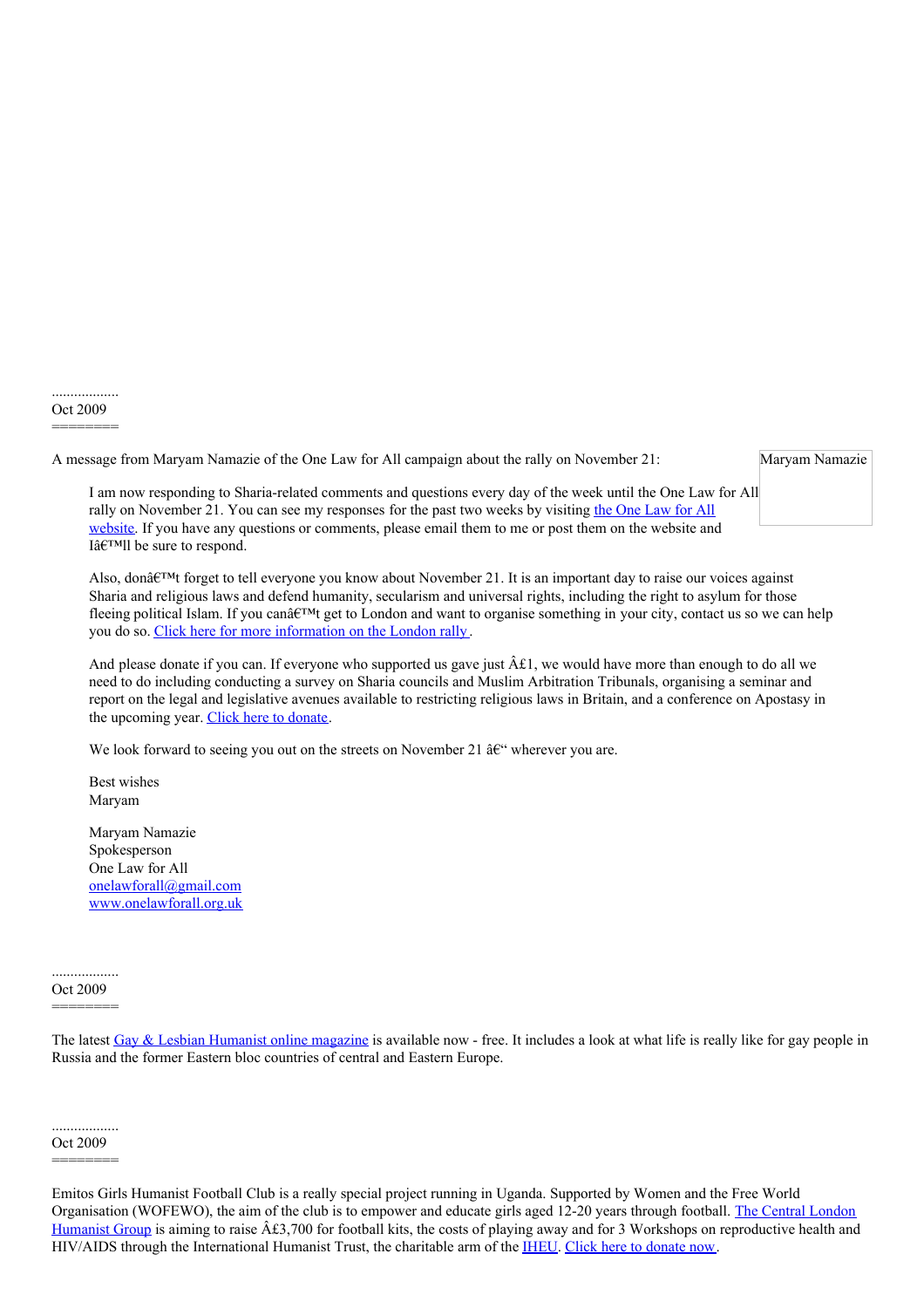#### .................. Nov 2009

========

In today's Guardian, Phil Hall writes about humanist funerals, and why he finds them much more satisfying than ...

... religious funerals, where a stranger usually officiates and witters on about heaven, often fail to commemorate a life well lived properly. Religious funerals can be a whimpering anti-climax.

He goes on,

In contrast, the [humanist](http://xuitlacoche.blogspot.com/2009/06/eve-hall-la-petite-geante.html) funerals in our family were completely satisfying and eclectic. They looked backwards and allowed us to see the lives of our loved ones clearly. We did not need to look forwards towards some sort of puzzling postscript. Perhaps the last thing people want after a death, during the messy form of group therapy that is a funeral, is for some sanctimonious stranger to stand up and start talking about a the afterlife.

If you live in Suffolk, you might like to come and learn more about humanist funerals at our [December](http://www.suffolkhands.org.uk/node/1013) meeting.

.................. Nov 2009 ========

While the BBC Trust deliberates today on whether to allow more Humanist [broadcasting,](http://www.humanism.org.uk/news/view/385) including Thoughts for the Day, Humanist peers debated the issue last night. One of the speakers, Baroness Massey of Darwen, said,

Humanism is growing in strength. It has growing public recognition in non-religious ceremonies such as marriages, funerals and baptisms. This has made significant contributions to public policy. The moral values held by humanists are weighed and considered. Humanism is a philosophy in its own right and is not a negative response to religion. The BBC needs in its programmes to give a perspective from the non-religious viewpoint.

There've been [Humanist](http://www.suffolkhands.org.uk/thought) Thoughts for the Day on BBC Radio Suffolk since 1995, though the slot has been cut to Sundays only for a while now, presumably because it wasn't popular.

.................. Nov 2009

========

Although there were representatives of other faiths at the [Cenotaph](http://news.bbc.co.uk/1/hi/uk/8348225.stm) this morning, the religious part of the remembrance ceremony was Christian, as usual. Today and on Tuesday (Armistice Day, 11th November), Christian ceremonial will predominate, regardless of the fact that services personnel are of all faiths and none, and that those who join them on Remembrance Day are also a diverse cross-section of society. To be wholly inclusive, such ceremonial should be completely secular, allowing those who are religious to have separate ceremonies afterwards.

Not many people will know that there is now a UK Armed Forces Humanist [Association](http://www.armedforceshumanists.org.uk/), which welcomes new members. Those who serve in the armed forces should not be expected to participate in religious ceremonial that has no relevance to them.



Read our [previous](http://www.suffolkhands.org.uk/search/node/11/11) posts on 11/11 here.

**The Soldiers At Lauro** *Italy, January 1943* Spike Milligan

Young are our dead Like babies they lie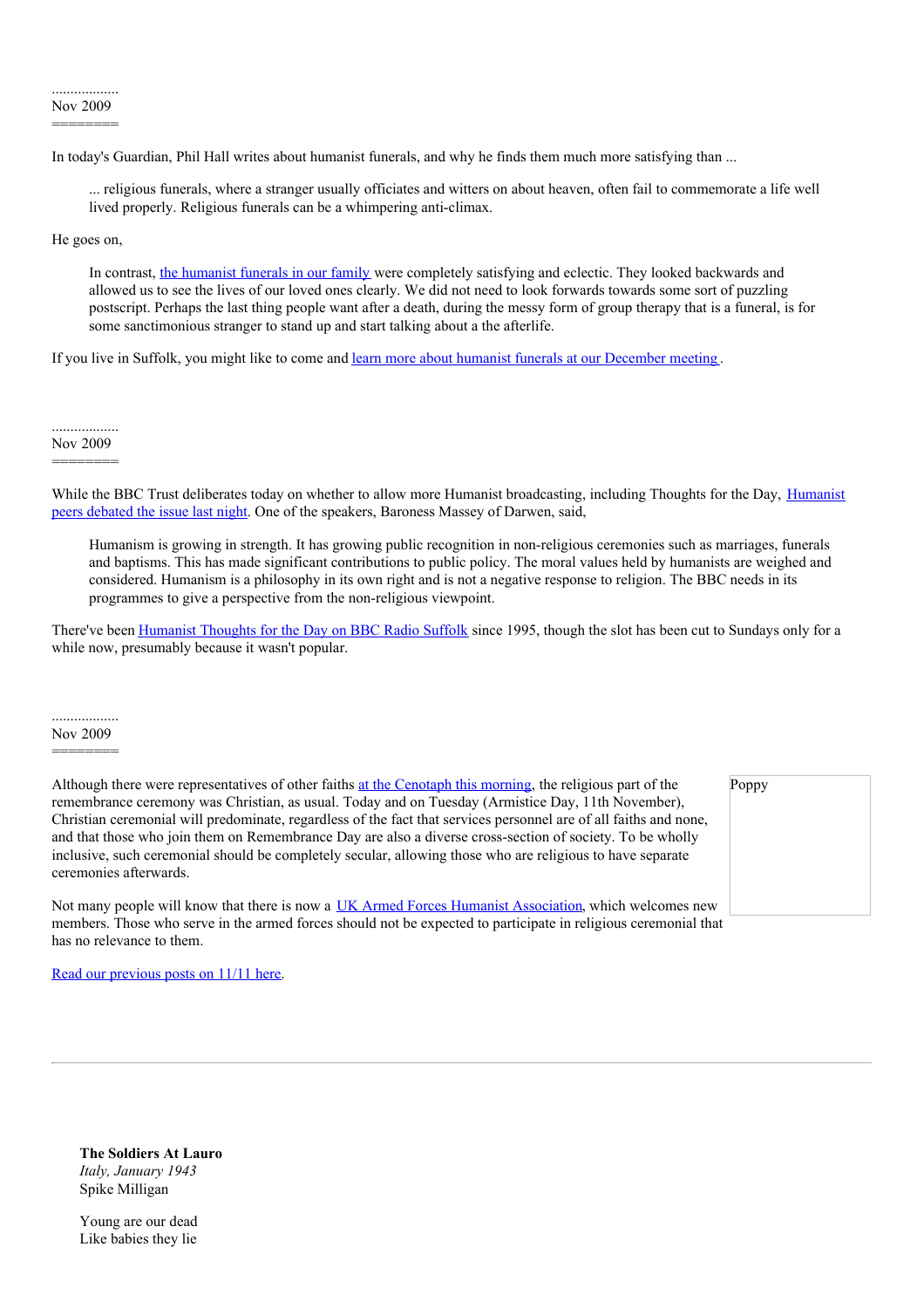The wombs they blest once Not healed dry And yet – too soon Into each space A cold earth falls On colder face. Quite still they lie These fresh-cut reeds Clutched in earth Like winter seeds But they will not bloom When called by spring To burst with leaf And blossoming They sleep on In silent dust As crosses rot And helmets rust.

Spike was a bombardier in the Royal Artillery in North Africa and Italy in WW2.

#### .................. Nov 2009

========

The recent Intelligence Squared debate - 'The [Catholic](http://freethinker.co.uk/2009/10/20/catholic-church-humiliated-by-fry-and-hitchens-in-an-historic-london-debate/) Church is a Force for Good in the World' - when Christopher Hitchens and Stephen Fry soundly thrashed Anne Widdicombe and Archbishop Onaiyekan, is now online. [Watch](http://freethinker.co.uk/2009/11/08/hitchens-and-fry-v-the-catholic-church/) and enjoy.

.................. Nov 2009 ========

A few of the stories that have caught my eye on the Interweb this week:

**\*** As an antidote to the depressing news that a significant proportion of British people think that creationism ought to be included in school science lessons, we can celebrate a [development](http://www.guardian.co.uk/commentisfree/belief/2009/nov/09/evolution-primary-schools-science) in education. Evolution will be in the national curriculum for primary schools when the new version is published soon. Andrew Copson from the BHA wrote in the Guardian:

The new primary curriculum, together with the 2007 government guidance that prohibits the teaching of creationism and intelligent design in science lessons, should put English schools in the forefront of education about evolution. Coming in the month which marks the 150th anniversary of On the Origin of Species, and at a point when good science education is a matter of urgency, it could not be more timely.

**\*** We will have to remain vigilant, however, when loonies of all sorts seek access to our classrooms.The Times [Educational](http://www.timeshighereducation.co.uk/story.asp?sectioncode=26&storycode=409054&c=2) Supplement reported a couple of days ago that ...

A school initiative that trains children in  $\hat{a}$  Eccenergy therapy $\hat{a}$  E has been criticised as unscientific by two senior academics.

The  $\hat{\alpha} \in \mathbb{R}$  Trance $\hat{\alpha} \in \mathbb{R}$  project is taking place at the Haydon School in Pinner, Middlesex. Nineteen pupils are being trained in "emotional transformationâ€, which is described in a press release from [EmoTrance.com](http://emotrance.com/) as a "practical system for energy healing and energy workingâ€.

**\*** Terry Sanderson, [NSS](http://www.secularism.org.uk/) President, has been urging disrespect for religion in Forth [magazine](http://forth.ie/index.php/content/article/new_atheists_are_not_so_new/#axzz0Wdfuv6oi):

Religion has had it too easy for too long. It has erected around itself a completely unjustified wall of respectability. Many people still feel guilty or even  $\hat{a}\in \hat{c}$  exercide if they speak ill of religion. I have even heard victims of the most horrendous clerical abuse holding back from condemning the institution that made that abuse possible because they had absorbed so deeply the Church $\hat{a} \in \mathbb{R}^m$ s own propaganda about its  $\hat{a} \in \mathbb{C}$ egoodness $\hat{a} \in \mathbb{C}$ .

**\*** One of the ways that "fundies" like to threaten those who reject religion is to tell us that we'll all go to hell. A young woman on You Tube is amused by this.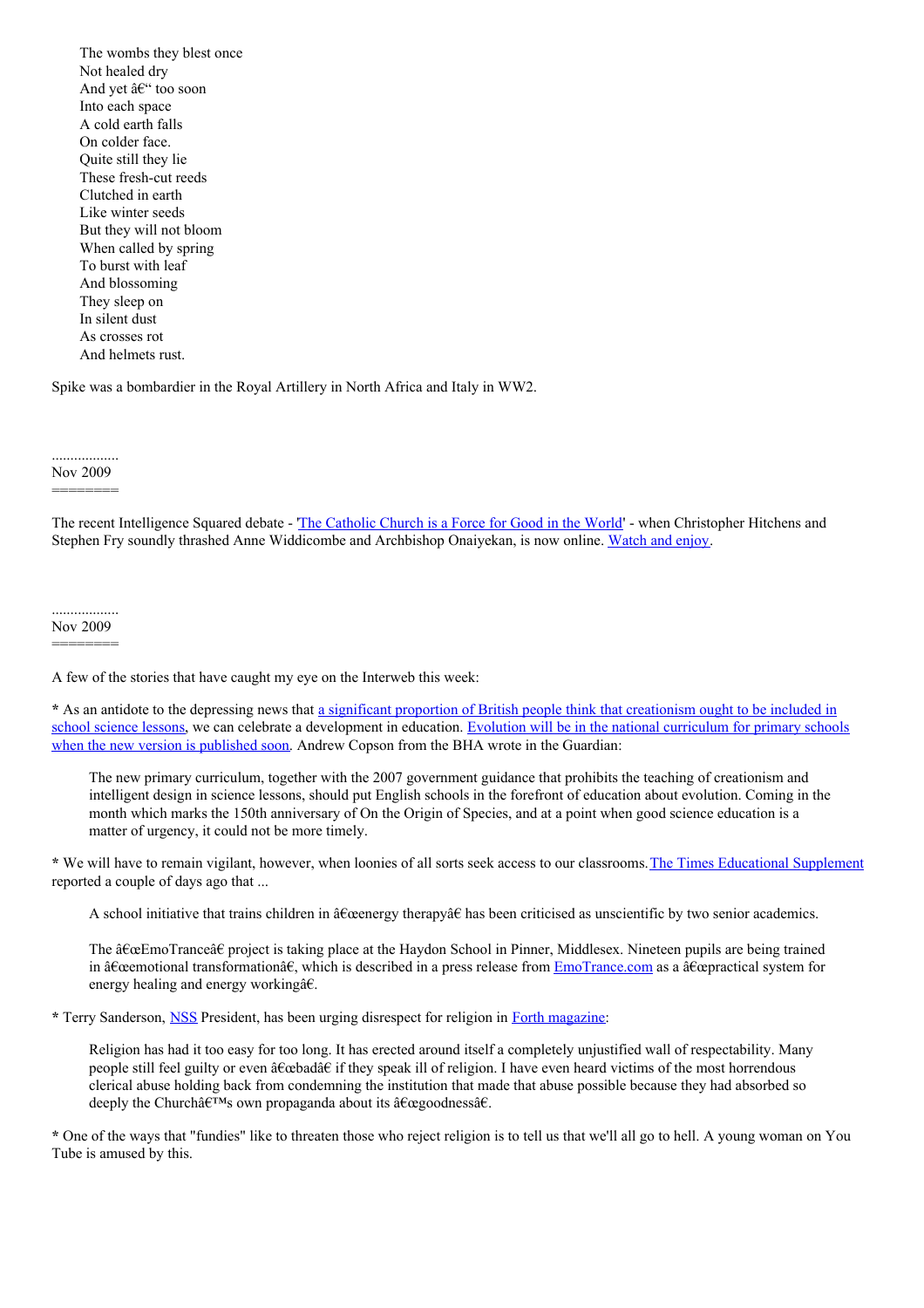**\*** And lastly, some of you may remember that our webmaster spent some time in Cambodia the other year, helping young adults at the [Sangkheum](http://www.sangkheum.org/) Center for Children to learn skills for when they left the centre. Now some of those young adults are raising funds to benefit the next generation at the centre with a sponsored 30km bike around Angkor Wat. Please donate at their Just [Giving](http://www.justgiving.com/Sangkheum-YAP) site.

.................. Nov 2009

========

It's tedious, hearing those in Parliament wittering on about "secularism", when they clearly haven't a clue what it [means](http://www.suffolkhands.org.uk/secularism). But then, neither do a majority of religious leaders (including Rowan Williams, the Archbishop of Canterbury) who complain about "aggressive secularism".

Personally, I'm feeling quite aggressive about the latest threat to secularism; John Denham, the [Communities](http://www.telegraph.co.uk/news/newstopics/religion/6569144/Faith-groups-to-be-key-policy-advisers.html) Secretary, has announced that a new panel of religious experts has been set up to advise the Government on making public policy decisions. I'd hoped that that sort of nonsense would have been dropped when Hazel Blears departed, but no.

Exactly what are "religious experts"? Does that mean people who know a lot about religion? I doubt it, or they'd be academics who could tell Mr Denham all about how religions started, how they've inspired people to kill one another, and so on. Does it mean very religious people, who have their own interests to consider, such as maintaining their privileges. Does it mean non-elected, self-appointed religious leaders who don't represent anyone?

The last thing we need is religious bias in public policy decisions. It's very depressing.

Read what Prof A C [Grayling](http://www.guardian.co.uk/commentisfree/2009/nov/16/john-denham-faith-groups) thinks about this, and what [Ophelia](http://www.butterfliesandwheels.com/notesarchive.php?id=2993) Benson thinks. I think I'd like to lock John Denham in a room with Prof Grayling, and not let him out until he sees the error of his ways.

.................. Nov 2009 ========

The BBC Trust today announced its findings on a number of appeals about the broadcast of Radio 4's Thought for the Day and BBC editorial policy on [non-religious](http://www.bbc.co.uk/bbctrust/news/press_releases/november/tftd.shtml) content.

The Trust found that the editorial policy of only allowing religious contributors to participate on Thought for the Day does not breach either the BBC Editorial Guideline on impartiality or the BBC's duty to reflect religious and other beliefs in its programming.

The [National](http://www.secularism.org.uk/) Secular Society has issued the following press release:

The BBC Trust has rejected complaints by the National Secular Society that the Thought for the Day slot is discriminatory because it fails to include non-religious voices.

The Trust says the three-minute slot, which features on the Today programme each morning, does not breach impartiality guidelines and is entitled to continue to exclude non-believers.

Terry Sanderson, President of the National Secular Society which launched the appeal to the Trust, said:  $\hat{a}\epsilon \infty$ Naturally we are very disappointed. This is a campaign we have been waging for fifty years, ever since Thought for the Day and its predecessors were first broadcast on the BBC. Every edition of Thought for the Day is a rebuke to those many people in our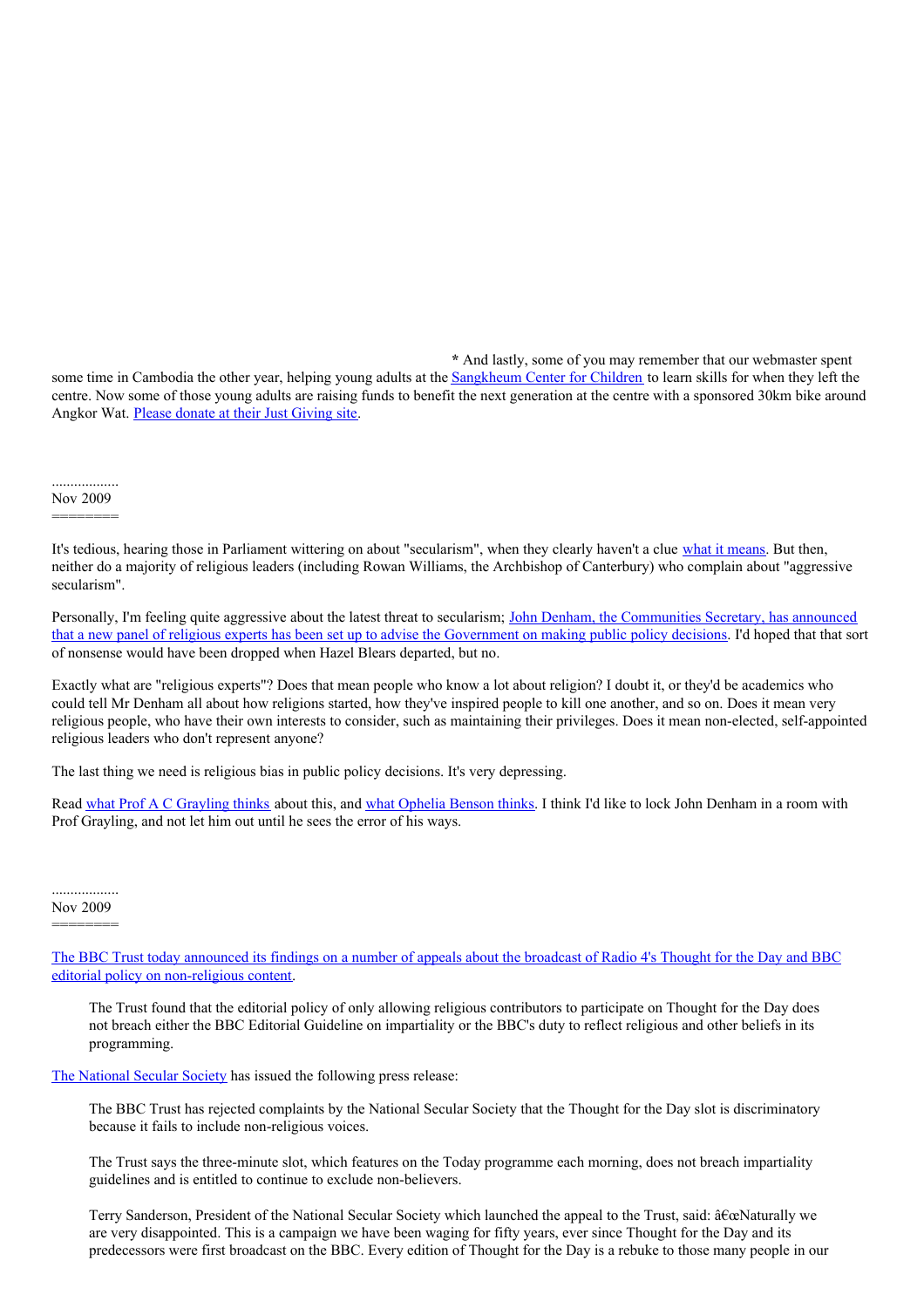society who do not have religious beliefs. It says to them that their  $\hat{\mathbf{a}} \in \mathbb{C}^{\mathsf{TM}}$  are not worth hearing and that somehow religious opinions are more worthy of a special, unchallengeable platform.â€

Mr Sanderson said that contributors on Thought for the Day often made political points at times when controversial issues are being debated in Parliament. He said:  $\frac{\partial \mathcal{L}}{\partial x}$  at  $\frac{\partial \mathcal{L}}{\partial y}$  euthanasia or gay rights, abortion or foreign aid, the religious speakers have a platform on the flagship news programme to put a biased point of view that no-one can question them about. Nobody else on the Today programme can get away with that.â€

Mr Sanderson said that the campaign to open up Thought for the Day would continue.  $\frac{\partial \mathcal{L}}{\partial \mathbf{r}}$  and  $\frac{\partial \mathcal{L}}{\partial \mathbf{r}}$  and  $\frac{\partial \mathcal{L}}{\partial \mathbf{r}}$ religious privilege that we cannot simply let it pass. We have evidence that public opinion is heavily on our side and we will be looking at other ways of challenging this unjustifiable slot.

 $\hat{\alpha}$ E $\alpha$ The BBC Trust has ruled that previous complaints about this religious bias have been mishandled and that the BBC should apologise. But it has done little better itself and has failed its first major test as the champion of the viewer and the upholder of the BBC $\hat{a} \in \mathbb{R}^N$ s claims of impartiality and fairness.

Andrew Copson of the [BHA](http://www.humanism.org.uk/) issued the following statement:

What a shame that the BBC Trust has not found the exclusively religious slot of Thought for the Day to be in breach of editorial guidelines. This is a real missed opportunity to correct the ongoing injustice of the exclusion of non-religious speakers on the programme. We can see no good reason whatever why humanists are barred from making their contribution. $\hat{a}\in$ <sup>TM</sup>

It is difficult to see how a policy of allowing only religious speakers to contribute, with unquestioned statements and positions, some of which stray very closely to the line of political opinions, does not contravene the BBC $\hat{a}\in\mathbb{R}^{n}$  guidelines for impartiality. It is unlikely that there is elsewhere in BBC output a strand that is devoted to a particular point of view, expressed without interruption and with no right of reply. $\hat{a} \in T^M$ 

That Thought for the Day is, at present, reserved solely for religion clearly goes against both the spirit of the BBC Charter and also contemporary legislation. However, we look forward to continue to work with the BBC Executive and Mark Thompson on this important issue, and on the matter of humanist broadcasting more widely.

.................. Nov 2009 ========

Don't label me

After the Atheist Bus [Campaign](http://www.humanism.org.uk/billboards), people have been asking, "What next?" Now you have an answer; the Billboard Campaign.

Richard Dawkins famously said that there are no Catholic babies, or Protestant babies, or Muslim babies, or Hindu babies â€" they are all just babies. In the Observer in [December](http://www.guardian.co.uk/education/2001/dec/30/schools.religion) 2001 he wrote,

Where we might have said,  $êc$ eKnowing his father, I expect young Cowdrey will take up cricket,†we emphatically do not say, "With her devout Catholic parents, I expect young Bernadette will take up Catholicism.†Instead we say, without a moment's hesitation or qualm of misgiving, "Bernadette is a Catholic.†We state it as a simple fact even when she is far too young to have developed a theological opinion of her own.

It never occurs to religious parents that by labelling their children with their faith, they are imposing beliefs on children who are too young to understand, but who may grow up feeling very confused about just what they ought to believe. Most religious leaders think that they have a right to do this, ignoring the rights of children. We think that children should be allowed to grow up before they're expected to decide how they want to label themselves, if they want labels at all.

The Atheist Billboard Campaign is just one way to try to change attitudes. Please spread the word.

There is an Atheist [Billboard](http://www.facebook.com/group.php?gid=347810175444) Facebook page, and it's on [Twitter](https://twitter.com/PlsDontLabelMe).

Read about Faith [Schools](http://www.suffolkhands.org.uk/node/65), and why they're a bad idea.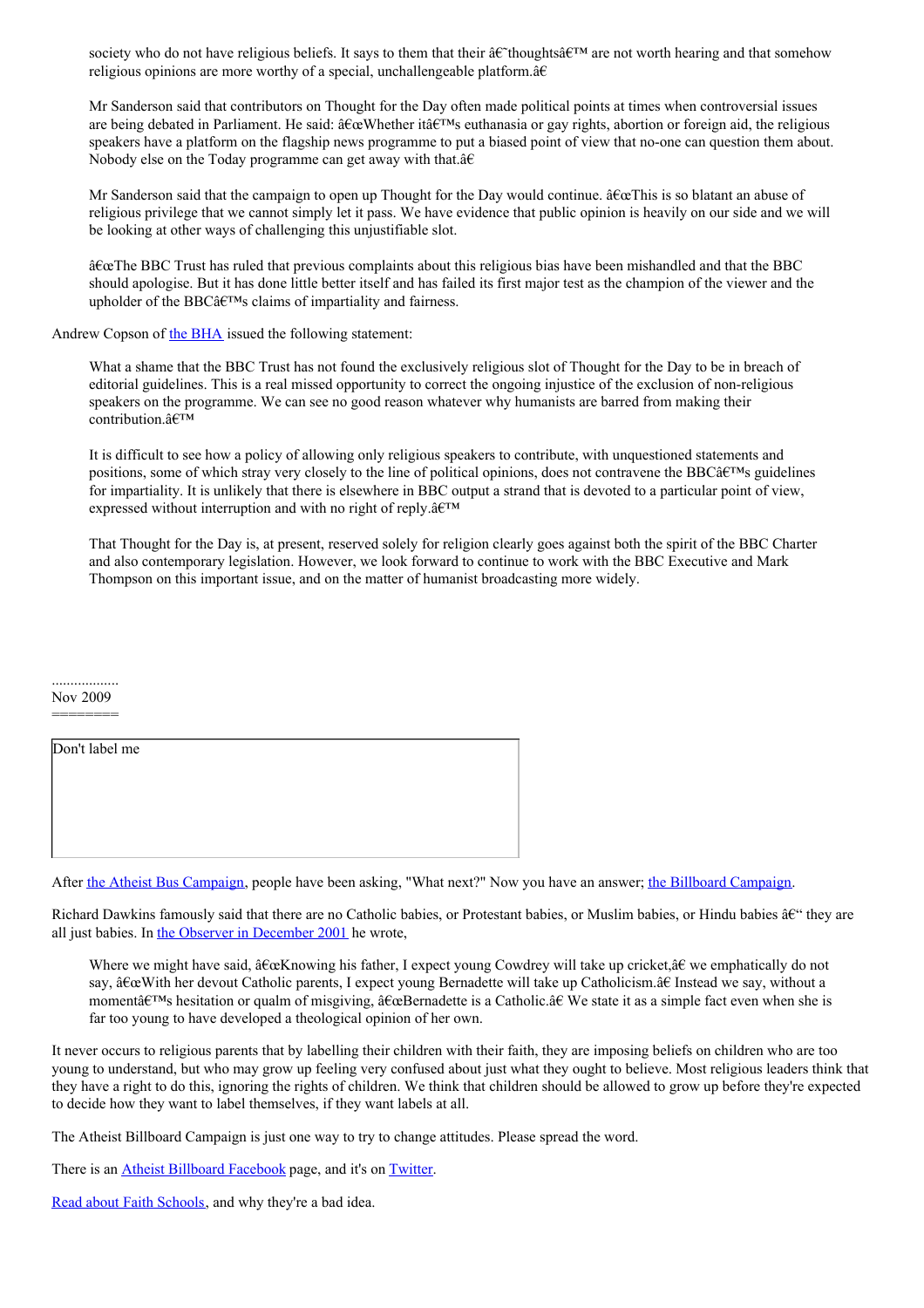#### .................. Nov 2009

In 1925, one of the most unusual trials ever seen in a United States courtroom took place. Earlier that year, the state of Tennessee had passed the Butler Act, which made the teaching of evolution illegal. In the stifling July heat, and in a courtroom hung with banners proclaiming 'Read Your Bible Daily', 24-year-old teacher John Scopes stood trial.

With all the controversy about the recent British [Council](http://www.suffolkhands.org.uk/node/1119) poll that suggested that 54% of British people want creationism covered in school science lessons, this is a lesson from history.

.................. Dec 2009 ========

Our latest newsletter is here. Click here to [download](http://www.suffolkhands.org.uk/files/1/SH&S%20News%20Dec%202009.pdf) it. To open a pdf file, see our help [page](http://www.suffolkhands.org.uk/node/40).

.................. Dec 2009 ========

Postponed from January meeting, due to bad weather -

Come prepared to tell us about one or two books that you'd recommend, whether because they've inspired you, amused you, informed you, or all of these things. Don't worry about the usual Humanist stuff, like Dawkins' 'The God Delusion' - what about something you just couldn't put down, or you've read several times, or that makes you laugh?

We'll be in the usual place at the usual time.

.................. Dec 2009

========

| Member Michael Imison first tried out his ethical jury idea at a 2007 meeting in Colchester. Now we're<br>going to do the same in Ipswich.                                                                                                                                                                                                                                                                                                                                                                                                                                  | Michael Imison |
|-----------------------------------------------------------------------------------------------------------------------------------------------------------------------------------------------------------------------------------------------------------------------------------------------------------------------------------------------------------------------------------------------------------------------------------------------------------------------------------------------------------------------------------------------------------------------------|----------------|
| Michael explains:                                                                                                                                                                                                                                                                                                                                                                                                                                                                                                                                                           |                |
| It has long puzzled me that religions such as Christianity and Islam which were invented for the use of<br>unsophisticated societies centuries ago have survived as strongly as they have into the post-Darwinian<br>age. One possible explanation for their continued existence is that they are generally regarded as<br>repositories of morality. Abolishing them would leave people in general with no firm means of<br>distinguishing right from wrong. Religions are seen as setting standards of behaviour, without which<br>communities would decline into anarchy. |                |
| In rejecting religion, Humanists claim that their behaviour towards their fellow men is guided by reason                                                                                                                                                                                                                                                                                                                                                                                                                                                                    |                |

and experience. They however decline to issue commandments, regarding each individual as responsible for their own actions. The furthest they are likely to go in the way of moral pronouncements is to say that everyone should act towards others as they would wish others to act towards them. A consequence of this, to my mind, is that the moral basis of Humanism is generally felt to be quite vague. A stronger commitment to promoting "good†behaviour, might, it seems to me, be a lever that

would prise away from the religions those followers who do not see any alternative source of morality.

But what is  $\hat{\alpha} \in \hat{\alpha}$  behaviour $\hat{\alpha} \in \hat{\alpha}$  if it is not defined by the pronouncements of a supreme being? In an attempt to examine this question, and also, I must admit, to get Humanist bodies, such as the BHA more associated with the idea of morality, I have been experimenting with what I call "ethical juriesâ€. I had attended a number of Socratic Dialogues held under the auspices of the Society for the Furtherance of Critical Philosophy. These examine general questions such as "Is it ever right to tell a lie?†by assembling a dozen or so people who are each asked by a facilitator to recount an incident from their own lives which has a bearing on the question. A vote is then taken to select one of these examples, which is then discussed in great detail, sometimes over the course of several days, in the hope of formulating an answer. Often this is not successful but the emphasis on personal experience and the care taken by the facilitator to ensure that the debate is orderly and that the example giver is not exposed to unfair or embarrassing questions seemed to have potential.

I wanted to see what would happen if a similar size group were asked to bring examples of real moral dilemmas they had faced in their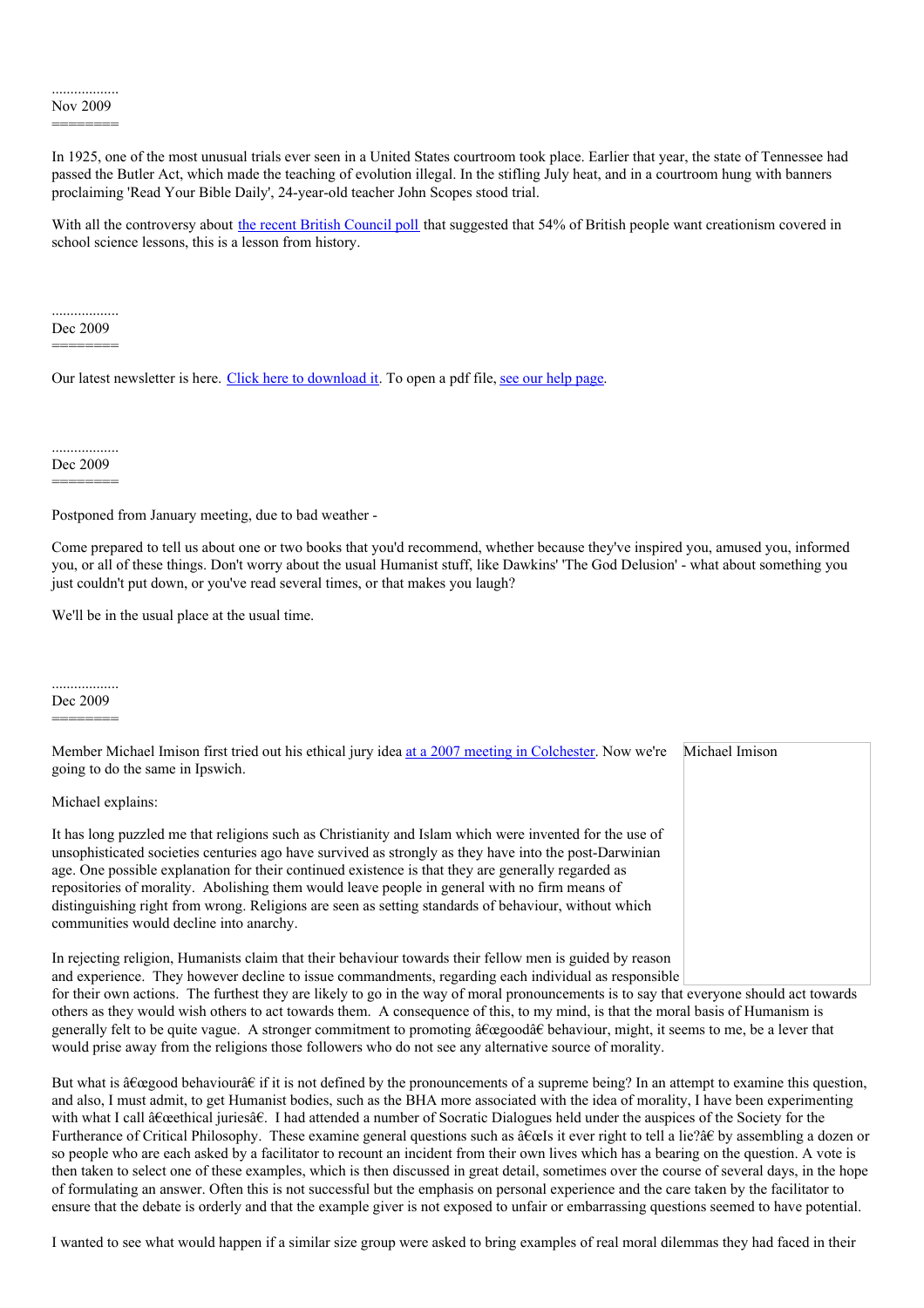own lives so that the group could discuss one of them and reach a conclusion if necessary by voting.

The objective would be to look critically at the possible or actual consequences of the action contemplated to establish which would cause least harm. The participants would have to examine what moral principles they were using in making a decision, without assuming these would be applicable in every case. Humanist morality would therefore lie in examining each case on its merits, without attempting broad generalizations. It would be interesting to see how far these random groups would reach a consensus. I decided to call them ethical juries because of the parallels with the ethics committees operating in medical practice, who have to find practical answers to difficult issues, and with the juries in criminal cases who have to reach conclusions in the face of conflicting evidence.

My first attempt was with the Suffolk group, where a particularly personal dilemma was discussed. The verdict unanimously condemned the action of the example giver who expressed himself well satisfied in having his own doubts confirmed. Those who took part found it interesting and even enjoyable. Since then I have worked with several other Humanist groups and this year returned the compliment by conducting a jury at the international conference of the SFCP. What seems to be emerging is that generally there is a consensus about what is a right action though this may not be reached by relying on reason or experience.

I hope therefore that you'll come prepared to offer your personal moral dilemmas though of course no-one should feel they have to offer an example or even to take part in the discussion if they simply prefer to watch. Depending on the examples offered it may be possible to discuss more than one in the evening. The final part of the meeting will be a brief discussion of the process to see how effective people thought it was.

.................. Dec 2009

========

We'll be in the usual place for our AGM in April, with an unusual guest. The Mayor of [Ipswich](http://www.ipswich.gov.uk/site/scripts/documents_info.php?documentID=354), Cllr David Goldsmith, has been visiting the various faith groups in the town at their "places of worship", and it's our turn. No worshipping for his worship (sorry, couldn't resist), but we will be able to give him a warm welcome, explain who we are and what we do, and talk about humanist and secularist interests.

The last mayoral visit we had was when we celebrated our 10th anniversary in 2001 and Cllr Philip Smart was mayor. He brought his family to meet us and we had a bit of a party.

At the time of typing, we're not expecting the mayor to stay long, so we'll postpone the usual AGM business (election of officers, etc.) until after he's left. If there's any time left after that, we'll have ten-minute topics - you're welcome to submit a topic on a piece of paper, then the topics are drawn at random.

We will need to elect a new chairperson and a new treasurer - anyone interested?

.................. Dec 2009 ========

30th January - a day discussing alternative medicine. The speakers are -

SIMON SINGH, author of Trick or Treatment, currently being sued by British Chiropractic Association

ANDY LEWIS, runs [Quackometer](http://www.quackometer.net/) on the web

PROFESSOR JOHN GARROW, founder member of the charity  $\frac{\partial \mathcal{L}}{\partial x}$ HealthWatchâ $\epsilon$  which promotes proper testing of the health claims of all therapies, alternative or orthodox.

In conjunction with SPES. Venue: Conway Hall, 25 Red Lion Square, Holborn, London WC1R 4RL â€" Main Hall. £10 on the door. Free to Friends of CFI UK, PLUS GLHA, SPES, BHA, NEW HUMANIST SUBSCRIBERS.

To book, see link below, hit button  $â€$ œsupport cfiuk†and follow instructions. Credit and debit cards welcome. Alternatively send a cheque payable to 'Center for Inquiry Londonâ€ to: Executive Director Suresh Lalvani, Center for Inquiry London, PO Box 49097 Centre for Inquiry London N11 9AX, and include names of those coming, phone number, return address, etc.

Dec 2009 ========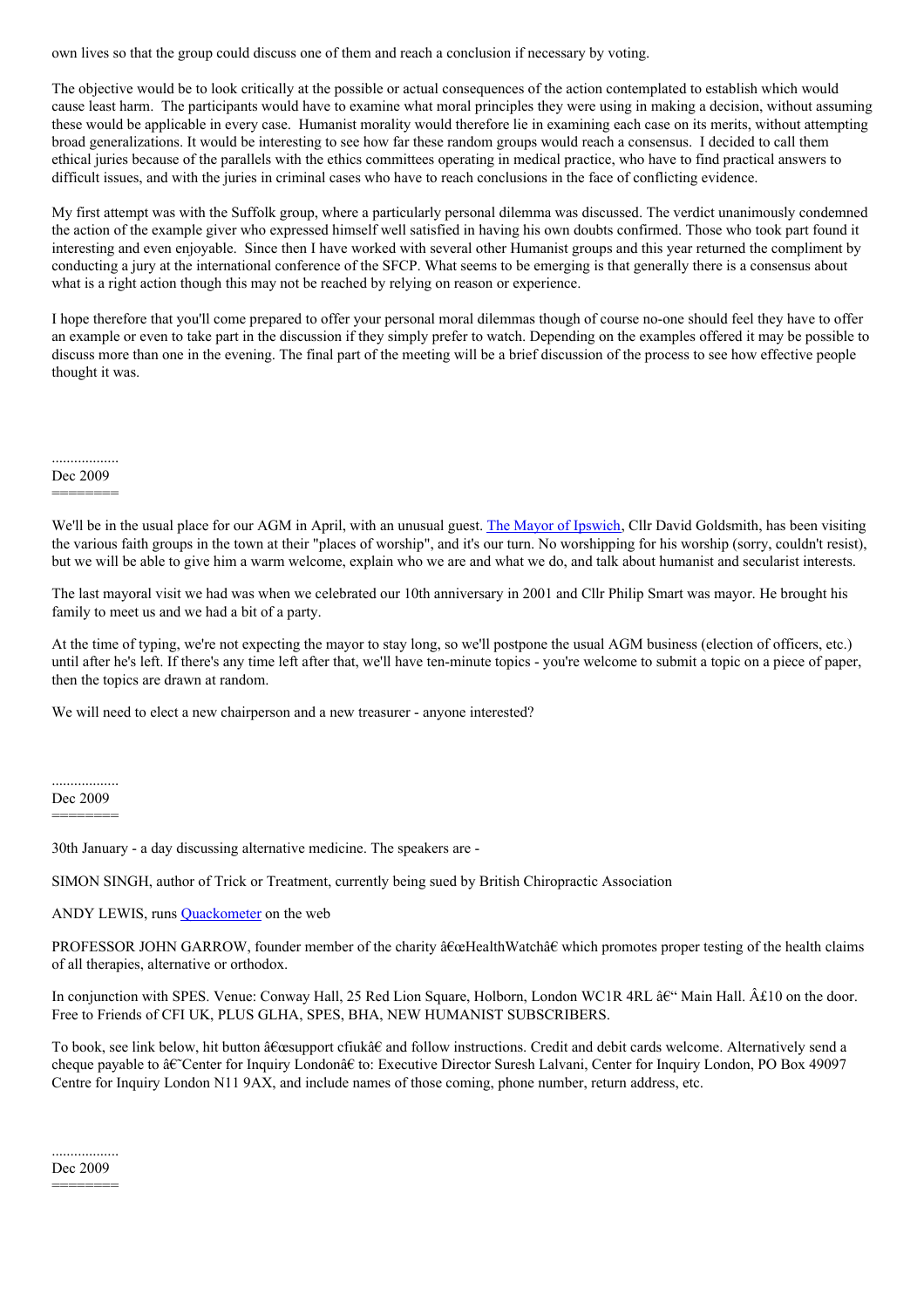| As world leaders meet in Copenhagen to try to make a deal to prevent further global warming, why should East 1953 flood<br>Anglians be concerned? Because what happened in 1953 could happen again. |  |
|-----------------------------------------------------------------------------------------------------------------------------------------------------------------------------------------------------|--|
| In 1953 I lived on the North West coast of England, and I didn't hear about the floods in East Anglia. I didn't                                                                                     |  |
| hear of them for several years after I moved here, until I became a funeral celebrant. Then I heard stories from                                                                                    |  |
| people who were affected by the North Sea surge. 307 people were drowned, some as they slept. Hundreds of                                                                                           |  |

In 1953, communications weren't as good as today. The first story I heard about the flood was about a man whose parents had a small general store on the Tendring peninsula coast. He heard that there was a danger of flooding and phoned them to tell them to move onto higher ground. Thinking that they had plenty of time, they started moving their stock onto the highest shelves, and were caught by the rising water before they could escape. When their son arrived, a day or so later, he found them both lying face down in the water, drowned. He never recovered from the shock, his wife said, and was terrified of water for the rest of his life. At his funeral, some of his colleagues said they'd never understood, until then, why he wouldn't go swimming. On my way home I stopped at the public library and asked if there were any books about the flood. There was one, which I borrowed.

After that, there were more stories. A man who lived in a boat moored on Mersea Island made a living selling firewood and anything else he could find. He delivered it with an old bicycle. He was caught by the flood before he could get home, and spent the night up a telegraph pole. A family who were living in an old hut near Harwich, waiting to be rehomed by the council, were cut off by the water. Fortunately, they had a dingy, so the father was able to get to work and buy groceries. It was several days before they all managed to escape.

The reason I'm telling these stories is that it will happen again. The likelihood of another sea surge like the one in 1953 has increased as we get more extreme weather, due to climate change, and as sea levels rise, large areas of the East Anglian coast will be flooded. Areas of special scientific interest will be lost, as well as hundreds of people's homes. Compared with the few houses that are currently falling into the sea, due to coastal erosion, it will be far worse.

| Disappearing coastline |  |
|------------------------|--|
|                        |  |
|                        |  |
|                        |  |
|                        |  |
|                        |  |
|                        |  |
|                        |  |
|                        |  |
|                        |  |
|                        |  |
|                        |  |
|                        |  |
|                        |  |
|                        |  |
|                        |  |

animals were lost.

This map is from [Marinet](http://www.marinet.org.uk/mad/disappearingcoastline.html), the marine network of Friends of the Earth. FOE provides a briefing of the [coastal](http://www.foe.co.uk/resource/briefings/uk_coastal_habitats.html) areas under threat.

Of course, if you're one of those who don't believe that climate change has [anything](http://www.dailymail.co.uk/news/article-1227745/Most-Britons-dont-believe-climate-change-man-made.html) to do with them, you'll think this is all exaggeration, and you're probably quite happy to buy a cottage by the sea. You might have read about those [emails](http://www.dailymail.co.uk/news/article-1229740/Hackers-expose-global-warming-Claims-leaked-emails-reveal-research-centre-massaged-temperature-data.html), and believed they provided the proof that it's all a conspiracy by scientists to spread alarm and make themselves feel important. But how much do you know about the science? Could you prove they were wrong? Or do you just hope they are, because you really don't want to make any changes in your lifestyle to help reverse global warming? Here's one explanation why the people who say those emails prove it's not happening are wrong...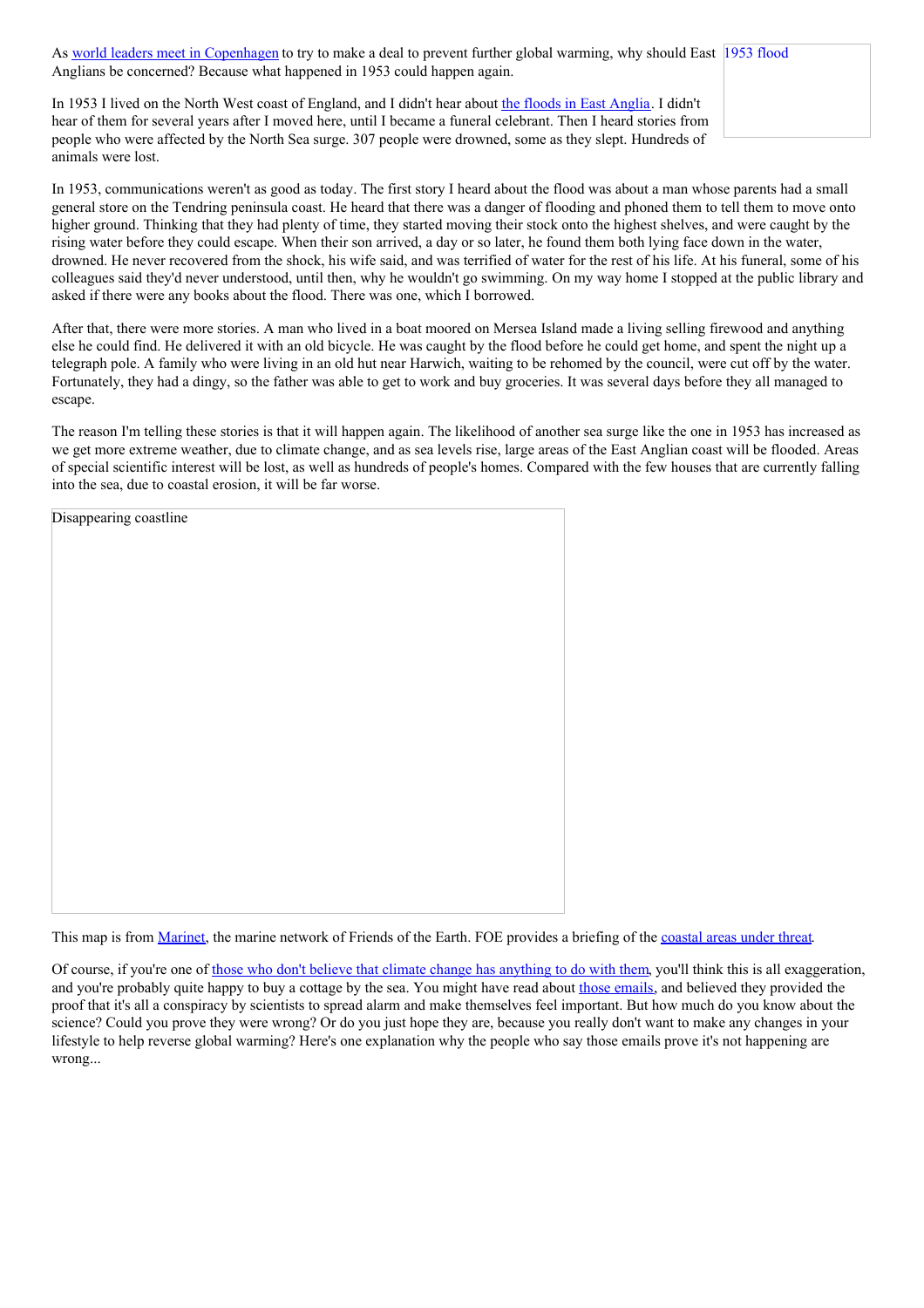But now the Daily [Express](http://www.dailyexpress.co.uk/posts/view/146138), which is, of course, an authority in these matters, says that climate change is "natural", so we've no need to worry. Not so, says the New [Scientist](http://www.newscientist.com/blogs/shortsharpscience/2009/12/50-reasons-why-global-warming.html), pointing out all the errors in the Express's piece, while [Anton](http://enemiesofreason.blogspot.com/2009/12/100-reasons-why-daily-express-isnt.html) Vowl supplies 100 reasons why the Daily Express isn't the world's greatest newspaper.

Anyhow, quite apart from any concerns you might have about coastal property prices, if you do accept the science, here are a few more reasons why humanists - that is, people who don't believe there's any superhuman being to come and clear up any mess we make of the small planet we all share - should care about climate change:

- Because more extreme weather will cause the loss of hundreds of thousands of people and millions of other creatures;
- Because floods and drought will make some parts of the world uninhabitable, leading to huge numbers of climate change refugees who'll want to move to areas, like Europe, where it's likely that this will lead to conflict;
- Because water shortages will cause loss of life, and possibly water wars;
- Because we could lose thousands of species;
- Because low-lying areas, like the Pacific Islands and Bangladesh, will become totally submerged;
- Because it will be impossible to grow food in previously productive areas;
- Because the Earth will be a very unpleasant place to live for many of us;
- $\bullet$ And so on.

Humanism is about an ethical approach to life, without religion. Like many things, such as the X-Factor, other people's sex lives, and the BNP, religion is a distraction that is of little importance compared with making a concerted effort to change ourselves before the planet changes any more for the worst. That means a simpler life, with fewer unsustainable luxuries, fewer children, less meat, less energy. We can do it, can't we?

.................. Dec 2009 ========

Tim Minchin sings a rather lovely alternative song for Christmas.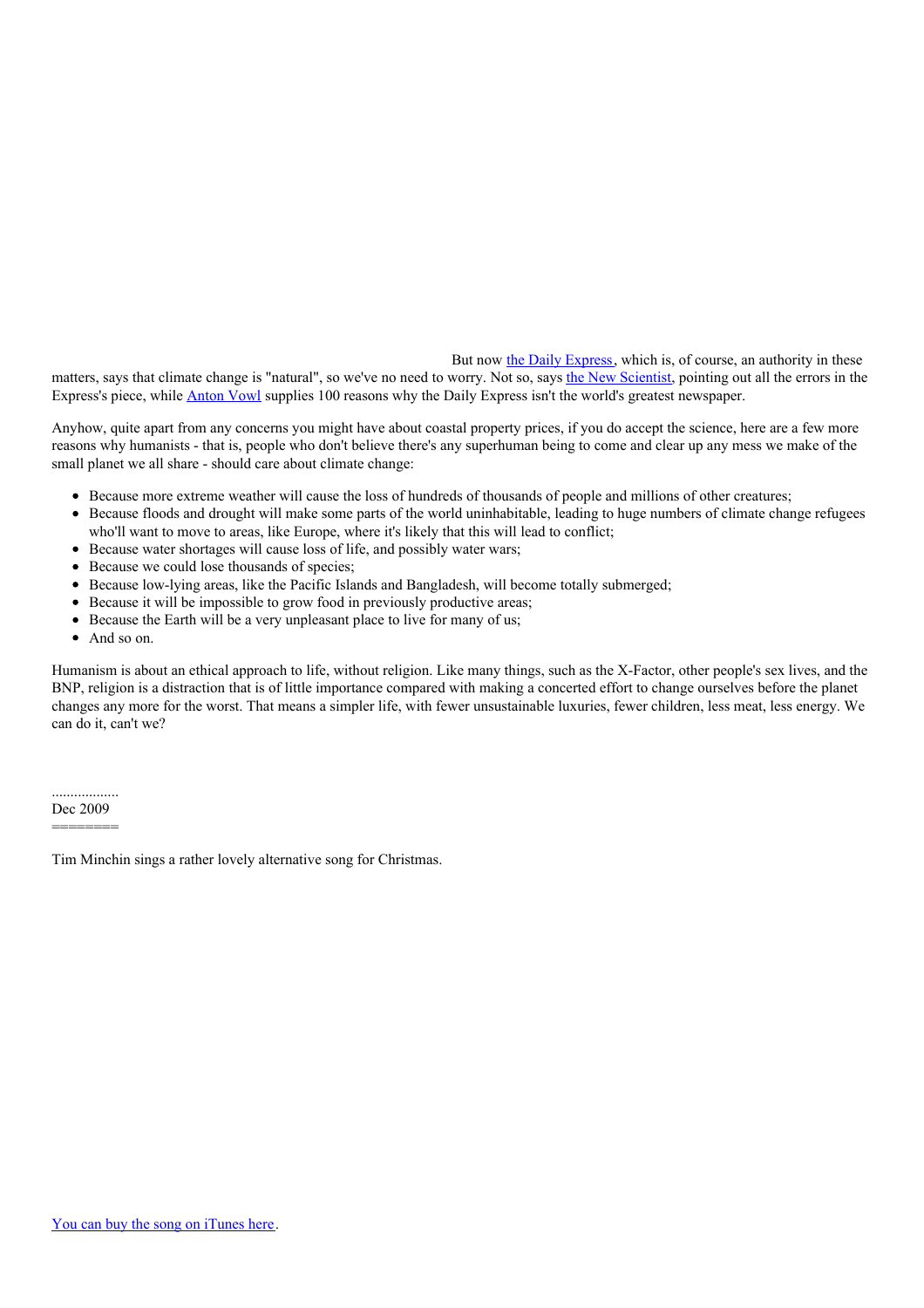#### .................. Dec 2009

========

The church has been [complaining](http://www.telegraph.co.uk/news/newstopics/religion/6834498/BBC-treats-religion-like-rare-species-to-be-studied-by-Attenborough-says-Church.html) again, this time about the BBC's religious programming. There's not enough of it, they say, or it's not the right sort. The Bishop of Manchester, the Rt Rev Nigel McCulloch, says,

There is also a danger of the  $\hat{a} \in \text{David}$  Attenborough $\hat{a} \in \text{M}$  effect: religion always reported from the point of view of an observer of a fascinating and increasingly rare species, rather than explored as something of fundamental importance to the vast majority of the country.

Rev Nigel can't have read the latest British Social Attitudes Survey, which will be published next month. The NSS [reports](http://www.secularism.org.uk/definitive-study-confirms-that-b.html):

Britons do not want religion to run their personal lives or to interfere in politics. The research also finds Church  $\hat{\mathbf{a}} \in \hat{\mathbf{c}}$  reachings $\hat{\mathbf{a}} \in \mathbb{N}$  on a range of social issues are completely out of step with the opinions and desires of the population at large.

So do most people want more religious brodcasting? Probably not.

..................

## Dec 2009 ========

Peter Tatchell, the human rights campaigner who came to talk to us at a Colchester meeting in March 2007, has been forced to cut down on his activities by the consequences of the beatings he's had, the [Observer](http://www.guardian.co.uk/world/2009/dec/20/peter-tatchell-retires-interview) reports today. He was going to stand as the Green Party's candidate in Oxford East, but has had to quit because "horrific beatings have left him experiencing permanent symptoms of severe concussion." Peter's lifestyle and workload are punishing, but as he's driven to continue campaigning, he's unlikely to give them up.

The photo was taken at our meeting, when he spoke about democracy after a meal with a group of us at a local noodle restaurant. From the look of him, he could do with a lot more noodles.

Visit Peter's [website](http://www.petertatchell.net/) here.

Peter Tatchell

.................. Dec 2009 ========

Suffolk Coastal MP John Gummer won't stand for [re-election](http://news.bbc.co.uk/1/hi/uk_politics/8434735.stm), he says, as he wants to concentrate on the campaign against climate change. That's commendable. We need more people to campaign against climate change, but...

Remember how he got cross about humanists at the [Conservative](http://www.suffolkhands.org.uk/node/515) Party conference? In a subsequent exchange of letters over his outburst, Mr Gummer was unapologetic, claiming that he didn't hate anybody and that the story wasn't true. However, as several reliable people had witnessed it, one can only assume he'd had a convenient memory lapse.

Is it too much to hope that at least *some* of the Suffolk candidates in next year's general election are clued up about climate change *and* about humanism and secularism? We'll be encouraging our members and supporters to contact their candidates and report on what they learn.

.................. Dec 2009

========

A 1959 BBC interview with Earl Russell on You Tube. [Bertrand](http://www.humanism.org.uk/humanism/humanist-tradition/20century/bertrand-russell) Russell (1871-1970) has been a strong influence on humanist thinking. His autobiography began,  $\frac{\partial \mathbf{c}}{\partial x}$  and  $\frac{\partial \mathbf{c}}{\partial y}$  and  $\frac{\partial \mathbf{c}}{\partial y}$  but overwhelmingly strong, have governed my life: the longing for love, the search for knowledge, and unbearable pity for the sufferings of mankind.â $\epsilon$